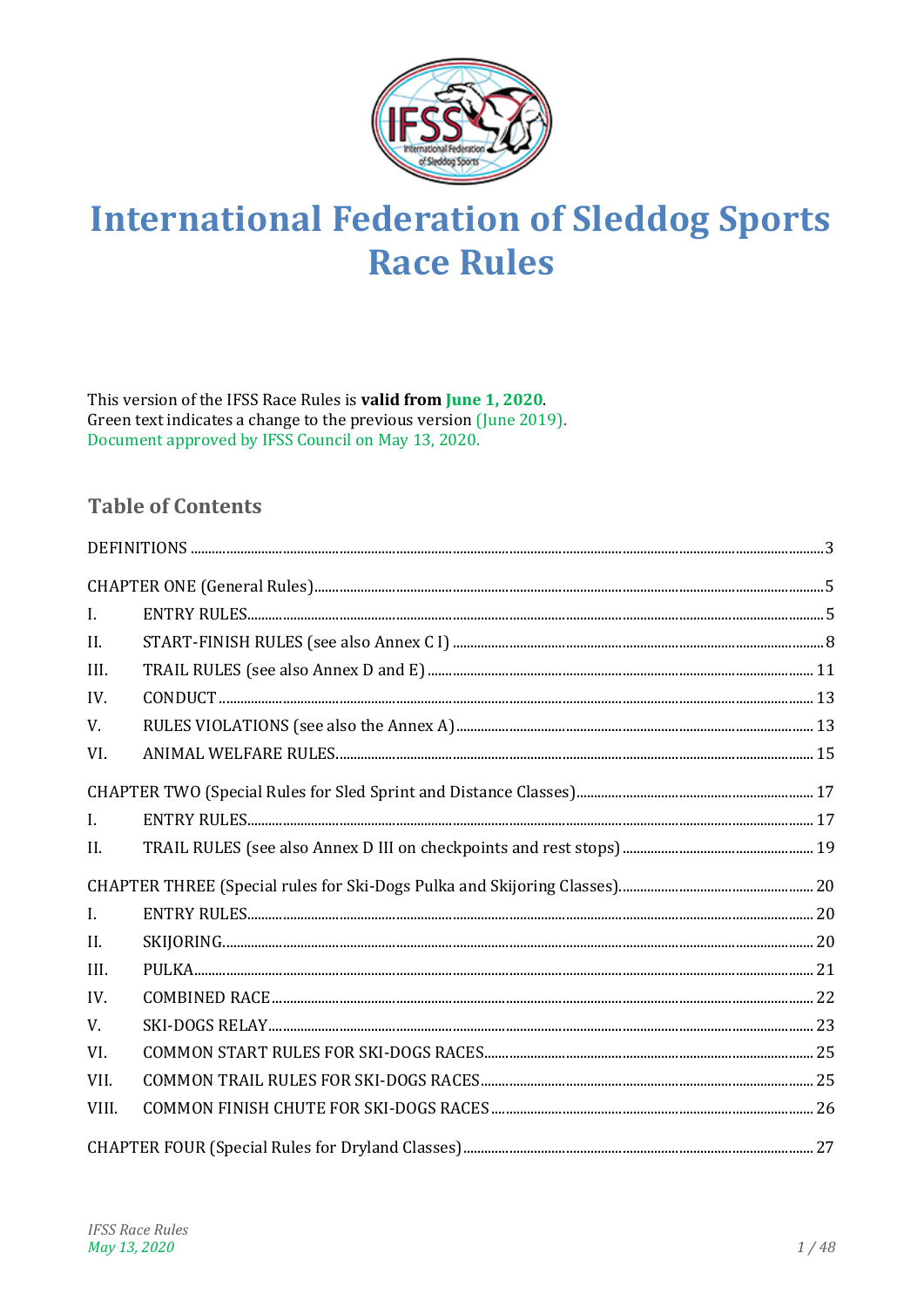| $\mathbf{I}$ . |  |
|----------------|--|
| II.            |  |
| III.           |  |
| IV.            |  |
| V.             |  |
| VI.            |  |
| VII.           |  |
| VIII.          |  |
| IX.            |  |
|                |  |
| A.             |  |
| $\mathbf{B}$ . |  |
| C.             |  |
| D.             |  |
| E.             |  |
| F.             |  |
|                |  |
| $\mathbf{I}$ . |  |
| II.            |  |
| III.           |  |
| IV.            |  |
| V.             |  |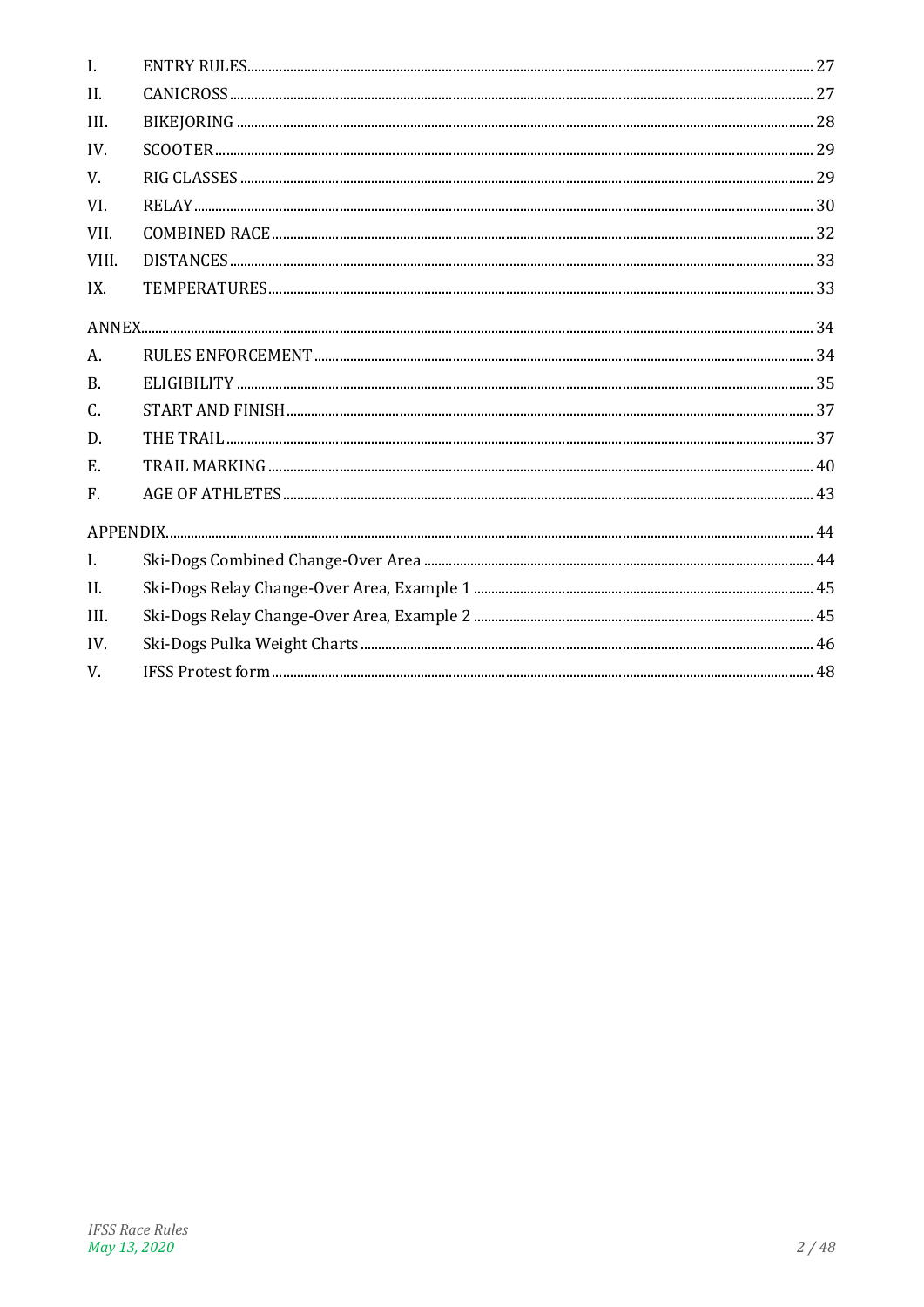# <span id="page-2-0"></span>**DEFINITIONS**

**AGE**: The age of a competitor is regarded to be the same during the whole season and is the age the competitor reaches on the 31st December following the end of the racing season. The age of a dog is the age it reaches on the first day of the competition.

**CHECKPOINT:** A clearly defined and marked area adjacent to the trail, where drivers and officials only are admitted.

**CONTROL AREA:** A specially defined area before the start and after the finish line where only authorized persons are allowed, unless otherwise authorized by the Race Marshal.

**DRIVER:** A person who drives a dog team entered in the race.

**EVENT:** A meeting of contestants for the purpose of competing in one event which may involve several classes.

**FINISH ZONE:** A specified stretch of the trail toward the finish line, minimum 800 meters, where special rules for passing apply (see [§18.6](#page-10-1) for Ski-Dogs and Canicross).

**GUIDELINES:** A rule or set of rules which are not mandatory but highly recommended.

**HANDLER:** A person assisting teams at start, after finish and at other locations authorized by the Race Marshal.

**HEAT:** A completion of the trail, or a part of same, after which the ongoing timing is discontinued.

LINE: The line to which the dog(s) is/are attached to pull the vehicle (sled, bike, Scooter, rig) is made of different elements. The various elements together are called the Gangline. The line running between the dogs (if more than one dog) is called the Towline or Central Line. The dog is attached to the towline from the back of its harness by a Tugline or Tail Line and may be attached from the collar to the towline by a Neckline.

**OFFICIAL:** A person appointed by the organizer or the Rules Enforcing Officers, authorized to perform, within prescribed limits, to act on their behalf.

**ORGANIZATION/ORGANIZER:** The organization/organizer in charge of running the event: the racegiving organization/organizer (RGO).

**PULKA:** The pulka or the Ski-Dogs sled (small sled with short runners).

**RACE:** A competition in a specified class and may be comprised of one or more heats.

**RACE AREA:** All designated parking areas, spectator areas, team holding areas, start/finish chutes, officiating areas and the trail areas.

**RACE JUDGE:** Rules Enforcing Officer, has the same authority as the Race Marshal/Chief Judge, except in the question of disqualification. References to the Race Marshal in these Rules shall also apply for the Race Judge(s), when appropriate.

**RACE JURY:** The Race Jury includes the Race Marshal, the Race Judges and any other official the Race Marshal may wish to include.

**RACE MARSHAL (RM):** The Chief Judge, i.e. the person who shall have supreme authority at an event. The Race Marshal is the only official who can decide upon a disqualification.

**REGISTERED NORDIC BREED (RNB):** Dogs of the acknowledged sleddog-breeds (Siberian Husky, Alaskan Malamute, Samojede, Greenland-Dog, Canadian Eskimo Dog) that hold a document/pedigree that was issued by one of the following breeding associations: F.C.I. (Fédération Cynologique Internationale), CKC (Canadian Kennel Club), AKC (American Kennel Club) or KC (British Kennel Club).

**SEASON:** The racing season, the period within which all competitions shall be commenced and concluded from June 1 until May 31 of the following year. However, organizers and technical organizers shall realize that local conditions (e.g., temperature, humidity etc.) may shorten this period in favour of the wellbeing of the dogs.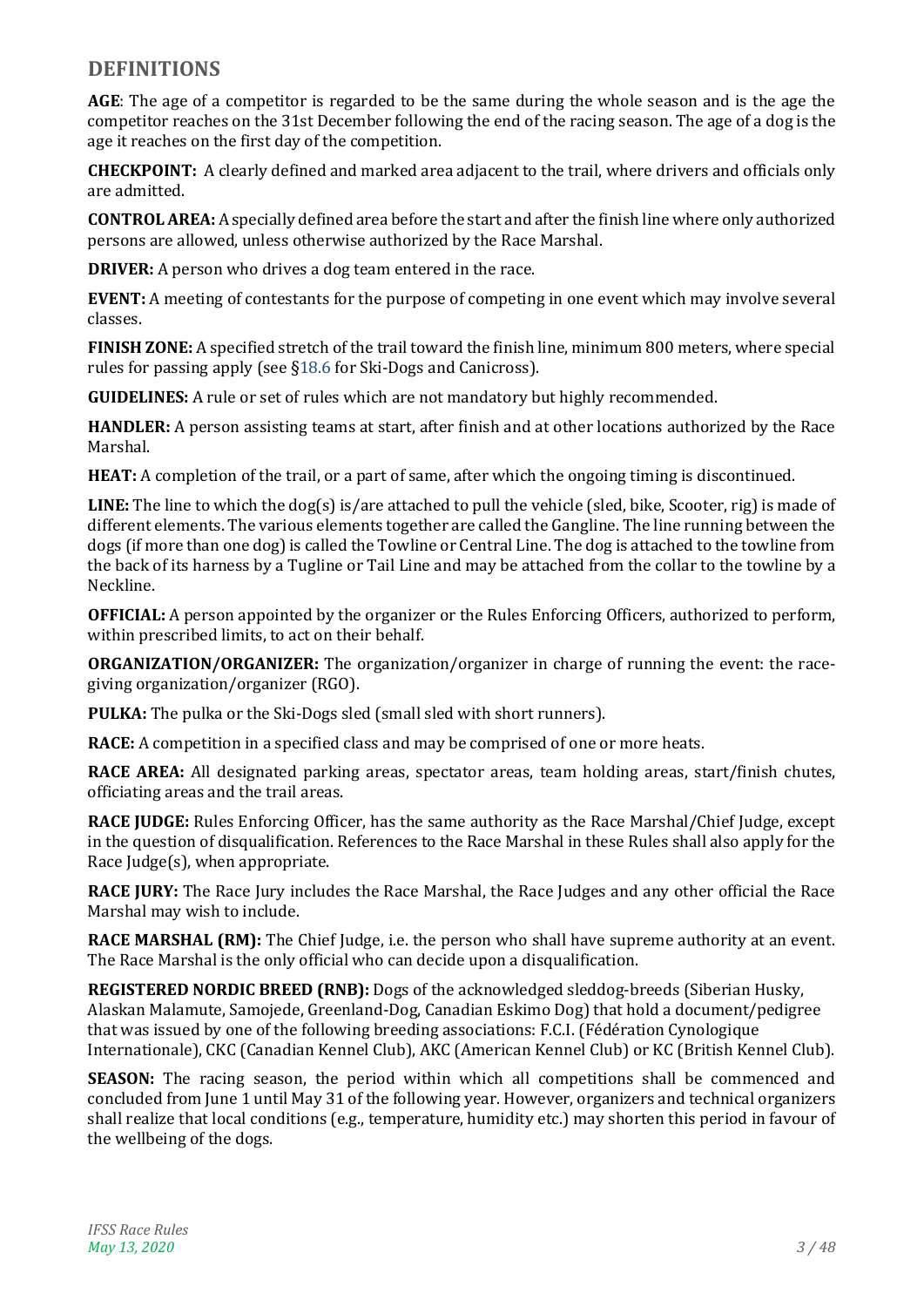**SLED:** The vehicle driven by the contestant and pulled by his/her dog team during the competition, also includes a pulka, a bike, a scooter, a rig when appropriate.

**SLED DOG:** A sled dog is a dog, irrespective of the breed or type, capable of being harnessed and of competing in one of the classes listed in the IFSS Regulations without a potential, beforehand, to be calculated risk, of harming the dog's well-being.

**STAKE-OUT AREA:** A specially defined area where dogs of participating teams shall be kept when not competing.

**STARTING CHUTE:** A specified stretch of the trail from the starting line, minimum 30 meters long and 4 meters wide, where help is allowed.

**TECHNICAL ORGANIZER:** A body which, upon an agreement and in close co-operation with the organizer, has assumed responsibility.

**VEHICLE HOLDING AREA:** A specially defined area where the participants' vehicles shall be parked in case this cannot be combined with the stake out area.

**SHALL:**....................................... Shall be construed as being imperative.

**SHOULD:**................................... Shall be construed as advisory.

**MAY:** .......................................... Shall be construed as being permissive.

In this Rule and other IFSS Regulations, where appropriate, the words "Competitor", "Contestant", "Driver", "Athlete", etc. shall include "the competitor and/or his/her dog(s)"; and the singular shall include the plural.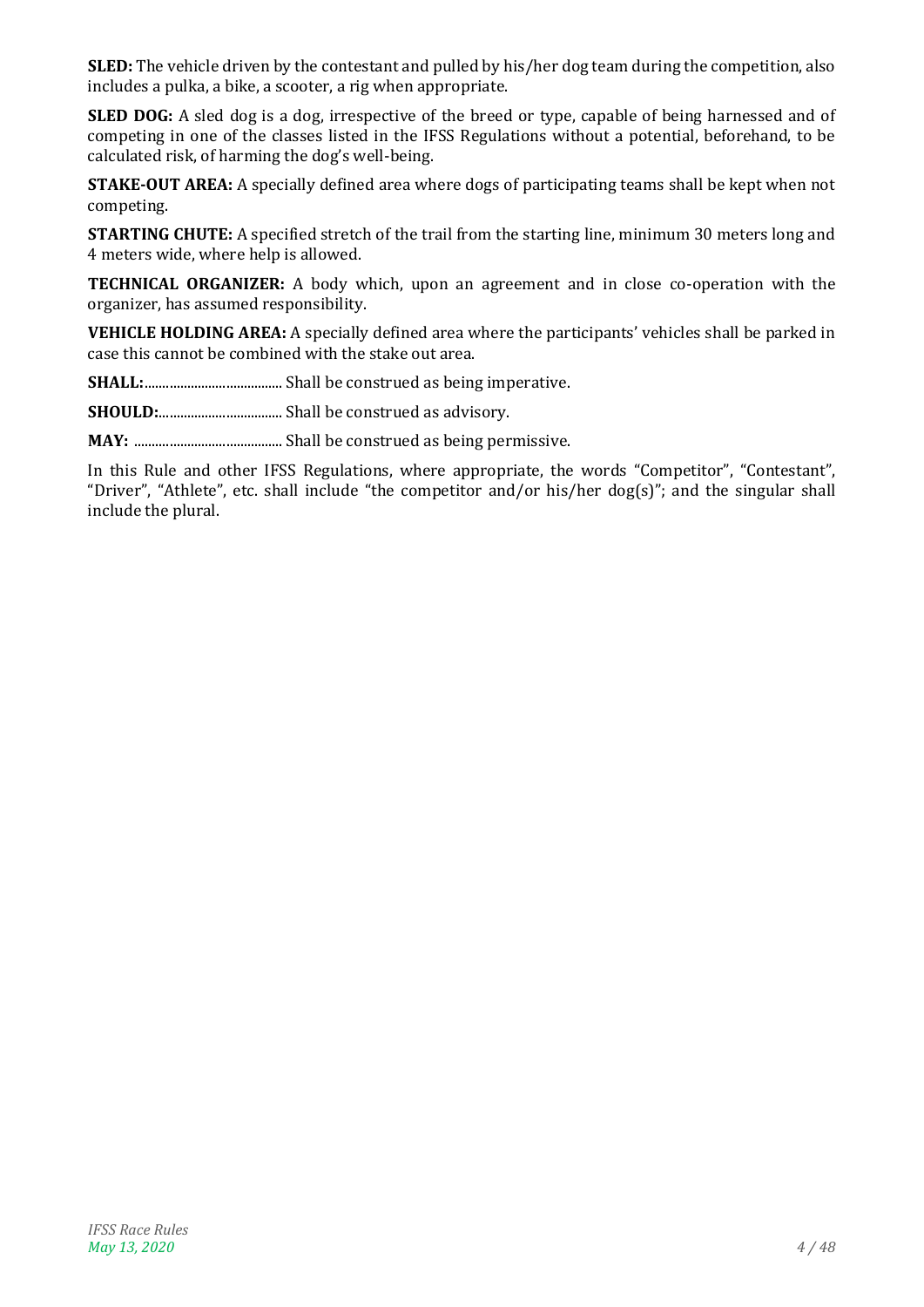# <span id="page-4-0"></span>**CHAPTER ONE (General Rules)**

#### (Applies to all classes)

Note: In case of discrepancy between general rules and special rules, the special rules shall prevail.

- <span id="page-4-1"></span>**I. ENTRY RULES**
- 1 Eligibility
- 1.1 Entries
- 1.1.1 An entry for a race shall be submitted prior to the start of the race, subject to entry deadlines as determined by the organization.
- 1.1.2 The organization may reject any entry for just cause.
- 1.1.3 Liability insurance is mandatory for drivers and handlers covering the risks of sled dog racing and all consequences.
- <span id="page-4-3"></span>1.1.4 An entry for a minor driver (usually below 18 years old) shall be co-signed by parents or guardians. With their signature they declare that they are of opinion that the minor driver is capable to participate in the total event and to safely cover the trail in the applicable class as established by the organizer. Consequently, their signature is a waiver through which they hold the organizer harmless regarding any claim, liability, any other expenses or accusations relative to the fact that the driver concerned is not an adult.
- 1.1.5 The Race Marshal may disallow entry of any driver, team or dog for just cause.
- 1.2 Claim
- 1.2.1 The competitor shall hold the organizer(s), judges, officials, sponsors, co- sponsors and other contributors to the organizer, (as distinguished from the individual competitor's sponsor) harmless from any claim or demand, based on any alleged action or non-action by the competitor, his/her dogs, agents, or others acting on his/her behalf. The competitor shall also release the organizer, judges, officials, competition sponsors, their agents and employees from any claim or demand resulting from injury to the competitor, his/her dogs, or property, including but not limited to lost or dropped dogs and misplaced food and supplies.
- 1.2.2 Furthermore, the organizer has the unqualified and unrestricted authority with regards to pictures and the gathering of information on the competition and all participants involved, as well as to the use of such pictures and information for advertising, public relations or any other publicity purpose related to the competition.
- 2 Drivers
- 2.1 The driver starting a team in the first heat of a race shall drive that team throughout the race.
- 2.2 A change in driver can only be made once and only as the result of illness or injury to the authorized entrant and must have the approval of the Race Marshal. The substitute driver shall drive the team throughout the race.
- 2.3 Age of competitors:
- 2.3.1 In Sled Sprint classes, Ski-Dogs sprint events and Dryland classes the minimum and maximum ages shall be:
- <span id="page-4-2"></span>2.3.1.1 See the age tab in the Annex  $F \cdot I$ .
- 2.4 Any driver disqualified in any heat of the race is not eligible to compete in the remainder of the race.
- 2.5 Drivers should attend the drivers' meeting held prior to the start of Sprint and Ski-Dogs races. The Race Marshal may waive this rule if a competitor is delayed due to unforeseen circumstances. However, in this case, the driver is responsible for obtaining a briefing from officials prior to the start of the competition.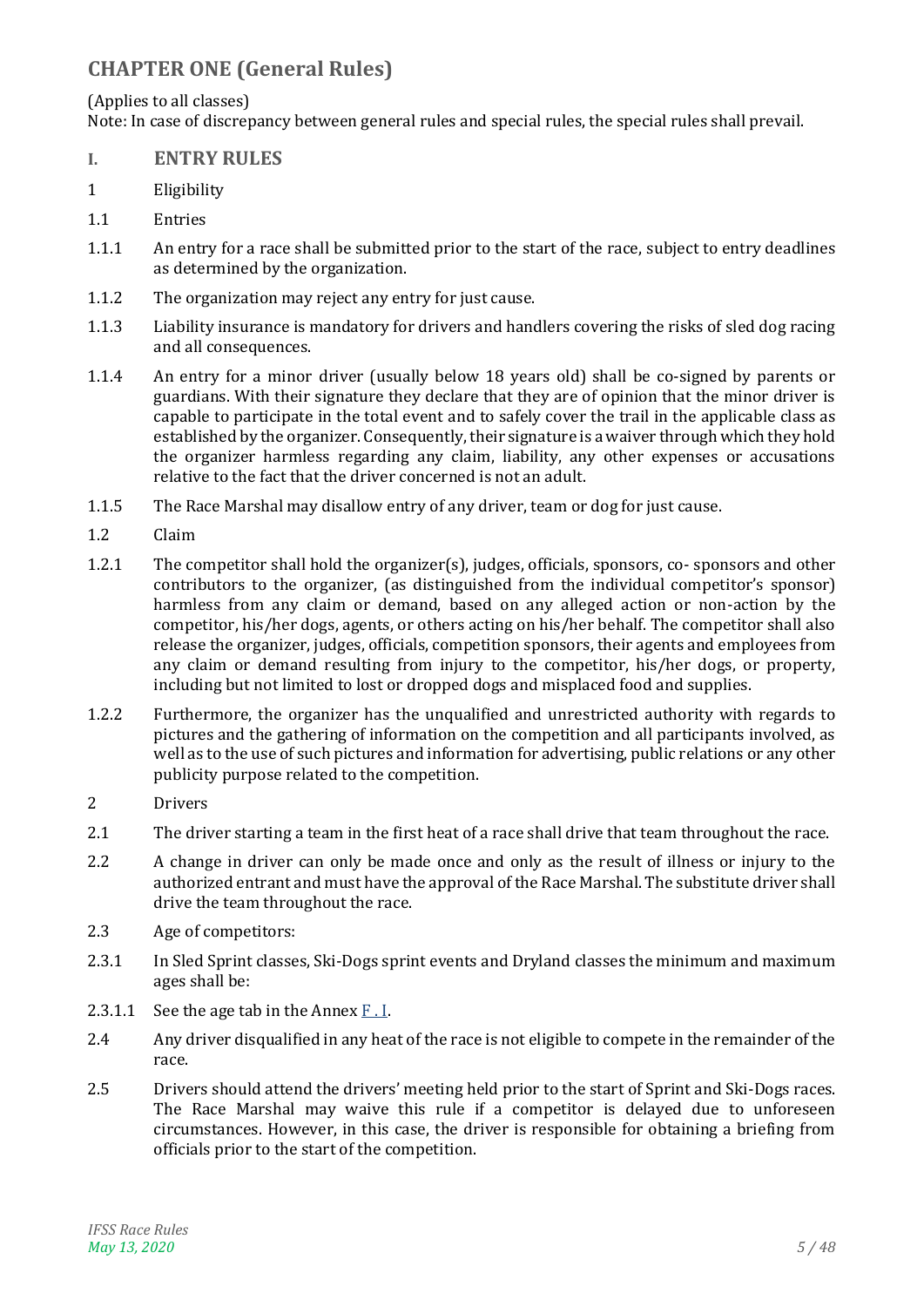- 2.6 Drivers shall attend the drivers' meeting held prior to the start of the Distance races as well as any other meeting officially announced in order to qualify to compete in the race. The Race Marshal may waive this rule if a competitor is delayed due to unforeseen circumstances. However, in this case, the driver is responsible for obtaining a briefing from officials prior to the start of the competition.
- <span id="page-5-0"></span>2.7 Drivers shall not hinder or endanger the welfare of their dogs, the progress of the event or discredit the sled dog sports. Offenders shall be disqualified.
- 2.8 A competitor shall not run in both junior and elite, or elite and veteran classes during the same World or Continental Championship. In the case that there is not enough participants in iunior/veteran class a competitor can run in the corresponding elite class during the same World and Continental Championship and still be able to run in other junior/veteran classes. Age rules must be followed.
- 3 Dogs
- 3.1 Any team or dog coming to the starting line, which, in the opinion of the Race Marshal, is unfit or incapable of safely completing the trail, shall be disqualified.
- 3.2 Any team or dog not starting the first heat of the race shall not be eligible to compete in the remainder of the race.
- 3.3 Any team or dog disqualified in any heat of the race is in no case eligible to compete in the remainder of the race.
- 3.4 Eligibility of the dogs will be based on number of teams starting the first heat of racing.
- 3.4.1 An official race class must have five (5) or more teams starting the first heat of racing.
- 3.4.2 In order for the class to be broken down, the class has to have a minimum of five (5) Open teams and five (5) RNB teams. Registered Siberian Husky teams (RNB1) can be separated from other RNB teams (RNB2).
- 3.4.3 Each class of five (5) or more teams starting the first heat will be deemed an official class. (ie. Sp4 has 9 entries; 5 Open and 4 RNB, the class can not be broken down.) (ie. Sp4 has 10 entries; 5 Open and 5 RNB, the class will be broken down into Open and RNB.)
- 3.5 Dogs participating in a race must be at least eighteen (18) months old.
- 3.6 Any dog having raced in one class of a race is eligible to race in a second class on the same day (max. two heats per day) if the total lengths do not exceed 12 km (7.5 miles) in Dryland and 20 km (12.5 miles) in On-Snow.
- 3.7 Dogs may be required to undergo a physical examination by a race veterinarian in order to be allowed to start.
- 4 Disease (see also Annex [B . II\)](#page-35-0)
- 4.1 No dog or equipment shall be brought from a kennel where rabies, distemper, hepatitis, leptospirosis or any other contagious disease exists.
- 4.2 If the Race Veterinarian diagnoses any dog present in the race area to have a contagious disease, that team shall be disqualified and shall immediately leave the race area.
- 5 Identification
- 5.1 In a race of more than one heat, each dog shall be marked for identification prior to the start of the first heat of the race. In case of microchip identification, the list of chip numbers shall be provided to the Race Marshal or his/her delegate as instructed by the Race Marshal or the race organizer.
- 5.2 Dogs dropped from teams after the first heat of a race involving more than two (2) heats, shall be marked a second time to indicate their disqualification to run in subsequent heats either via direct dog marking or via a note on the team chip list.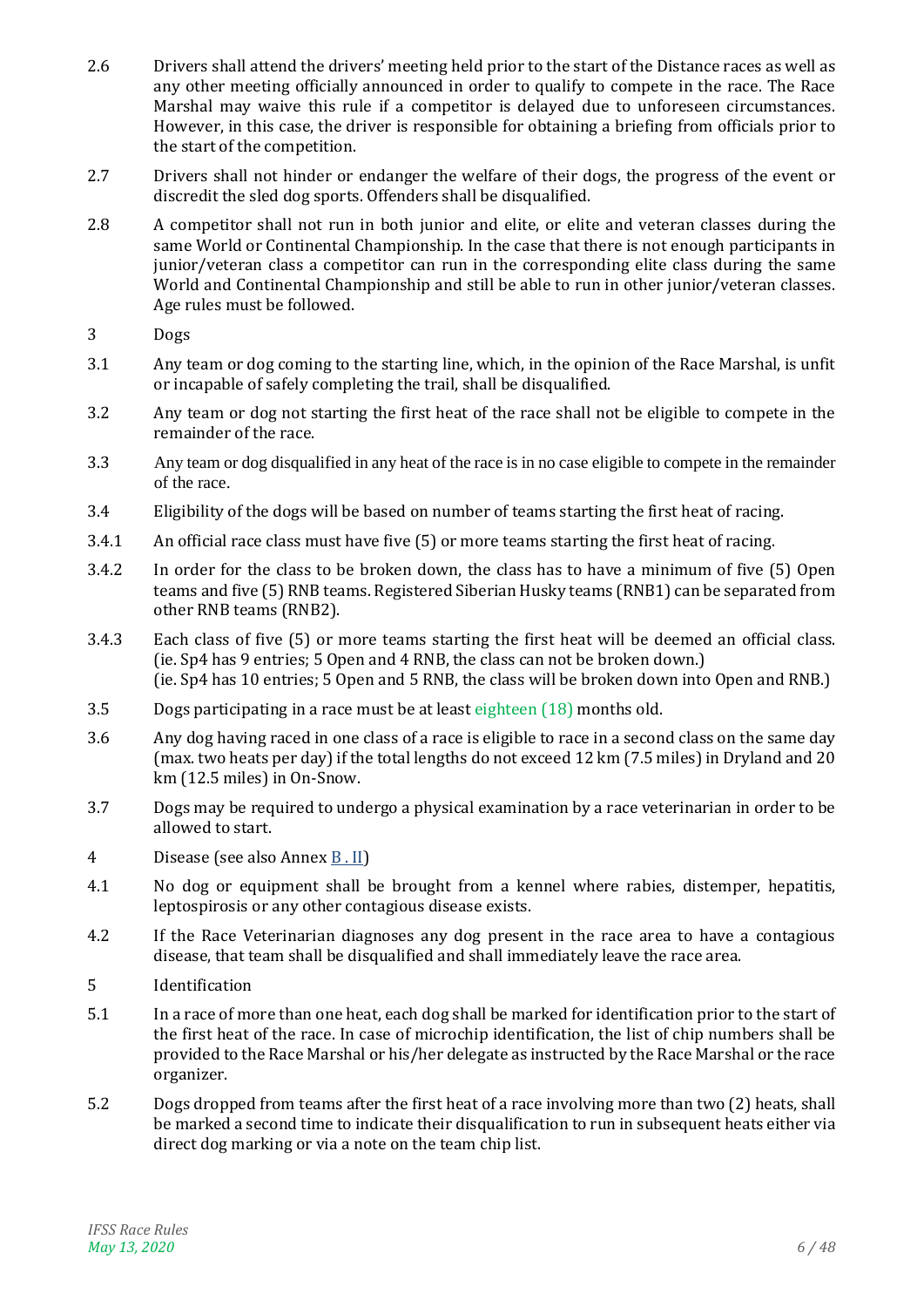- 5.3 The contestants themselves are responsible for seeing to it that their team dogs are marked as prescribed prior to the start of the race.
- 6 Medications administered to Dogs and Drivers
- 6.1 Prohibited Drugs and Drug Testing IFSS Anti-Doping Rules and regulations shall apply. It includes the WADA regulations for athletes and the specific IFSS Regulations for dogs. (See [http://www.sleddogsport.net/\)](http://www.sleddogsport.net/).
- 6.2 At races, no one is allowed to perform any medical treatment on the dogs without authorization by the official race veterinarian.
- 7 Equipment
- 7.1 Inspection
- 7.1.1 Drivers, teams and equipment shall be available for inspection in the stake-out or vehicle holding area at least ten (10) minutes before their scheduled time of departure, unless otherwise announced by the Race Marshal.
- 7.1.2 In distances races the teams and equipment shall be available for inspection in the stake-out or vehicle holding area or any other place as announced by the Race Marshal at least thirty (30) minutes before their scheduled time of departure.
- 7.1.3 When the control is completed, no equipment shall be removed from the sled without the Race Marshals permission, and under supervision of same or of an authorized official.
- 7.1.4 A team in harness shall not be required to stand for inspection longer than six (6) minutes before the scheduled time of departure.
- 7.1.5 Inspection shall take place in an area that does not interfere with starting and finishing teams.
- 7.1.6 A team shall be available for inspection after each heat at the request of the Race Marshal or the designated Race Judge.
- <span id="page-6-0"></span>7.2 All equipment is subject to the approval of the Race Marshal. However, the competitors themselves are responsible that their equipment meets the requirements as per the rules and regulations.
- 8 Other Equipment
- 8.1 A muzzle, or a collar that can be hooked as a full choke, shall be prohibited.
- 8.2 Whips are forbidden.
- 8.3 A racing number for each driver shall be provided by the race-giving organization. The driver shall display this number on his/her person throughout the race, unless otherwise authorized by the RM.
- 8.4 The competitor will not be wearing shoes that could be dangerous for dogs. Shoes with hardened spikes or studs of 2 mm height maximum are allowed.
- 8.5 Studded tires are not allowed on any vehicles.
- 8.6 Use of BGB or similar hooks are strictly prohibited during the race or at the race site.
- 8.7 In Dryland classes Bikejoring, Scooter and Rig the propulsion shall be by the driver and or dog(s) in harness. No other propulsion/energy input system is allowed.
- 9 Finish Time Disqualification Unless noted differently in the invitation, a 150% time disqualification shall automatically apply on all elite and veteran classes on IFSS Championship events.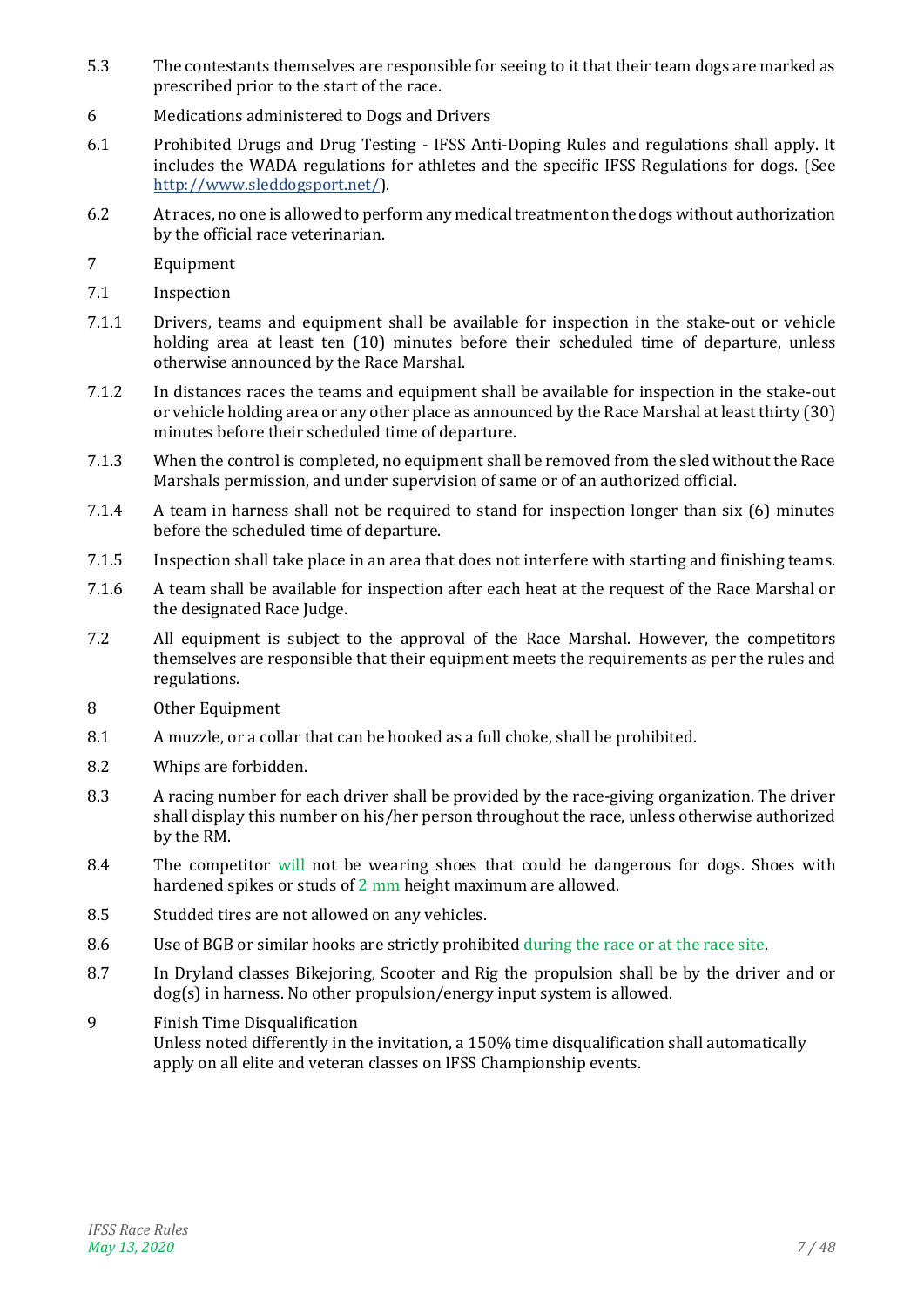- <span id="page-7-0"></span>**II. START-FINISH RULES (see also Annex C I)**
- 10 Drawing and Rating
- 10.1 In races with single or dual starts, the starting positions for the first heat of a race shall be determined by a drawing held prior to the race at a time and place designated by the organizer. Unless specifically defined in the rules and regulations or other applicable documents, the organizer is free to decide in which way the drawing shall be performed and if drivers shall attend or be represented.
- 10.2 In case the organizer decides that drivers or team leaders shall attend the drawing, the drivers, their team leader or designated proxy of each team, may draw their own starting position. In their absence, the starting position may be drawn by the Race Marshal or his/her representative. If the drivers or the team leaders agree, the drawing could also be performed via an at-random computer method, with, per class, a team leader or a driver pushing the button
- 10.3 The order of the draw shall not be changed, either by addition or substitution. Late entries shall be added in order of receipt.
- 10.4 The drawing may, at the option of the organizer, be modified by seeding in accordance with a formula established by the organizer, subject to the approval of the IFSS.
- 10.5 A class is rated separately only if there are at least five (5) teams starting in the first heat of that elite/veteran classes, and three (3) teams starting in the junior class.
- 11 Single Start Race
- 11.1 The first day's starting positions shall be determined by the draw with Number 1 starting first, Number 2 starting second, etc.
- 11.2 After the first heat, the starting positions shall be determined by the total elapsed time of the previous heat(s), with the fastest team starting first, the second fastest team starting second, etc.
- 11.2.1 At the option of the organizer and when notified in the invitation or on the entry form, the elapsed time of the previous single heat shall determine the starting positions.
- 11.2.2 At the option of the organizer, the starting intervals of the last day of a race may be identical to the differences in the total elapsed times of the participants, so that the order in which the participants are crossing the finish line also will reflect their finishing positions (chase- or pursuit start).
- 11.2.3 At the option of the organizer, the competitors may all start at the same time (mass start). If the race includes seeded competitors they will start in the front line(s), the non-seeded competitors being on line(s) behind the seeded competitors.
- 11.2.4 At the option of the organizer, the starting position of the second and succeeding heats may be reversed with respect to the result of the previous heat (reverse start).
- 12 Dual Start Race
- 12.1 The first heat's starting positions shall be determined by the draw, with Numbers 1 and 2 starting together first (pair 1), Numbers 3 and 4 starting together second (pair 2), etc.
- <span id="page-7-1"></span>12.2 The second heat's starting positions shall be determined by the first heat's times. At the option of the organizer:
- a) Pair 1 shall consist of the best time and second best time of the previous heat, pair 2 shall consist of the third and the fourth best times of the previous heat, etc. or
- b) The result list of the first heat will be divided into two groups, the first group consisting of the first half of the result list and second group of the second half of the result list. Pair 1 shall consist of the first teams of each group, pair 2 shall consist of the second teams of each group, etc.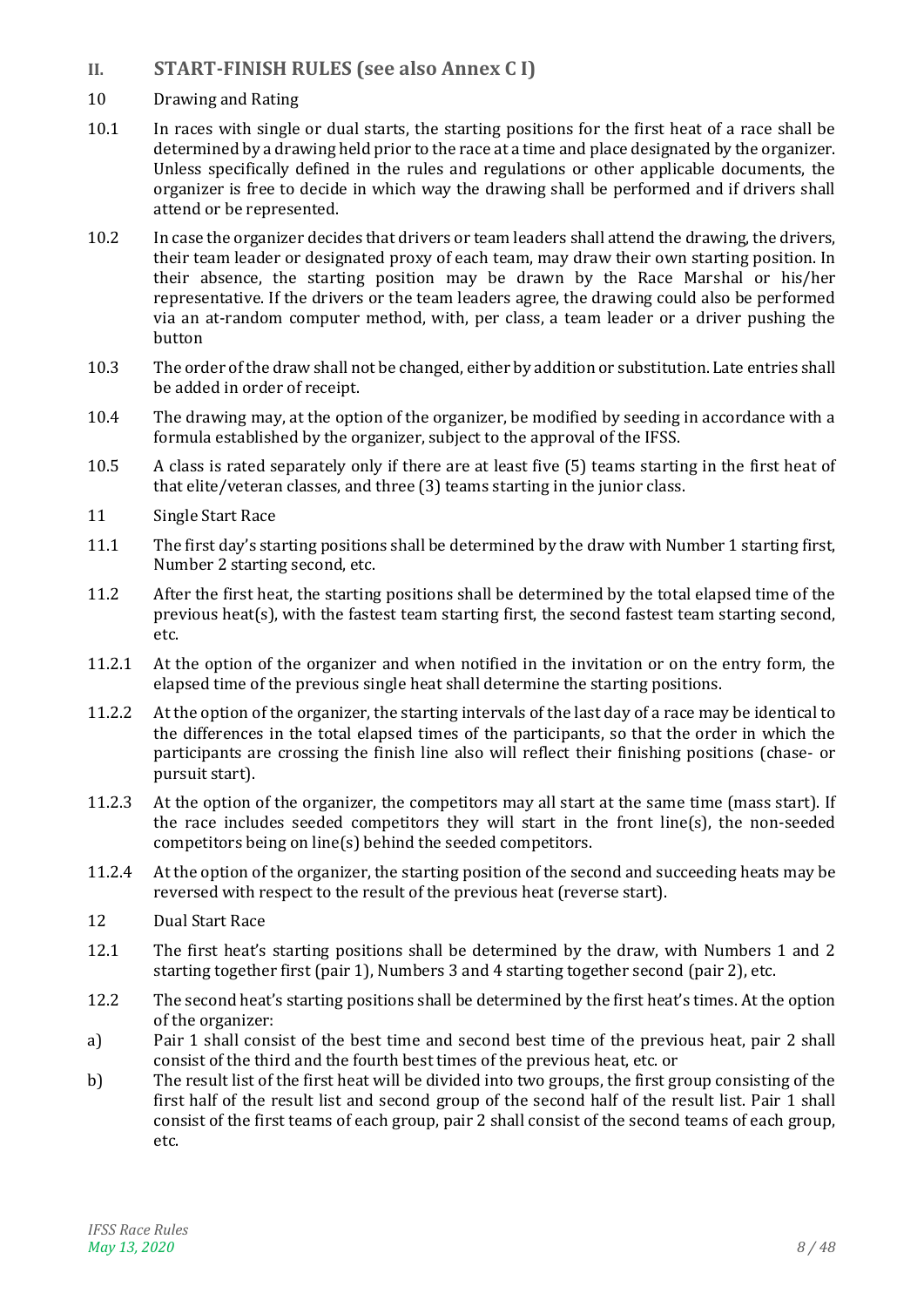- 12.3 In races of more than two heats, the elapsed time of the previous single heat will determine the starting positions using the grouping option defined in [§12.2](#page-7-1) above and decided for the second heat.
- 13 Time keeping and Equal Times
- 13.1 The time keeping shall be measured: with electronic timing, at 1/10 in one tenth of a second without any correction. With manual timing, 1/1- in one second.
- 13.2 At relay events not only the total time of the teams shall be recorded, but also the individual time of each participant.
- 13.3 If the elapsed time of two teams is identical, the order of start for those teams shall be the reverse order in which they started in the preceding heat.
- <span id="page-8-1"></span>13.4 Teams with equal times for the entire race shall be awarded the higher finishing position.
- 13.5 The purse and/or award for the tied place and the next lower place(s) shall be combined and divided equally among those teams tied for that place.
- 14 Mass Start and Pursuit Start
- 14.1 At the option of the organizer, mass start or pursuit start may be organized for specific classes and/or specific heats.
- <span id="page-8-2"></span>14.2 Mass start:
- 14.2.1 All participants of the same class start at the same time on the same starting line. If they cannot all stay on one line, the Race Marshal shall set more lines as required. Seeded competitors, if any, shall stay on the first line(s) ahead of the non-seeded competitors.
- 14.2.2 The starting area shall have one starting track per team. The distance between the starting tracks should be approximately 2 meters (6.6 ft). The length of the starting tracks should be approximately 80 meters (262 ft) and shall end at a marked line.
- 14.2.3 There shall be at least 10 meters (33 ft) between each starting line, distance to be adapted to the size of the teams.
- <span id="page-8-0"></span>14.2.4 One assistant/handler is allowed with 1-4 dogs and two with more than 4 dogs. The assistant(s) shall all stand on the left side of the team. At the moment of the start, these assistants shall stand stock still and face the starting teams until all teams have passed unless otherwise announced by the Race Marshal.
- 14.2.5 If more team assistants than  $\S14.2.4$  are needed they shall leave the Starting area by 30 seconds before the start. (same as [§83.8.3\)](#page-30-0)
- 14.2.6 Start signal is given by the starter with one or two flags and a marker showing a big 1(one). The size and the colours of the marker shall be as such, that the figure 1 is clearly visible for all competitors.
- 14.2.7 The starter stands in front of the starting area so that all starting participants are able to see the starter.
- <span id="page-8-3"></span>14.2.8 Starting order is given in the following way:
- 14.2.8.1 One minute before the start a sign "1" is shown.
- 14.2.8.2 Thirty (30) seconds before the start, the starter's arm are to be positioned with the flag(s) over the head.
- 14.2.8.3 Fifteen (15) seconds before the start, the starter's arm are to be positioned with the flag(s) in a horizontal position.
- 14.2.8.4 The rapidly lowering of starter's arm with the flag(s) is the start signal.
- <span id="page-8-4"></span>14.2.9 If a team starts too early, it shall get a time penalty of 30 seconds.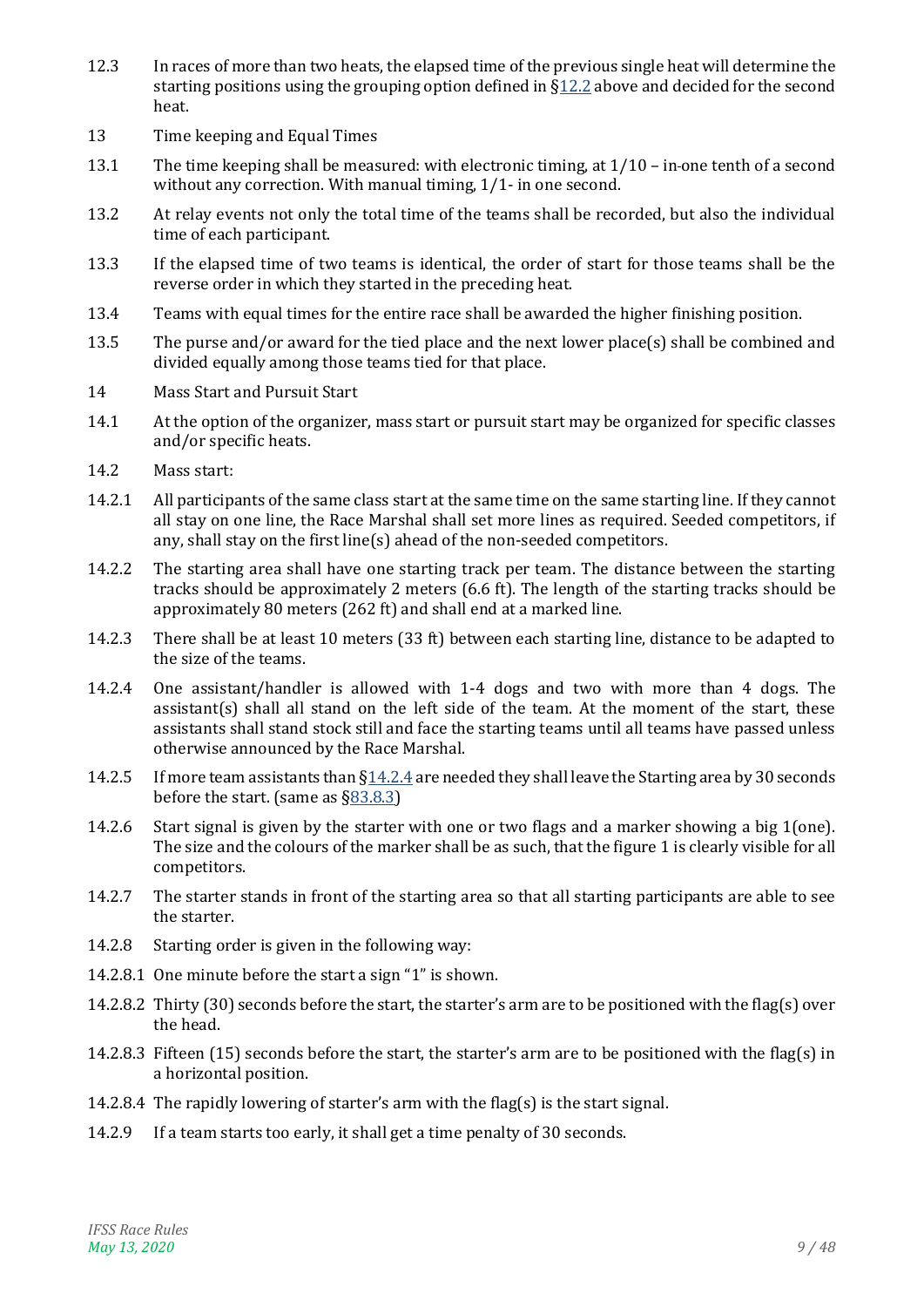- <span id="page-9-5"></span>14.2.10 A Race Judge is responsible for checking the violations. There shall be at least two race officials to check the starting line and at least two at the end of the starting chute tracks.
- 14.2.11 Mass start is not allowed in Bikejoring, Scooter and Rig classes because of the potential risks for dogs and drivers caused by the equipment and the moving parts/wheels.
- <span id="page-9-3"></span>14.3 Pursuit start
- 14.3.1 In the first race of the pursuit competition, the starting procedure is the single start procedure.
- <span id="page-9-2"></span>14.3.2 In the second heat of the pursuit competition, the winner of the first heat starts first, the second ranked starts next, etc. The starting intervals are the same as the differences between the competitors' times from the first race results.
- 15 Starting Point and Time
- <span id="page-9-0"></span>15.1 Starting Point
- 15.1.1 In Sled classes, the brush bow of the sled should determine the starting point of the team.
- 15.1.2 In Ski-Dogs and Canicross classes, the entire team, with the competitor holding his/her dogs by the collar or the harness, shall stay behind the starting line until the start signal has been given.
- 15.1.3 In Dryland Scooter, Bikejoring and Rig classes, no part of the scooter/bicycle/rig shall cross the starting line until the start signal has been given.
- 15.2 Before the start, the starting team should come to a complete stop at the starting point defined in rule [§15.1.](#page-9-0)
- 15.3 Trail time for all teams shall begin at the scheduled time of departure.
- 15.4 A team that fails to be in the starting position at its scheduled starting time or within half of the starting interval after the scheduled starting time shall be declared a late starting team, and shall receive a new starting time plus a time penalty of 3 (three) times the starting interval in its class. (Not applicable in Ski-Dogs, see [§68\)](#page-24-2)
- 15.4.1 A late-starting team shall not be allowed to start until after the last team entered in its class has started, and after the prescribed starting interval.
- 15.4.2 If more than one team is declared late, those teams shall start in the originally scheduled starting order.
- 15.4.3 If a team is late to the starting line for its second scheduled time of departure for any one heat, that team shall be disqualified.
- <span id="page-9-1"></span>15.5 When a team starts too early according to its scheduled time of departure, and neither the driver nor any of his/her designated handlers has initiated this, either by intention or negligence, that team's starting time shall be adjusted accordingly (see  $\S68.4$  for ski-dog classes).
- 15.6 Except in cases defined in rule [§15.5](#page-9-1) above, a team starting too early according to its scheduled time of departure shall receive a time penalty of 3 (three) times the starting interval of the class. Its recorded racing time will start at the original scheduled starting time.
- 16 A team not clearing the Starting Chute (minimum distance, 30 meters (98 ft)) prior to the scheduled start of the next team may be disqualified.
- 17 Unless otherwise specified by the Race Marshal, assistance in the Starting Chute shall be allowed.
- <span id="page-9-4"></span>18 Finish
- 18.1 A team shall have finished the heat when the first dog on the team crosses the finish line. Other timing methods are allowed, but only if all drivers or team leaders are officially informed on the applicable method before the first start of the race. When electronic timing is in use time will always be taken from the "chip". The Race Marshal decides where to place the chip.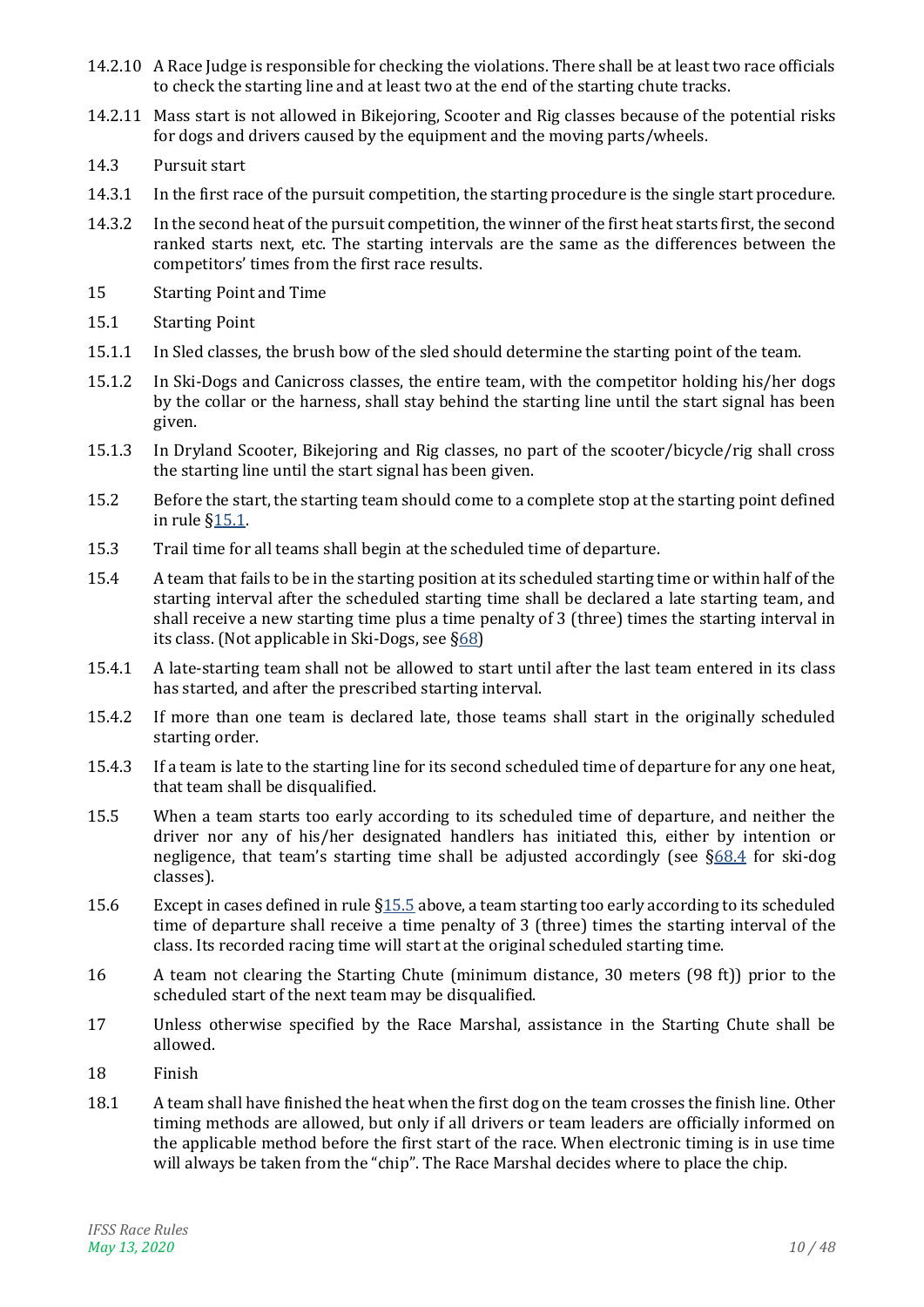- 18.2 If a loose team crosses the finish line ahead of its driver, that team shall have finished when the driver reaches the finish line.
- 18.3 When a dual starting chute is used as a finishing chute, a team may return on either trail.
- 18.4 The team with the fastest total time of its class shall be declared the winner of that class.
- 18.5 In case of equal timing whatever the positions of the dogs are the two competitors are tie (see [§13.4](#page-8-1) above).
- <span id="page-10-1"></span>18.6 Finishing zone, where the "no right of way" applies, shall be 800 meters (2625 ft) long (150 m (492 ft) for Ski-Dogs classes and Canicross).
- <span id="page-10-0"></span>**III. TRAIL RULES (see also Annex D and E)**
- 19 Following the Trail
- 19.1 A team and driver shall run the full course as established by the race-giving organization.
- 19.2 If a team leaves the trail, the driver shall return the team to the point at which they left the trail.
- 20 Driving a Team
- 20.1 Any driver accepting a ride during the race on any vehicle other than his/her own means of transportation, shall be disqualified, unless in case of a loose team or dog.
- 20.2 A driver shall not interfere with a competing team.
- 20.3 Carrying a passenger at any time during the race shall be prohibited unless:
- 20.3.1 Called for in the conditions of the race.
- 20.3.2 Giving a ride to a driver in an emergency situation.
- 21 Assistance on the Trail
- 21.1 All teams may receive similar assistance of any type from officials stationed at designated points along the trail as authorized by the Race Marshal. Only in case of a loose team or a team that is in clear and present danger to itself, to other teams or to persons, are officials and spectators allowed to take immediate action to secure the safety of the team. In all other cases, officials shall only act upon request of the driver for assistance, which is limited to controlling the dog(s) or to hold the sled/rig. The driver shall stop the team, clearly indicate which assistance is requested, and behave properly towards the officials.
- 21.2 Drivers running in the same heat may assist each other in any manner authorized by the Race Marshal.
- 21.3 No one shall assist a team by wilfully pacing it.
- 22 Loose Team and Dogs
- 22.1 All drivers must assume that a loose team or dog is an endangered team or dog.
- 22.2 A loose team or dog(s) shall not delay or interfere with another team.
- 22.3 The driver of a loose team shall secure his/her team by the quickest means available to ensure the safety of the loose team.
- 22.3.1 In the event that the driver cannot quickly and safely recover his/her team, the driver must accept assistance, including a ride when available, to recover his/her team. Failure to accept available assistance may result in disqualification of the driver of the loose team. The Race Marshal shall determine if a driver is to be disqualified.
- 22.3.2 Any person(s) is (are) encouraged to stop and hold a loose team.
- 22.3.3 All assistance must be reported to the Race Marshal directly after crossing the finish line. The Race Marshal decides if the team shall be penalized.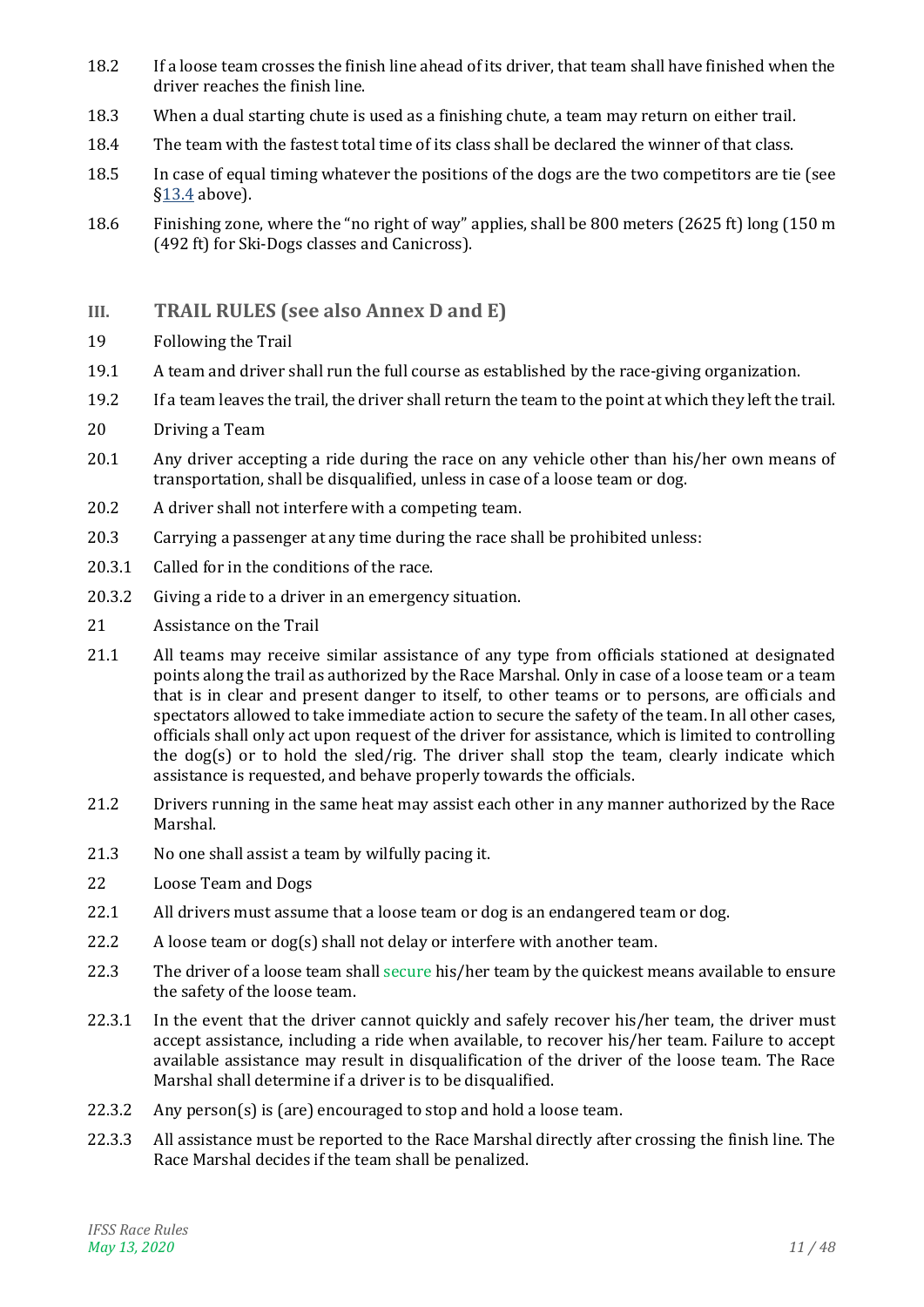- 22.4 A loose team or dog may resume the trail without penalty provided the team/dog has completed the entire trail and the driver has received only authorized outside assistance.
- 23 Right of Way
- 23.1 In a dual start, at the end of the chute, and whenever two trails join together, the team with the lead dog farthest ahead shall have the right of way.
- 23.2 When teams are passing in opposite directions on a single trail:
- 23.2.1 The team travelling downhill shall have the right of way.
- 23.2.2 On level terrain, the Race Marshal shall determine and announce, prior to the start of the race, whether the incoming or outgoing team has the right of way.
- 23.3 In the "no-right-of-way" finishing zone, no team shall have the right of way over a finishing team.
- 23.3.1 During a heat starting with a pursuit start or a mass start, no team shall have the right of way during the entire heat. However, no team shall prevent another team from passing by blocking the trail, or interfering with the dog(s) of a passing team.

#### 24 Passing

- 24.1 When one team driver intends to pass another team, the passing team driver must request the right of way when the lead dog(s) come(s) within 15 meters (49 ft) of the sled of the team to be overtaken.
- 24.2 The team driver being overtaken shall make way for the passing team by steering the sled to one side of the trail, slowing his/her team and, if demanded by the overtaking team driver, stopping and keeping the team from moving forward. Stopping is not required in Ski-Dogs classes (see Chapter Three, [§74\)](#page-24-4) and in Dryland Canicross, Bikejoring and Scooter classes (see Chapter Four, [§79.3.5,](#page-27-1) [§80.3.4,](#page-27-2) [§81.3.4\)](#page-28-2).
- 24.3 If the passing team becomes tangled or bunched up in the course of the pass, to allow time to untangle and tighten lines, that team's driver may require the overtaken team driver to remain stopped for up to one (1) minute in Unlimited and Limited Classes involving eight (8) or more dogs, one half (0.5) minute in all other classes. This rule does not apply to Canicross, Bikejoring, Scooter and Ski-Dog classes.
- <span id="page-11-0"></span>24.4 Once a team has been passed, that team shall not re-pass, so long as the driver in front is making an effort to keep his/her team moving forward until,
- 24.4.1 In Unlimited or Limited Classes involving eight (8) or more dogs, after less than four (4) minutes or 1600 meters (5250 ft).
- 24.4.2 In Limited Classes involving fewer than eight (8) dogs, after no less than two (2) minutes or 800 meters (2625 ft).
- 24.4.3 At any lesser intervals whenever both drivers are in agreement.
- 24.4.4 Rule  $\S24.4$  does not apply to Canicross, Bikejoring, Scooter and Ski-Dog classes.
- 24.5 After a pass has been completed, a team driver that has been passed need not hold his/her team while the other driver:
- 24.5.1 Repairs gear or
- 24.5.2 Unhooks and transfers a dog or dogs from one position in a team to another position in the team or
- 24.5.3 Goes off the race trail before the above mentioned distance or time interval has elapsed. Loading a dog in the sled constitutes changing a dog's position in the team.
- 24.5.4 For Canicross, Bikejoring, Scooter and Ski-Dog classes, holding is not required unless the passing resulted in animal welfare problems or a crash of the driver.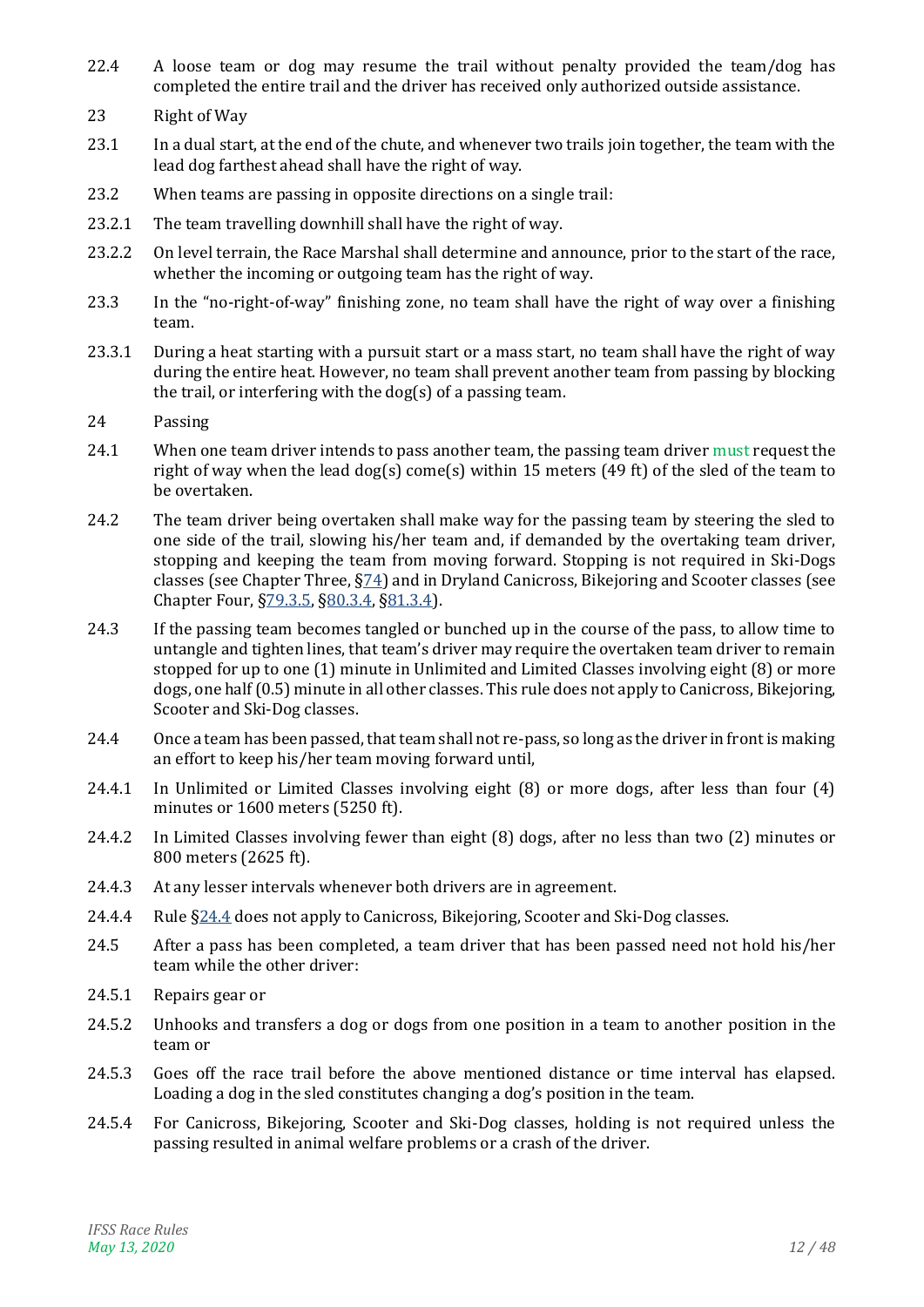- 24.6 A driver coming upon two or more teams stopped together may pass all such teams after making sure that the passing does not cause any danger for the overtaken teams. The stopped drivers shall make every effort to clear the trail for the moving team(s).
- 24.7 Teams following each other shall maintain an interval of not less than one team length, except when passing or in the "no-right-of-way" Zone.
- 24.8 When a team is overtaken in the No-right-of-way Zone, that team does not have to stop and yield the trail.
- 25 Temperatures
- 25.1 Organizers and Race Marshals shall, in close cooperation with the race veterinarian, observe the guidelines as per Annex [B . III](#page-35-1) and [B . IV.](#page-35-2)

#### <span id="page-12-0"></span>**IV. CONDUCT**

- 26 Responsibility and Sportsmanship
- 26.1 All drivers shall be responsible for the conduct of their dogs, their designated handler, and themselves whenever in the race area or on the trail.
- 26.2 Common sense and good sportsmanship shall prevail. If the Race Marshal determines that a driver's, handler's, or team's conduct at any time in the race area or on the trail is detrimental to the sport/race, that team shall be disqualified.
- 26.3 In principle loose dogs are not allowed at the race area. However, the Race Marshal has the right to waive this rule if he is convinced that it is in the interests of the teams, and that drivers are in full control of their dogs. The latter meaning, that the loose dogs shall not bother other dogs, the stakeout area, or equipment of participants or others.

In case the Race Marshal finds reason to waive the rule, he shall discuss the matter with the organizer and, if agreed upon, inform the drivers at the first drivers meeting, along with other possible supplementary regulations.

If a driver or his dog(s) infringes this rule, the driver shall be penalized with, at least, a warning.

- 27 Abuse of Dogs
- <span id="page-12-2"></span>27.1 Abuse of dogs, with or without an implement, shall be prohibited. If a driver, in the opinion of the Race Marshal abuses a dog, that driver shall be disqualified.

# <span id="page-12-1"></span>**V. RULES VIOLATIONS (see also the Annex A)**

- <span id="page-12-3"></span>28 Reports by Race Officials
- 28.1 Race officials shall report over rule violations to the Race Marshal verbally, in person, or by means of communication, immediately or directly following the heat in which the violation occurred. All verbal reports shall be followed by a written report, given to the Race Marshal in principle within one (1) hour of the completion of the concerned heats.
- 28.2 The Race Marshal shall act, at his/her discretion, on any overt violations witnessed and reported by race officials. The Race Marshal shall inform the reporting official(s) on his/her decision and possible further action.
- 28.3 When a Rules Enforcing Officer finds that a rules violation has occurred, he/she shall impose a penal reaction and report the incident to the RM who may also request a hearing".
- 29 Reports by Race Contestants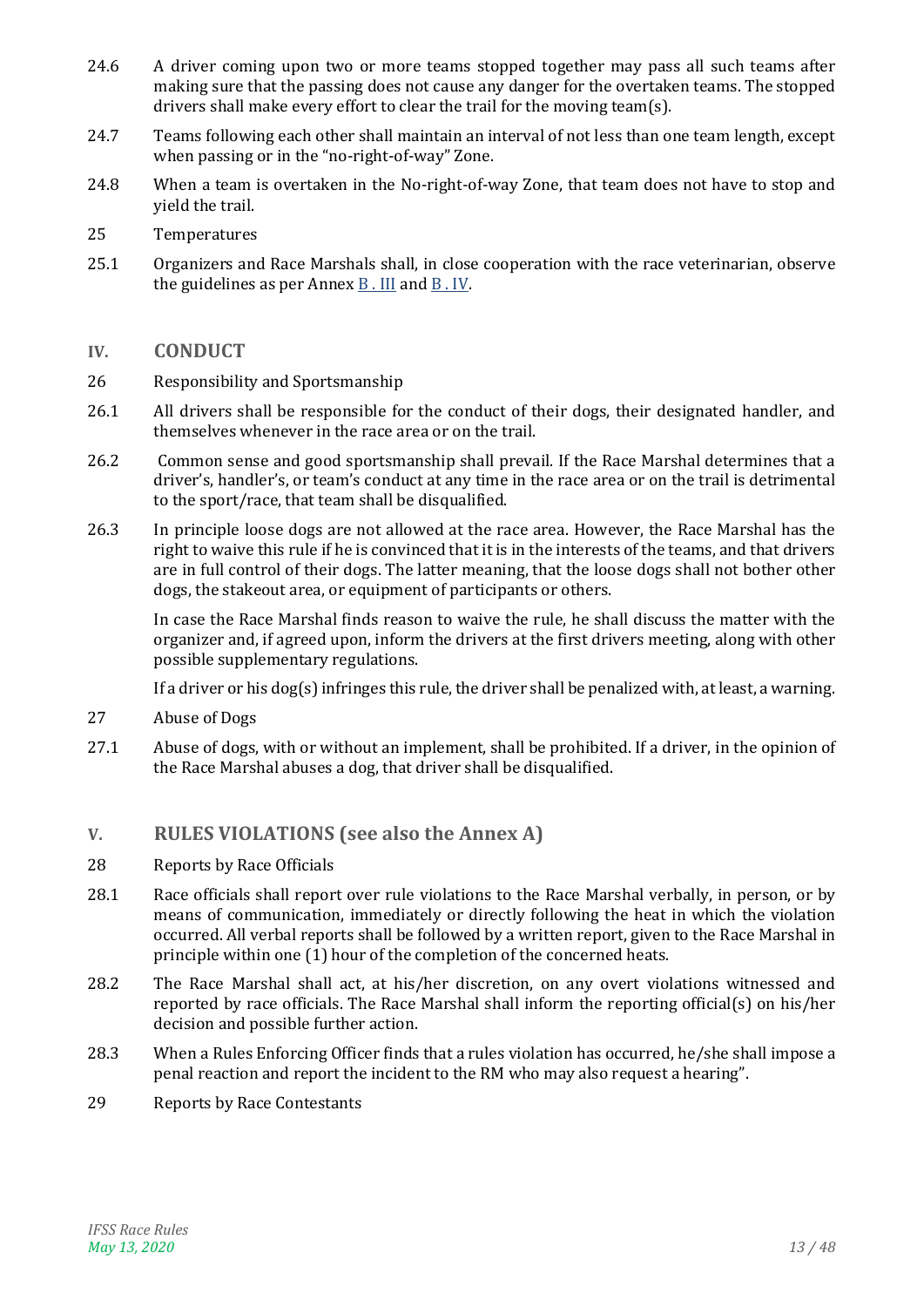- 29.1 Drivers wishing to report an alleged violation of the rules by another contestant, shall notify the Race Marshal or the Race Marshal's representative, immediately following the heat in which the incident occurred. Notification may be verbal.
- 29.2 All verbal reports shall be followed with a written report, (see example of a protest form in appendix), given to the Race Marshal within one (1) hour of the completion of the participant's heat in which the alleged violation occurred.
- 30 Protests and Hearings
- 30.1 Any driver implicated in a report of an alleged violation of the rules, will be notified of the protest by the Race Marshal and provided access to copies of the written protests, as soon as they become available but in all cases before any hearings are conducted.
- 30.2 Said hearing shall be conducted by the Race Marshal.
- 30.3 Contestants subject to a penal reaction from any Rules Enforcing Officer may appeal, i.e. request a hearing before the Race Jury.
- 31 Disciplinary Action.
- 31.1 For violation of any IFSS Regulation, the Race Marshal shall, either issue a verbal warning, a 15-second penalty, or disqualify the driver and team from the race.
- 31.2 No other disciplinary action shall be imposed, unless specifically defined in the Race Rules.
- 31.3 Decisions shall be announced as promptly as practical, but no later than four (4) hours prior to the start of any ensuing heat(s).
- 31.4 Any disciplinary action following the final heat of the race shall be acted upon prior to the awards ceremony.
- 31.5 In the case of drug testing, the above time schedule does not apply to allow for laboratory findings and hearings, should the latter become necessary. No disqualification or other action will be taken against any contestant for alleged drug infractions pending the results of said tests.
- 31.6 Warnings, 15 second penalties and disqualifications, shall be issued in the result list. All disciplinary actions shall be mentioned in the Race Marshal's report, with reference to the violated provision.
- 32 The decisions of the Race Marshal shall be final unless promptly appealed to the Appeals Jury, if implemented, (see  $\S 33$  and  $\S 34$  below) in cases concerning a contestant's further participation in the event.
- <span id="page-13-0"></span>33 Appeals Jury at World and Continental Championships.
- 33.1 Any decision of the Race Marshal affecting a contestant's participation in the event may be appealed to the IFSS Appeals Jury. Such appeal must be made as soon as practical following the official rendering of the decision. The appeal must be in writing in the English language and shall state the alleged infraction, the decision reached, the penalty imposed and what the contestant believes to be incorrect or unfair.
- 33.2 In World and Continental Championship events, the Appeals Jury shall consist of either three or five members depending on the number of IFSS officials assigned to take part (either one or two officials, appointed by the IFSS President) on the jury. The other members of the jury will be national team leaders elected to serve on the jury by the other national team leaders.
- 33.2.1 If two IFSS officials are appointed, then three team leaders will be elected.
- 33.2.2 If only one IFSS official is appointed, then only two national team leaders will be elected.
- 33.2.3 The two national team leaders receiving the next highest amounts of votes cast after those elected, will serve as alternates in case one or more of the team leaders on the jury are required to decline their appointment, due to a potential conflict of interest in any specific appeal.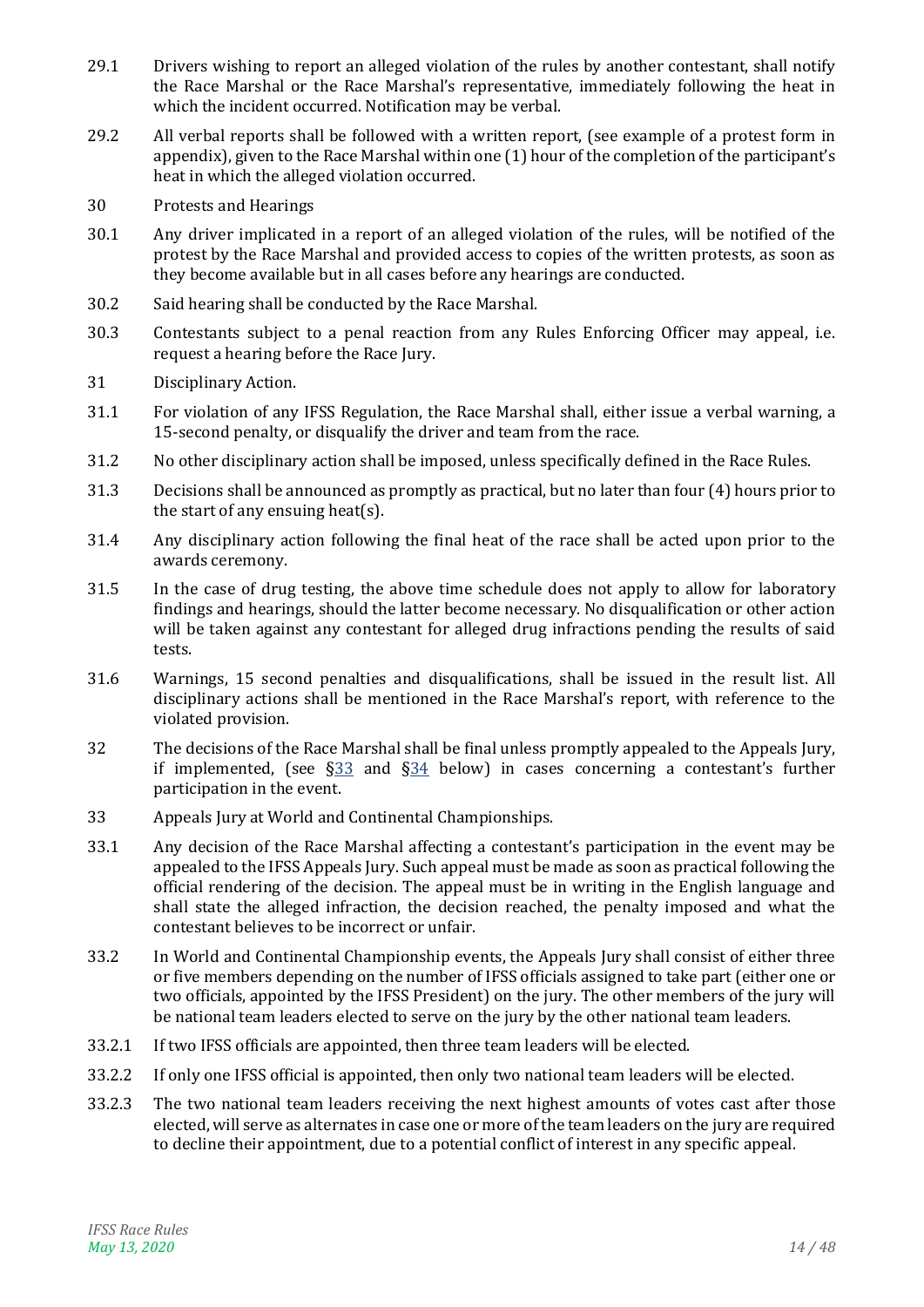- 33.2.4 The team leader members shall be elected by a secret vote of all team leaders. All team leaders are in principle eligible and no nominations will be held prior to the voting. All team leaders will receive a ballot with a place for either two or three names to be filled in. Team leaders may vote for themselves but may only cast one vote for any single name. The team leaders with the highest number of votes will fill the positions on the jury followed by the alternate positions.
- 33.2.5 The President shall designate which IFSS official is to serve as the chair of the Appeals Jury.
- 33.3 In principle drivers and/or member organizations may appeal the decision of the Appeal Committee via the IFSS Disciplinary Committee. However during an event the decision of the Appeal Committee will stay.
- <span id="page-14-1"></span>34 Appeals Jury at events other than World and Continental Championships
- 34.1 In events other than the World and Continental Championships, it is left to the choice of the organizer whether or not to implement a similar Appeals Jury. In last instance, the decision may be appealed via the applicable governing body of the member organization.
- <span id="page-14-2"></span>35 Appeals Jury investigation and decision
- 35.1 The jury shall conduct a new and independent investigation into the allegations.
- 35.2 The jury will render a decision following secret deliberations. They may affirm, overturn or modify the decision of the Race Marshal in any way necessary to achieve a correct and just outcome.
- 35.3 The jury will announce its decision as soon as possible so as not to interfere with the subsequent heats of the affected class.

#### <span id="page-14-0"></span>**VI. ANIMAL WELFARE RULES**

- 36 Supplementary to the various animal welfare measures as per the rules and procedures, the following rules apply:
- 36.1 All drivers shall guarantee and be responsible for the welfare of their dogs.
- 36.2 Rule offences shall be corrected immediately, with the race rule  $\S27.1$  being decisive (dog abuse = disqualification). RGOs and RMs shall not hesitate to report serious offenders to a higher level.
- 37 Means of transportation.
- 37.1 All means of transportation for dogs shall guarantee protection against the weather (temperature, wind, rain etc.) as well as against exhaust gasses.
- 37.2 In case of the transport of one or two dogs without a box, the dogs shall never be transported loose and never be fastened via a line to the collar. For the safety of dogs always dog boxes are to be preferred.
- 37.3 A sufficient supply of fresh air and a good air circulation shall be present.
- 38 Dog boxes
- 38.1 In case of more than 2 dogs, the animals shall be transported in boxes. These shall be well and safely constructed, preventing escape and/or injury of the dogs.
- 38.2 Since dogs vary in size, the dimensions of the boxes are not strictly laid down. However for safety reasons boxes shall be neither too small nor too large. The box shall be large enough for the dog(s) to stretch out, stand up, turn around and to curl up.
- 38.3 In case countries do have official, specific regulations for dog boxes, the RGO shall, in case of an international event, publish the eventual deviating regulations in the race invitation.
- 38.4 The boxes shall be clean and dry. Hay or straw shall be fresh and dry. If other material is used it shall be dry and such as it cannot harm the dogs.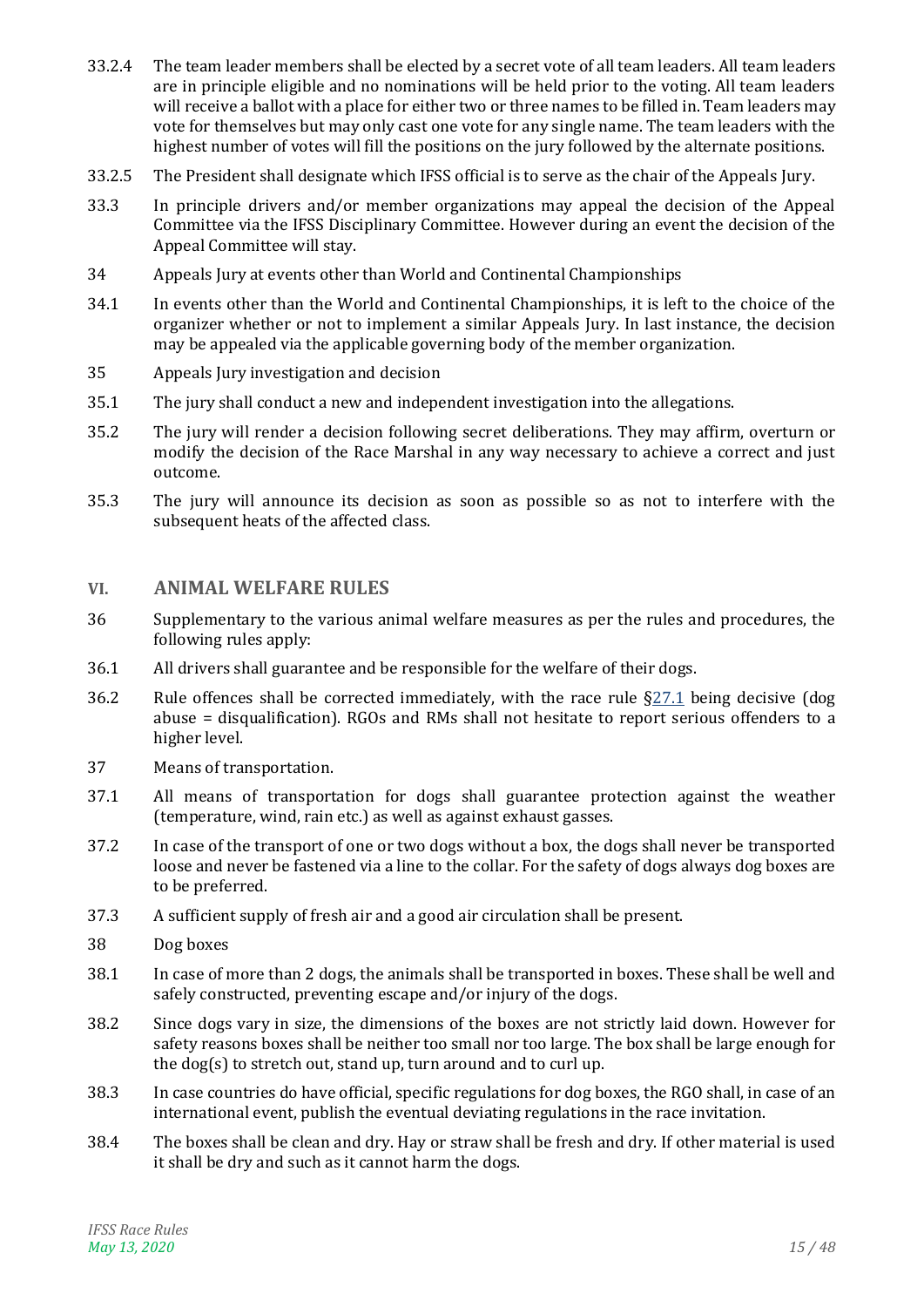- 38.5 Inside the boxes, the dogs shall not be chained.
- 38.6 Dogs in their boxes shall never be unattended for a long period. If the driver/handler for some reason cannot meet this requirement, he/she shall make arrangements with somebody else (and leave a key).
- 39 Stake-outs etc.
- 39.1 Stake out chains/cables, drop chains/cables and other tie on means shall be so constructed that comfort and some freedom of movement is guaranteed. It shall be possible for the individual dog to lie down.
- 39.2 The chain/cable at which the dog is fastened shall never be so long that they could create dangerous situations for the dogs like tangling with another dog or even suffocation.
- 39.3 All material shall be in good condition preventing possible injury. The ends of cable lines shall be wrapped to prevent injury because of unravelling of the ends.
- 39.4 Dogs at stake outs or on drop-out chains shall be attended.
- 39.5 Drivers/handlers shall keep the stake out/parking area clean, leave no food, and dispose of the dog droppings or other waste in containers available for that purpose. If no such containers are foreseen, one should take the garbage for disposal at another suitable place not disturbing other persons.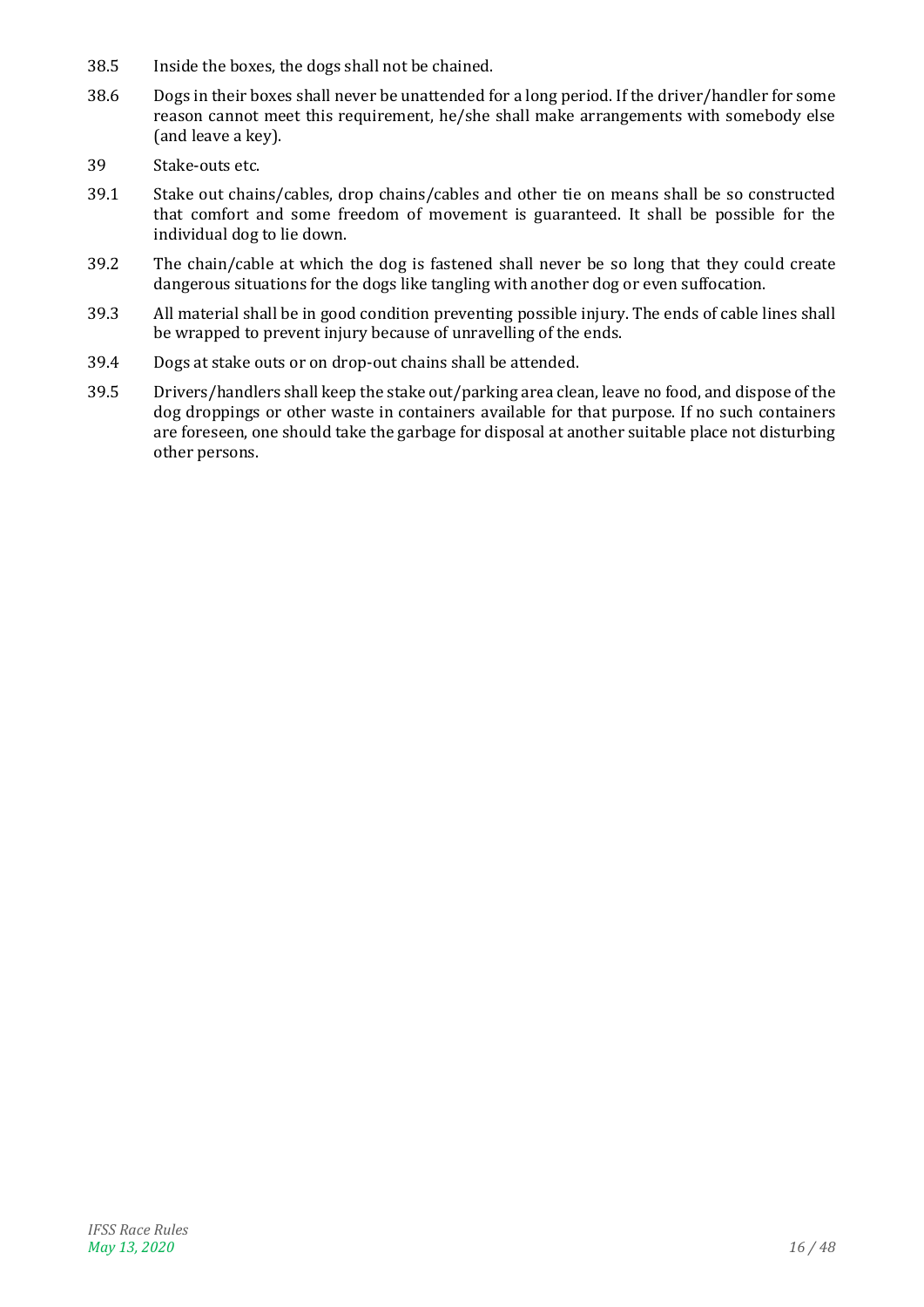# <span id="page-16-1"></span><span id="page-16-0"></span>**I. ENTRY RULES**

- 40 Eligibility At the option of the race giving organization, competitions may be held in the following classes:
- 40.1 Classes in Sprint races For the age of the athletes see Annex [F . I](#page-42-1)
- 40.1.1 An **Unlimited Class Team (SpU)** shall consist of not less than seven (7) dogs in the first heat and not less than five (5) dogs in any subsequent heat.
- 40.1.2 A **Limited Ten-Dog Class Team (Sp10)** shall consists of no more than ten (10) dogs, not less than seven (7) dogs in the first heat and not less than five (5) dogs in any subsequent heat.
- 40.1.3 A **Limited Eight-Dog Class Team (Sp8)** shall consist of not more than eight (8) dogs, and not less than five (5) dogs.
- 40.1.4 A **Limited Six-Dog Class Team (Sp6)** shall consist of not more than six (6) dogs, and not less than four (4) dogs.
- 40.1.5 A **Limited Four-Dog Class Team (Sp4)** shall consist of not more than four (4) dogs, and not less than three (3) dogs.

#### 40.1.6

- a) A **Limited Four-Dog Junior Class Team (Sp4J)** shall consist of not more than four (4) dogs and not less than three (3) dogs.
- b) A **Limited Four-Dog Youth Class Team (SP4Y)** shall consist of not more than four (4) dogs and a minimum of 3 dogs. This shall not be a World or Continental championship class.
- 40.1.7 A **Limited Two-Dog Class Team (Sp2)** shall consist of not more than and not less than two (2) dogs. General rule [§2.7](#page-5-0) strictly applies to Sp2 class.
- 40.1.8 A **Limited Two-Dog Youth Class Team (Sp2Y)** shall consist of not more than and not less than two (2) dogs. This shall not be a World or Continental championship class.
- 40.1.9 After the first heat, and each ensuing heat, a driver may voluntarily reduce the size of the team, subject to class minimums.
- 40.1.10 The Race Marshal may reduce the size of any team that he/she determines is too large for the designated driver.
- 40.2 Classes in Distance races

For the age of the athletes see Annex  $\underline{F}$ . I

- 40.2.1 A **6-dog Mid-Distance Class Team (MD6)** shall consist of not more than six (6) dogs and not less than four (4) dogs.
- 40.2.2 A **12-dog Mid-Distance Class Team (MD12)** shall consist of not more than twelve (12) dogs and not less than eight (8) dogs in the first heat and not less than seven (7) dogs in any subsequent heat.
- 40.2.3 A **Limited 8-dog Long Distance Class Team (LD8)** shall consist of not more than eight (8) dogs and not less than six (6) dogs in the first heat and not less than five (5) dogs in any subsequent heat.
- 40.2.4 An **Unlimited Long Distance Class Team (LDU)** Team shall consist of not less than eight (8) dogs in the first heat and not less than seven (7) dogs in any subsequent heat.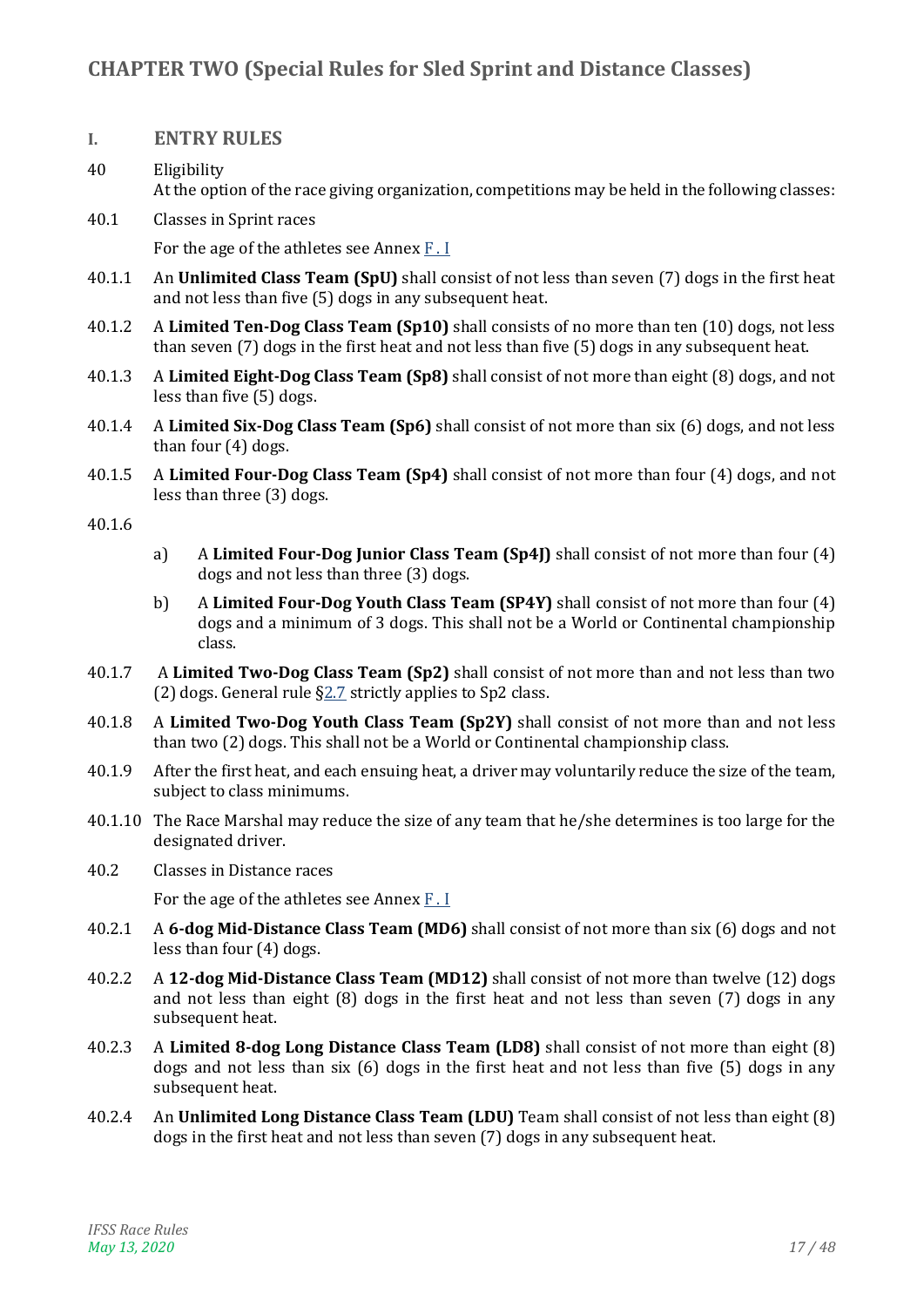- 40.2.5 Upon request from the organizer, the IFSS may determine a maximum number of dogs in an Unlimited Class Team. The race invitation shall inform of an eventual limitation.
- 40.3 Additional and optional rules:
- 40.3.1 At the option of the organization, each driver may have a rotation pool of dogs to choose from, before each stage to meet the minimum/maximum requirements set for the class. The organization shall define the maximum number in the pool for each concerned class.
- 40.3.2 Each driver shall declare all the dogs included in his/her rotation pool. A driver may not exchange or add dogs once his/her pool of dogs has been declared and marked.
- 40.3.3 A race-giving organization may impose additional rules to meet requirements unique to local conditions in so far as they do not conflict with the IFSS intentions or the Animal Welfare ideas.
- 41 Equipment
- 41.1 Harnesses and Lines
- 41.1.1 All dogs shall be harnessed in single or double file.
- 41.1.2 All harnesses shall be well fitting and at least be padded around the neck and chest area.
- 41.1.3 All dogs shall be fastened to the towline/central line, which shall be made of non rigid, flexible or expanded line, with a neckline and a tail line, with the exception of the leader(s), who may run without a neckline. Unless the trail has head-on passing, then dual leaders must also be connect together by a neckline.
- 41.1.4 A neckline shall be used in two-dog classes.
- 41.1.5 A snub line may be carried on the sled, but it shall not be used in any other manner than to tie down and hold the sled.
- 41.1.6 Chain lines are strictly prohibited. All other lines shall not endanger the dog's welfare, and are subject to the approval of the Race Marshal (see [§7.2\)](#page-6-0).
- 41.2 Sleds
- 41.2.1 A sled shall be capable of adequately carrying the driver, and in case of emergency a passenger, and have a basket with a hard bottom, having a minimum surface of 40 cm  $x$  50 cm (16 in  $x$  20 in), capable of safely carrying a dog.
- 41.2.2 A sled shall be equipped with an adequate brake, an adequate rubber braking pad fastened to the sled via a solid tip-up system, a brush bow, one snow hook in Sp2, Sp4 and Sp6 classes, two snow hooks in all other classes, and an adequately ventilated dog bag.
- 41.2.3 The runners of the sled shall not have steel edges.
- 41.2.4 Sleds may be replaced between heats/stages, and at designated checkpoints (Distance races).
- 41.3 Helmets and other safety equipment
- 41.3.1 For Junior class participants, and in Sp4 Mass Start (Sp4MS) and Sp4 in Relay a helmet is mandatory. For all other classes, with the same exception as above, helmets are strongly advised. The helmet should be a model approved by a national test registry.

Helmets may be made mandatory by any Race Giving Organization, if they deem it necessary for safety and/or insurance purposes, via their Race Invitation.

- 41.3.2 The Race Organizer may mandate additional special rules for safety equipment.
- 41.4 Other equipment
- 41.4.1 At the option of the organizer, additional mandatory equipment may be dictated. The race invitation shall list the equipment.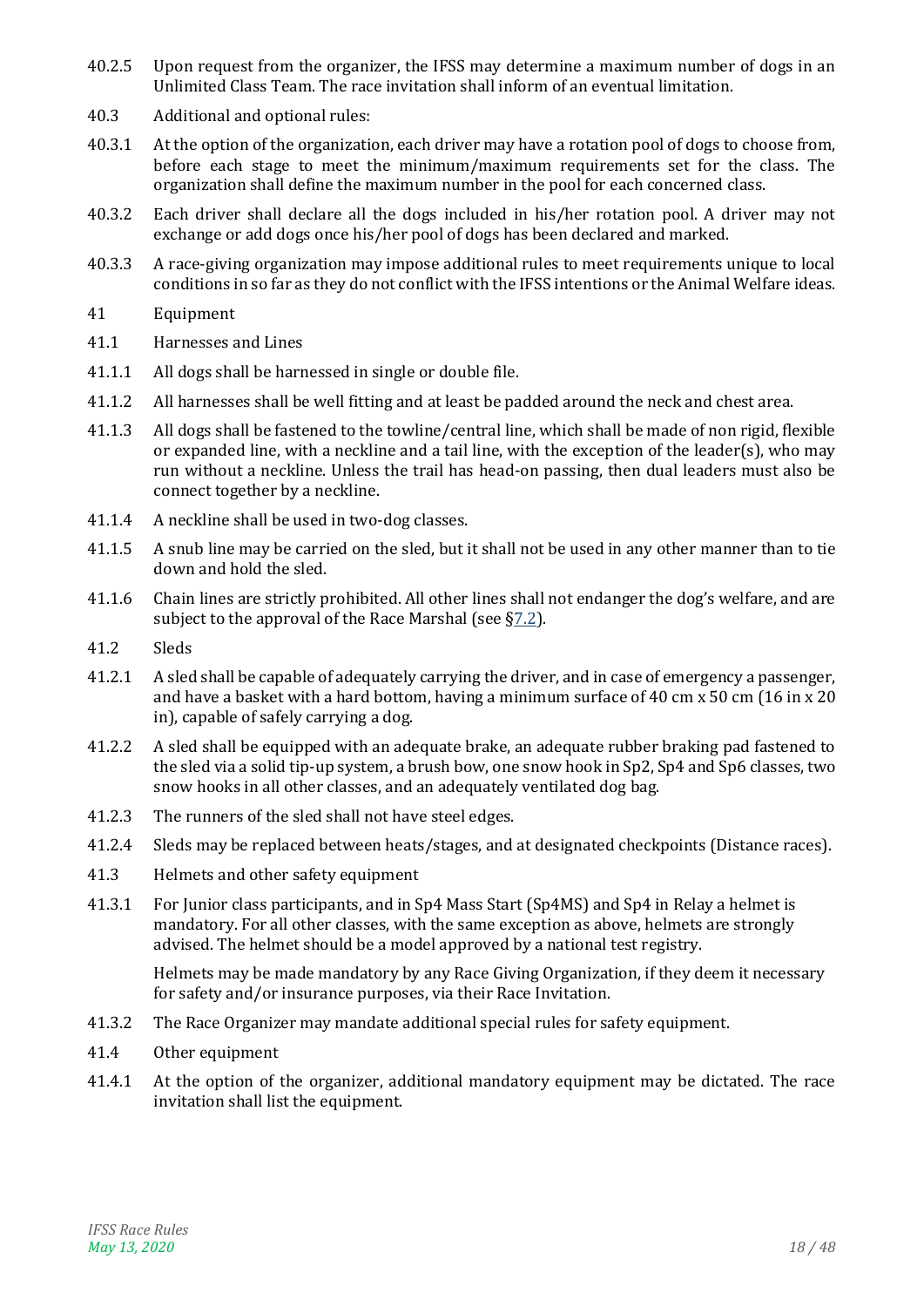- <span id="page-18-0"></span>**II. TRAIL RULES (see also Annex D III on checkpoints and rest stops)**
- 42 Driving a Team
- 42.1 A driver may ride the sled, pedal or run as wished.
- 42.2 All dogs starting the heat shall complete the entire course, either hitched in the team or carried on the sled.
- 42.3 A dog becoming unfit after departure shall be carried completely in the dog bag of the sled to the finish, unless specific drop checkpoints have been prepared along the trail and announced.
- 42.3.1 A dropped dog shall be fastened by a chain or cable to hold it in place until it is picked up by an authorized person.
- 42.3.2 Dropped dogs shall be disqualified from competing in the remainder of the race, unless the driver dropped a pool dog or dogs, at his/her discretion, and according to the requirements as per the rules. In this case, the driver, at his/her own discretion, may use dogs dropped by himself/herself again provided the dogs are in good health. However, sick or injured dogs shall be reported to the Race Judge and/or the race veterinarian.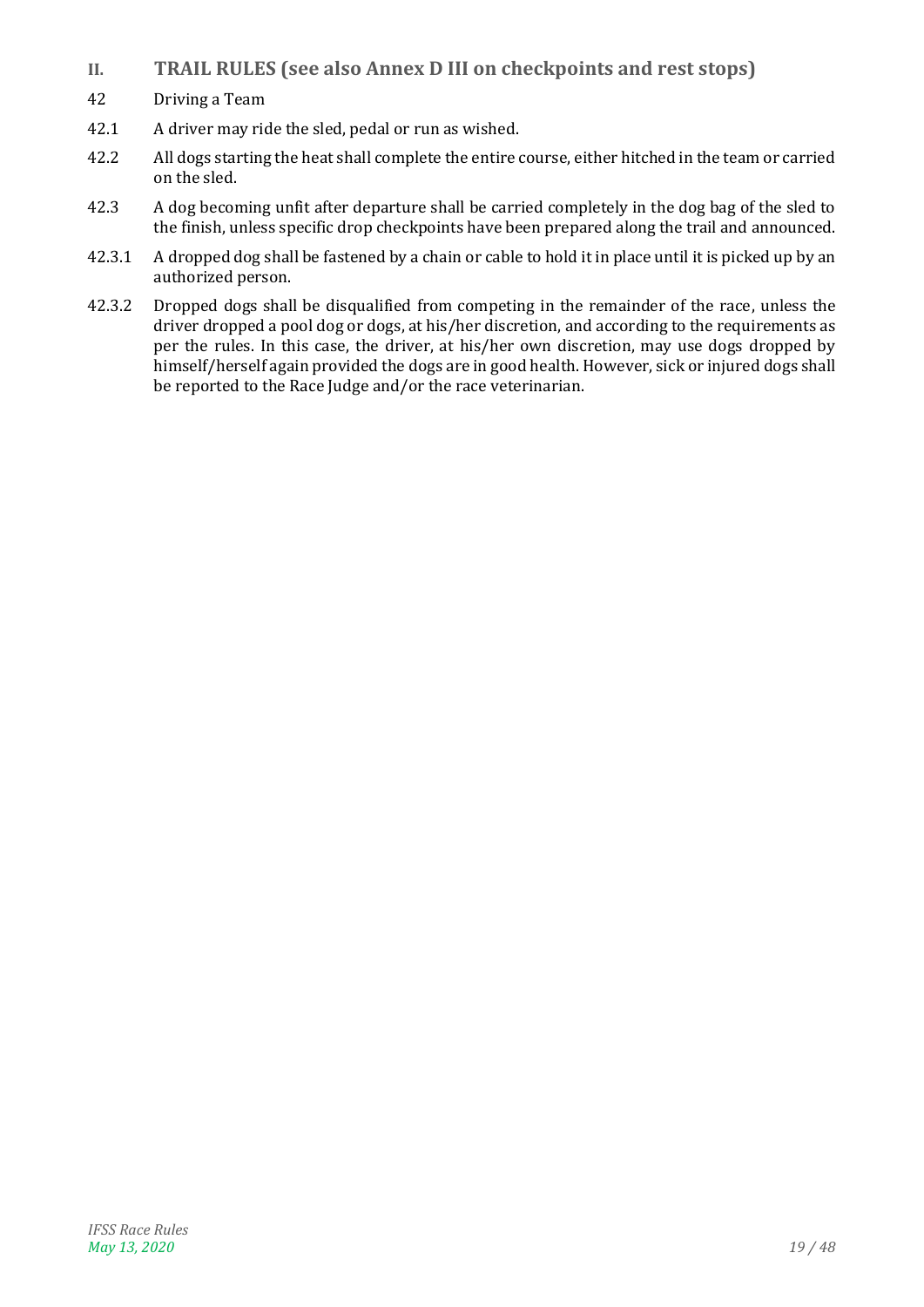# <span id="page-19-1"></span><span id="page-19-0"></span>**I. ENTRY RULES**

- 43 At the option of the race giving organization, competitions may be held in the following disciplines:
- 43.1 1-dog and 2-dog Skijoring.
- 43.2 1-dog and 1-4 dog Pulka.
- 43.3 Combined race with skijoring and pulka stages.
- 43.4 Relay with all legs in pulka style, skijoring or mixed.
- 44 The classes (except relay) shall be divided into men and women if there are at least 5 participants in each class. Where there are less than 5 participants per class in the separate classes, men's and women's classes could be combined in one class.
- 45 In a multiple dog class, drivers may reduce their team. If the team is reduced, the driver may not add that dog back in subsequent stages (unless authorized by the Race Marshal or in supplementary regulations.). A participant is allowed to reduce the team only between stages.
- 46 The Race Marshal may reduce the size of any team determined to be too large for the designated driver.

# <span id="page-19-2"></span>**II. SKIJORING**

- 47 A Skijoring team consists of a competitor, racing solely on skis and being connected to one or two harnessed dogs via a tugline.
- 48 Classes

For the age of the athletes see Annex [F . I](#page-42-1)

- 48.1 One Dog Class Skijoring Men (SM1).
- 48.2 One Dog Class Skijoring Men Veteran (SM1V).
- 48.3 One Dog Class Skijoring Women (SW1).
- 48.4 One Dog Class Skijoring Women Veteran (SW1V).
- 48.5 One Dog Class Skijoring Junior Men (SMJ).
- 48.6 One Dog Class Skijoring Junior Women (SWJ).
- 48.7 Two Dog Class Skijoring Men (minimum 1 dog, maximum 2 dogs) (SM2).
- 48.8 Two Dog Class Skijoring Men Veteran (minimum 1 dog, maximum 2 dogs) (SM2V).
- 48.9 Two Dog Class Skijoring Women (minimum 1 dog, maximum 2 dogs) (SW2).
- 48.10 Two Dog Class Skijoring Women Veteran (minimum 1 dog, maximum 2 dogs) (SW2V).
- 48.11 Mid Distance Two Dog Class Skijoring Men (minimum 1 dog, maximum 2 dogs) (MDSM).
- 48.12 Mid Distance Two Dog Class Skijoring Women (minimum 1 dog, maximum 2 dogs (MDSW).
- 48.13 Children's classes with competitors being younger than per §[2.3.1.1](#page-4-2) may also be held with Onedog team only.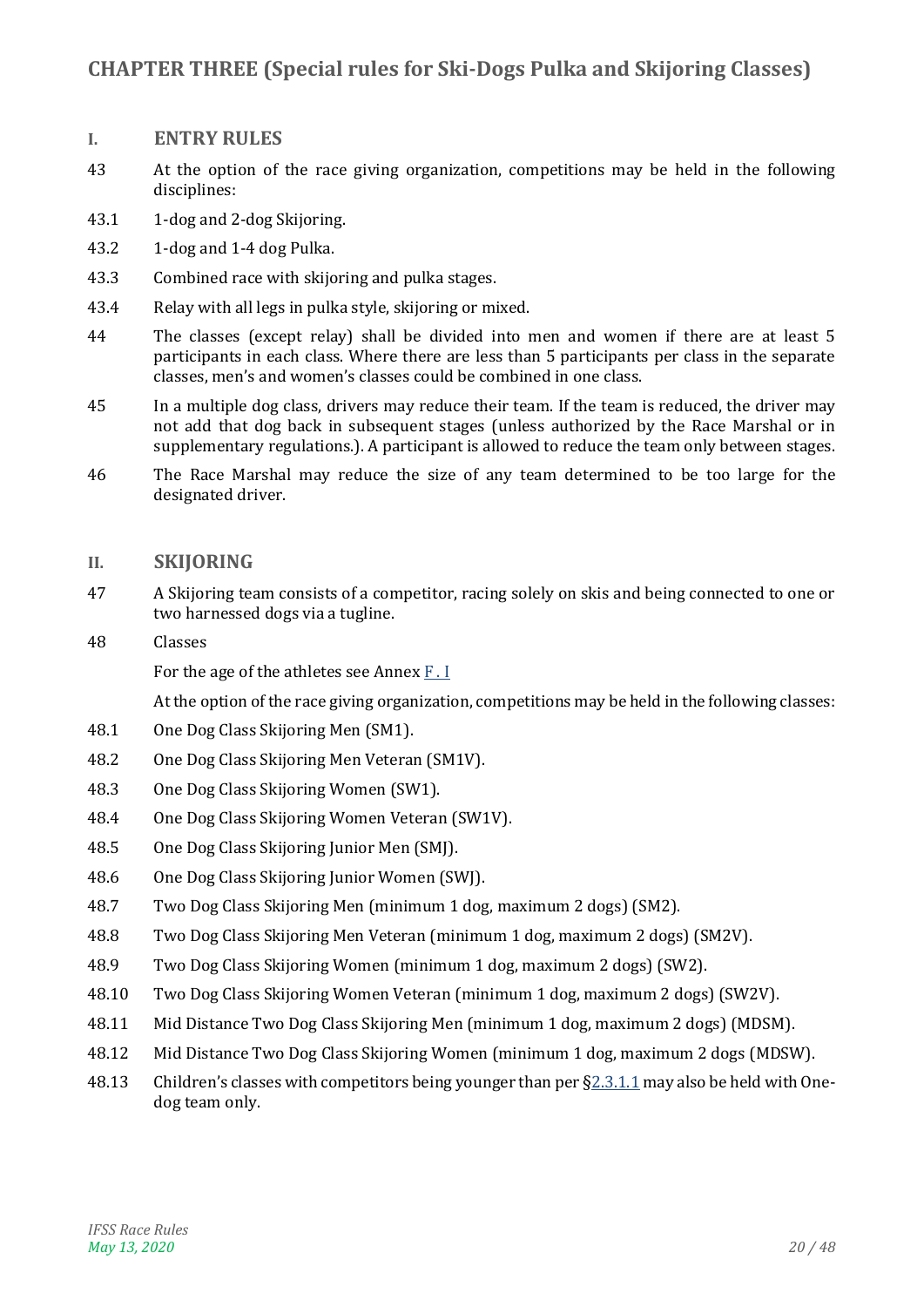- <span id="page-20-1"></span>49 Equipment
- 49.1 All dogs shall be harnessed in a single file or in pairs, and shall be attached to the driver by a tugline with shock absorber at all time.
- 49.2 The tugline shall be attached to the driver by a hip belt at least 7 cm  $(2^{3/4} \text{ in})$  wide over the spine or any other harness type equipment. The belt shall have an open hook in order to make it easy to release the line, or a quick release connection (panic-snap).
- 49.3 The length of the expanded tugline shall not be less than 2 meters (6.6 ft) in length and a maximum of 3 meters (9.8 ft) in length in the expanded condition as measured from the dog's rear to the racers belt buckle. It is prohibited to have any form of metal hook or ring at the driver's end of the line.
- 49.4 A neckline shall be used in two-dog classes.
- 49.5 Only cross-country skis without steel edges or sharp tips, and non-dangerous for the dog(s), may be used.
- 49.6 The equipment shall be available for inspection by the race officials before and after the race.
- 49.7 All entrants shall be responsible for making sure that their equipment meets the requirement of these rules.
- 50 Start, trail and finish rules.

(See the Common rules for Ski-Dogs races: [§VI](#page-24-0) [COMMON START RULES FOR SKI-DOGS RACES;](#page-24-0) [§VII](#page-24-1) [COMMON TRAIL RULES FOR SKI-DOGS RACES;](#page-24-1) [§VIII](#page-25-0) [COMMON FINISH CHUTE FOR SKI-](#page-25-0)[DOGS RACES\)](#page-25-0)

- <span id="page-20-0"></span>**III. PULKA**
- 51 A Pulka team consists of a competitor, racing solely on skis and being connected with a pulka, pulled by harnessed dog(s).
- 52 Classes

For the age of the athletes see Annex [F . I](#page-42-1)

- 52.1 One Dog Class Pulka Men (PM1).
- 52.2 One Dog Class Pulka Women (PW1).
- 52.3 One Dog Class Pulka Junior Men (PMJ).
- 52.4 One Dog Class Pulka Junior Women (PWJ).
- 52.5 One-Four Dog Class Pulka Men (PM4).
- 52.6 One-Four Dog Class Pulka (PW4).
- 52.7 Mid Distance One-Four Dog Class Pulka Men (minimum 1 dog, maximum 4 dogs) (MDPM).
- 52.8 Mid Distance One-Four Dog Class Pulka Women (minimum 1 dog, maximum 4 dogs) (MDPW).
- <span id="page-20-2"></span>53 Equipment
- 53.1 All dogs shall be harnessed in single or double file.
- 53.2 The pulka shall be:
- 53.2.1 Connected with one or two solid shafts to the dog(s) closest to the pulka or sled (wheel dogs), so that it is not possible for the pulka or sled to overrun a harnessed dog(s).
- 53.2.2 Constructed so that the runners do not create any risk of harming the dog(s).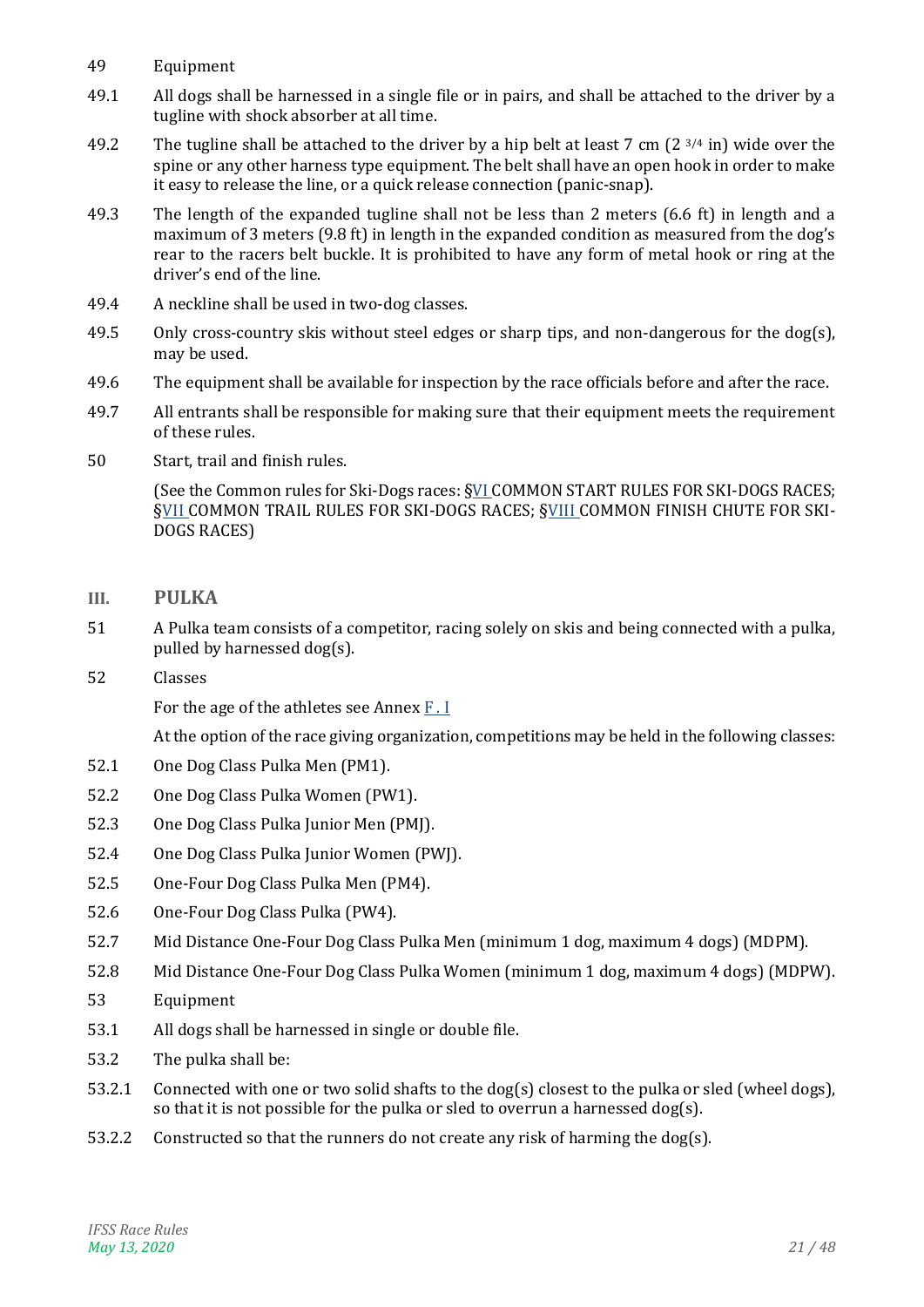- 53.2.3 Equipped with the possibility of fastening the load securely.
- 53.2.4 Equipped with a hand brake, if there are more than two dogs in the team.
- 53.2.5 Equipped with a tugline with shock absorber.
- 53.3 The total load to be carried shall be:
- 53.3.1 For a one (1) dog team the total load to be carried shall be: weight of the dog (adjusted upward to the nearest kilo)  $x$  0.7. The Pulka weight is adjusted upward to the nearest half kilo.
- 53.3.2 For a two (2) dog team the total load to be carried shall be: the gross weight of the dogs (adjusted upward to the nearest kilo) x 0.7. The Pulka weight is adjusted upward to the nearest half kilo.
- 53.3.3 For a three (3) dog team the total load to be carried shall be: the gross weight of the dogs (adjusted upward to the nearest kilo) x 0.6. The Pulka weight is adjusted upward to the nearest half kilo.
- 53.3.4 For a four (4) dog team the total load to be carried shall be: the gross weight of the dogs (adjusted upward to the nearest kilo) x 0.5. The Pulka weight is adjusted upward to the nearest half kilo.
- 53.4 The load consists of: pulka, shafts, harness(es), lines and the additional weight.
- 53.5 The additional weight shall be furnished by the participant him/herself.
- 53.6 The tugline shall be attached to the driver by a hip belt at least 7 cm (2  $^{3/4}$  in) wide over the spine or any other harness type equipment. The belt shall have an open hook in order to make it easy to release the line or a quick release connection (panic-snap).
- 53.7 The length of the expanded tugline shall not be less than 2 meters (6.6 ft) in length and a maximum of 3 meters (9.8 ft) in length in the expanded conditions as measured from the Pulka's rear to the racers belt buckle. It is prohibited to have any form of metal hook or ring at the driver's end of the line.
- 53.8 Only cross-country skis without steel edges or sharp tips, and non-dangerous for the dog(s) may be used.
- 53.9 The equipment shall be available for inspection by the race officials before the race, and for inspection and pulka weight control after the race.
- 53.10 All entrants shall be responsible for making sure that their equipment meets the requirement of these rules.
- 54 Start, trail and finish rules.

(See the Common rules for Ski-Dogs races: [§VI](#page-24-0) [COMMON START RULES FOR SKI-DOGS RACES;](#page-24-0) **[§VII](#page-24-1) [COMMON TRAIL RULES FOR SKI-DOGS RACES;](#page-24-1) [§VIII](#page-25-0) [COMMON FINISH CHUTE FOR SKI-](#page-25-0)**[DOGS RACES\)](#page-25-0)

#### <span id="page-21-0"></span>**IV. COMBINED RACE**

- 55 Combined race is a Ski-Dogs event, consisting of one heat with pulka and one heat with skijoring, run by the same team.
- 56 Classes

For the age of the athletes see Annex [F . I](#page-42-1)

- 56.1 One Dog Class Combined Men (CM).
- 56.2 One Dog Class Combined Women (CW).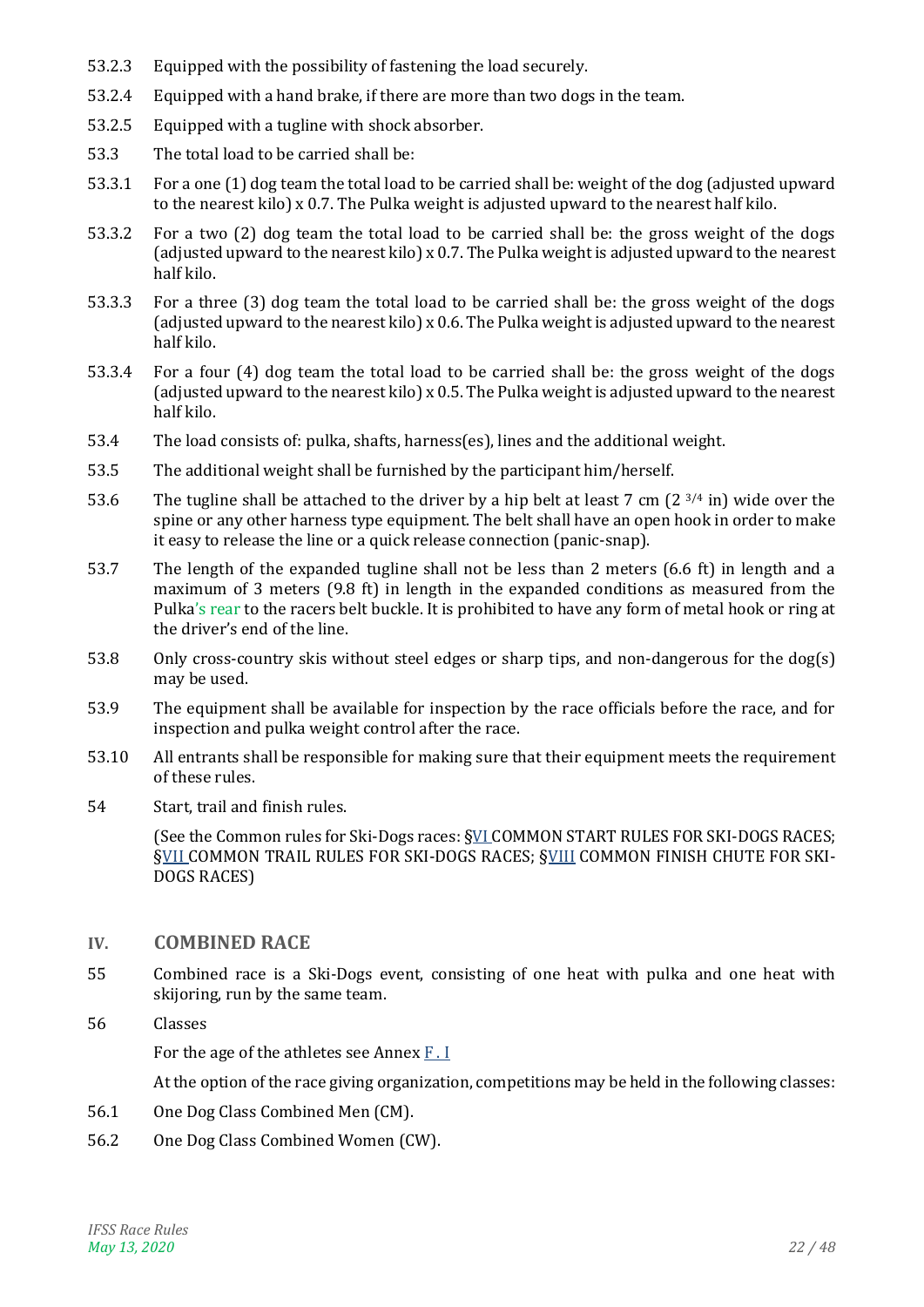- 56.3 One Dog Class Combined Junior Men (CMJ).
- 56.4 One Dog Class Combined Junior Women (CWJ).
- 57 Equipment (See the Equipment Rules for Skijoring  $\S49$  and Pulka  $\S53$ .)
- 58 Start, Trail and Finish rules At the option of the Organizer the combined race may be held in two different variations:
- 58.1 Mass start and pit-stop
- 58.1.1 The start of the first heat is regulated by the Mass start Rules as per [§69.](#page-24-5) After the first heat the competitors go directly into a pit-stop at the change over-area (see  $\S59$ ) and change to skijoring.
- 58.1.2 The total race time is the time from the start of the mass start until the participators cross the finish line after the second heat.
- 58.2 Pursuit race
- 58.2.1 After the first heat, the competitors have a rest. The duration of the rest is determined by the Organizer. Pursuit start Rule [§14.3.2](#page-9-2) defines the start order of the second heat.
- 58.2.2 The total race time is the sum of the results of the two heats.
- 58.3 Trail Rules (see the Common [§VII](#page-24-1) [COMMON TRAIL RULES FOR SKI-DOGS RACES\)](#page-24-1).
- 58.4 Finish Rules (see the Common [§VIII](#page-25-0) [COMMON FINISH CHUTE FOR SKI-DOGS RACES\)](#page-25-0).
- <span id="page-22-1"></span>59 Combined Change-over Area (see drawing in the Appendix for example)
- 59.1 The change-over area shall be a marked area, length approximately 20-50 meters (65-164 ft), width approximately 15 meters (49 ft). It begins at the finish line and ends at a marked line across the trail.
- 59.2 The dog is to be held by the shaft or harness in the change-over area.
- 59.3 The participant shall change equipment from pulka to skijoring (or on the contrary) in his/her designated pit and leave all equipment in that pit.
- 59.4 It is not allowed for the participants to receive any assistance in the change-over area.

# <span id="page-22-0"></span>**V. SKI-DOGS RELAY**

- 60 A relay race is a one-day competition, which involves relay teams of at least three participants.
- 61 At the option of the race giving organization, the relay will include stages of:
- 61.1 pulka only,
- 61.2 skijoring only,
- 61.3 mixed skijoring and pulka. In that case the race giving organization will specify in advance which legs of the relay will be run in each discipline.
- 62 Each participant runs the trail once. After the finish line the participant changes over to the next participant in the relay team, who may then start.
- 63 The relay team that reaches the finish line first after all stages is the winner of the relay competition.
- 64 Relay Team
- 64.1 The participants in a relay team shall in principle be representatives of the same organization or country. At the option of the race giving organization, a mixed team of organizations or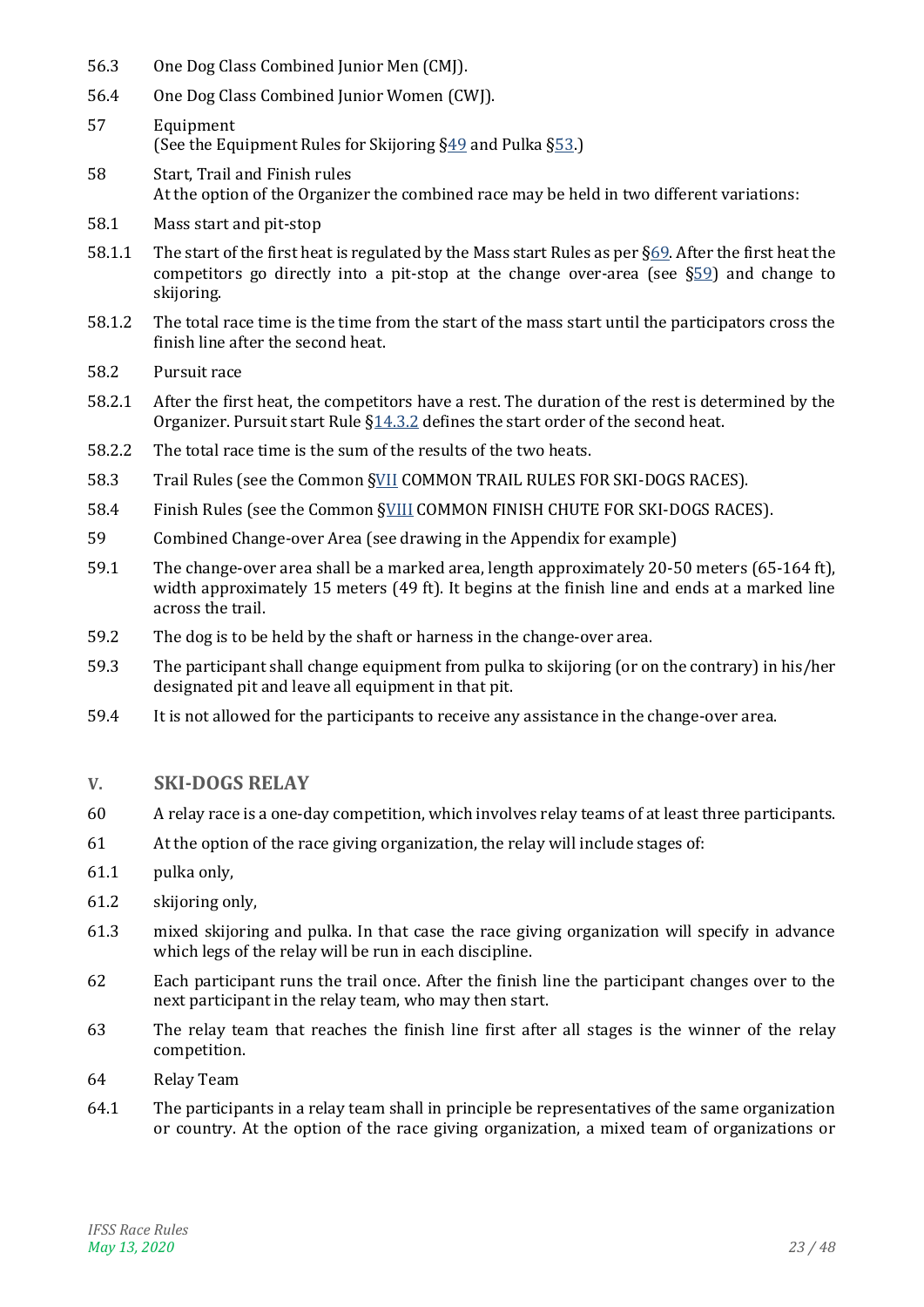countries may be allowed full participation, but they shall never be awarded with titles and the corresponding prizes at IFSS World and Continental Championships.

Note: National organizations are, during their events, at all times free to decide on awarding mixed teams.

- 64.2 Only one-dog teams are allowed in relay races, except when expressly authorized by IFSS.
- 64.3 Each Relay team may consist of men, women and juniors.
- 64.4 Separate relay competition may be organized for men, women and juniors.
- 65 Relay Entries
- 65.1 The name of the participants in each relay team and the order in which they start, shall be handed over to the race office at least 60 minutes before the start, or otherwise as informed by the Race Marshal.
- 66 Areas for Start, Trail, Change-Over and Finish in Relay Race (see drawing of change-over area in [APPENDIX\)](#page-43-0)
- 66.1 Starting, change-over and finish area do not have to be the same location.
- 66.2 Relay Starting area should meets the requirements for the mass start area (see the Common Mass start Rules for Ski-Dogs [§69\)](#page-24-5).
- 66.3 The Trail of the Relay Race should meet the requirements for the common trail rules (see the Common Trail Rules for Ski-Dogs [§VII\)](#page-24-1).
- 66.4 Relay Change-Over Area
- 66.4.1 The change-over area shall be a marked area, length approximately 20-50 meters (65-164 ft), width approximately 15 meters (49 ft). It is to be preferred that the change-over area is made at an angle to the incoming trail (see examples attached).
- 66.4.2 The change-over area begins at the finish line and ends at a marked line across the trail.
- 66.5 Change-over procedure
- 66.5.1 A race official shall give a signal (e.g. the speaker announcing the starting number) to every team leader or assistant, when an incoming team is approximately 1 km (0.6 mi) from the change-over area.
- 66.5.2 The signal has to be clear for the team leaders or assistants, who shall be located at a special sector of the change-over area.
- <span id="page-23-0"></span>66.5.3 An incoming participant shall personally release the dog to a team assistant, as soon as the dog has passed the finish line. The dog shall not be let loose at any time. The team assistant should take care of the dog.
- 66.5.4 The participant continues into the change-over area and touches the next participant of his/her team with his/her hand.
- 66.5.5 The change-over shall take place within the change-over area. A race official shall control the change-over.
- 66.5.6 It is not allowed for participants to receive any assistance in the change-over area except as already provided for in [§66.5.3](#page-23-0) above.
- 66.6 Relay Finish rules meet the requirements for the common Finish rules (see the Common Finish Rules for Ski-Dogs [§VIII.\)](#page-25-0).
- 67 Relay Timing
- 67.1 Time is measured from the starting order "Go" until the last participant of the team crosses the finish line.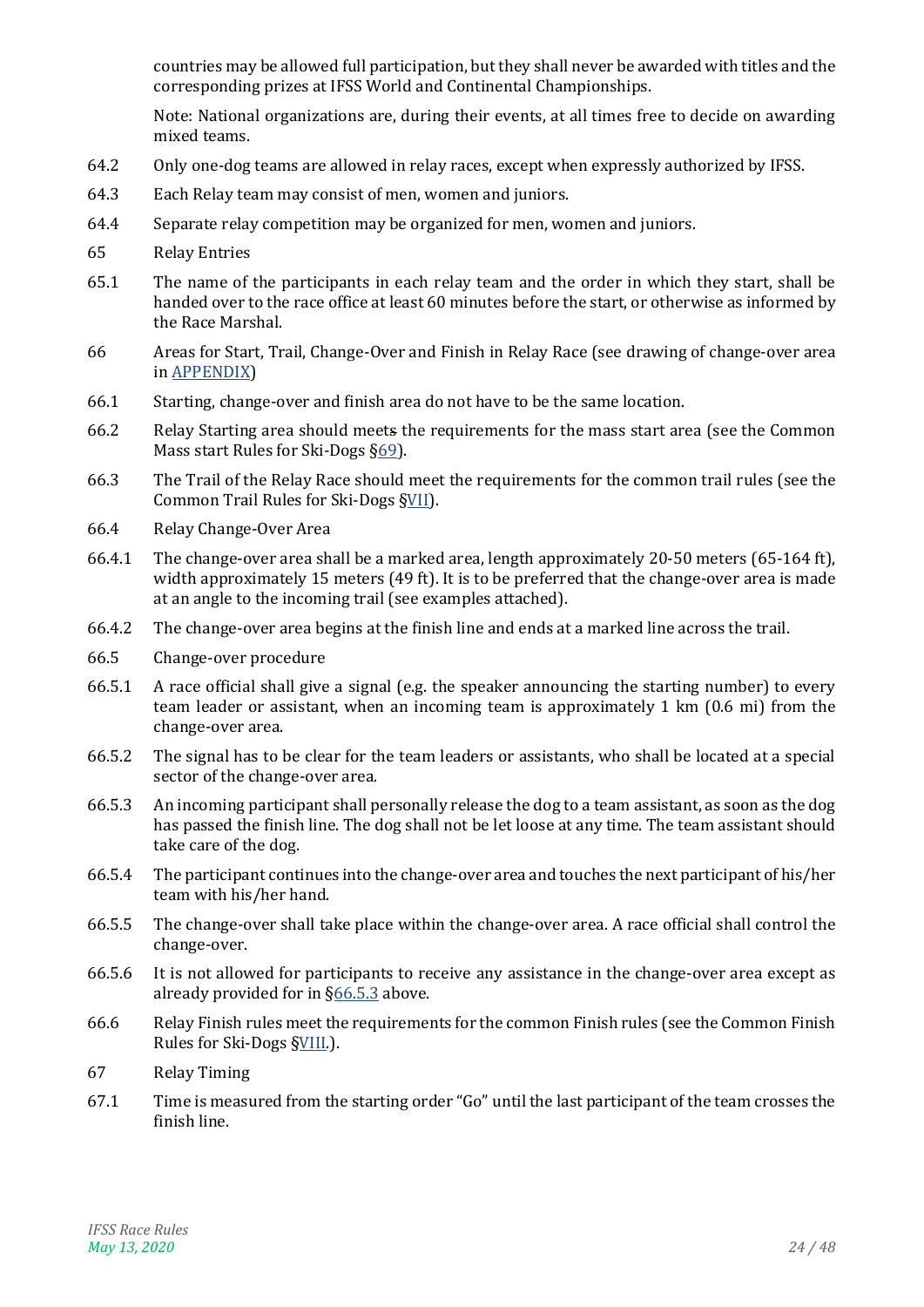67.2 Time is also measured the moment each individual participant passes the finish line. Therefore, it is advised to equip relay teams with bibs, which mention, besides the team number, also the starting position of each individual team member (e.g.  $1<sup>1</sup>$ ,  $1<sup>2</sup>$  etc.).

### <span id="page-24-0"></span>**VI. COMMON START RULES FOR SKI-DOGS RACES**

- <span id="page-24-2"></span>68 Individual Start Rules
- 68.1 Individual Start chute is a specified stretch of the trail from the starting line, minimum 30 meters (98 ft) length and 4 meters (13 ft) width.
- 68.2 The competitor and the dog(s) shall wait behind the starting line until the start signal has been given.
- 68.3 The starting interval between the participants shall be 30 seconds or 1 minute.
- <span id="page-24-3"></span>68.4 If the team starts before the start signal is given, it will be called back for a proper start. This start will be allowed as soon as possible, but cannot take place within 10 seconds before, or within 10 seconds after another team's scheduled start.
- 68.5 If the team is late to the start, it will be allowed to start whenever it is ready, except for ten seconds before or after another starting team.
- 68.6 In both cases, the time shall be kept as if the team had started on time, but the starter shall make a note of the real starting time.
- <span id="page-24-5"></span>69 Mass start:
- 69.1 See General rules [§14.2](#page-8-2) for Mass Start general rules with the following additional rule:
- <span id="page-24-6"></span>69.2 The competitors must lead their dogs by the shackle or harness along the starting track and must keep skis and poles parallel.
- 69.3 If a competitor does not hold his/her dog as instructed in [§69.2](#page-24-6) he/she shall get a warning. If, in this situation, another competitor had to stop or was delayed, the offender should be penalized with 15 sec. or disqualified.
- 70 Pursuit start
- 70.1 In the first heat of the pursuit competition, the starting procedure is in accordance with race rule [§68](#page-24-2) above.
- 70.2 The competitor and the dog(s) shall wait behind the starting line until the start signal has been given.
- 70.3 See General rules  $\S14.3$  for Pursuit start general rules.

#### <span id="page-24-1"></span>**VII. COMMON TRAIL RULES FOR SKI-DOGS RACES**

- 71 The driver shall follow his/her dog(s) on skis
- 72 The driver is not allowed to pace the dog(s) by running ahead of the team.
- 73 Pulling the dog or forcing the dog to move forward by any means is strictly forbidden. Assisting the dog(s) by pulling or pushing the pulka or the sled is permitted. Assistance in watering or feeding dogs is permitted. The Race Marshal shall designate specific spots on the trail where such help may be given.
- <span id="page-24-4"></span>74 During the overtaking procedure on the command "TRAIL," the overtaken team shall make way for the passing team by moving on behind the dog(s) on the same side of the trail, shall not be skating and shall keep the skis and poles parallel to the trail.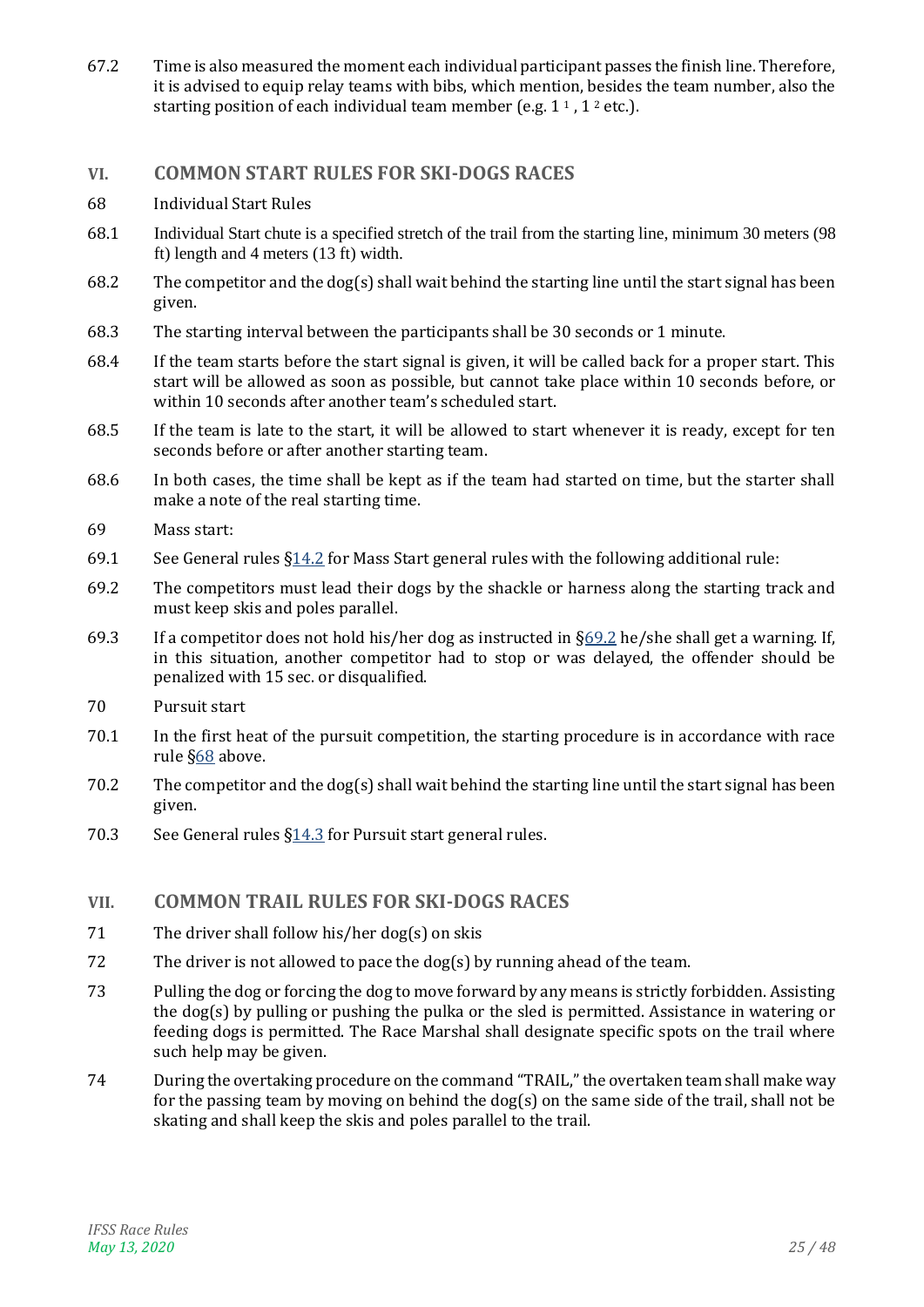- 75 If a dog becomes unfit or stops advancing for any reason, the competitor is not permitted to finish the heat.
- 76 The trail for individual start should be 4 meters (13 ft) wide and the last 150 m (492 ft) should be 6 meters (20 ft) wide.

The trail for mass start should be 6 meters (20 ft) wide and the last 150 m (492 ft) should be 8 meters (26.2 ft) wide.

# <span id="page-25-0"></span>**VIII. COMMON FINISH CHUTE FOR SKI-DOGS RACES**

77 A marker, placed 150 meters (492 ft) before the finish line defines the "no-right-of-way" finishing zone in which the Ski-Dogs driver and his/her dog are obliged to hold the same side of the trail and no team shall have the right of way over a finishing team. The passing procedure, as per [§69](#page-24-5) above is no longer applicable.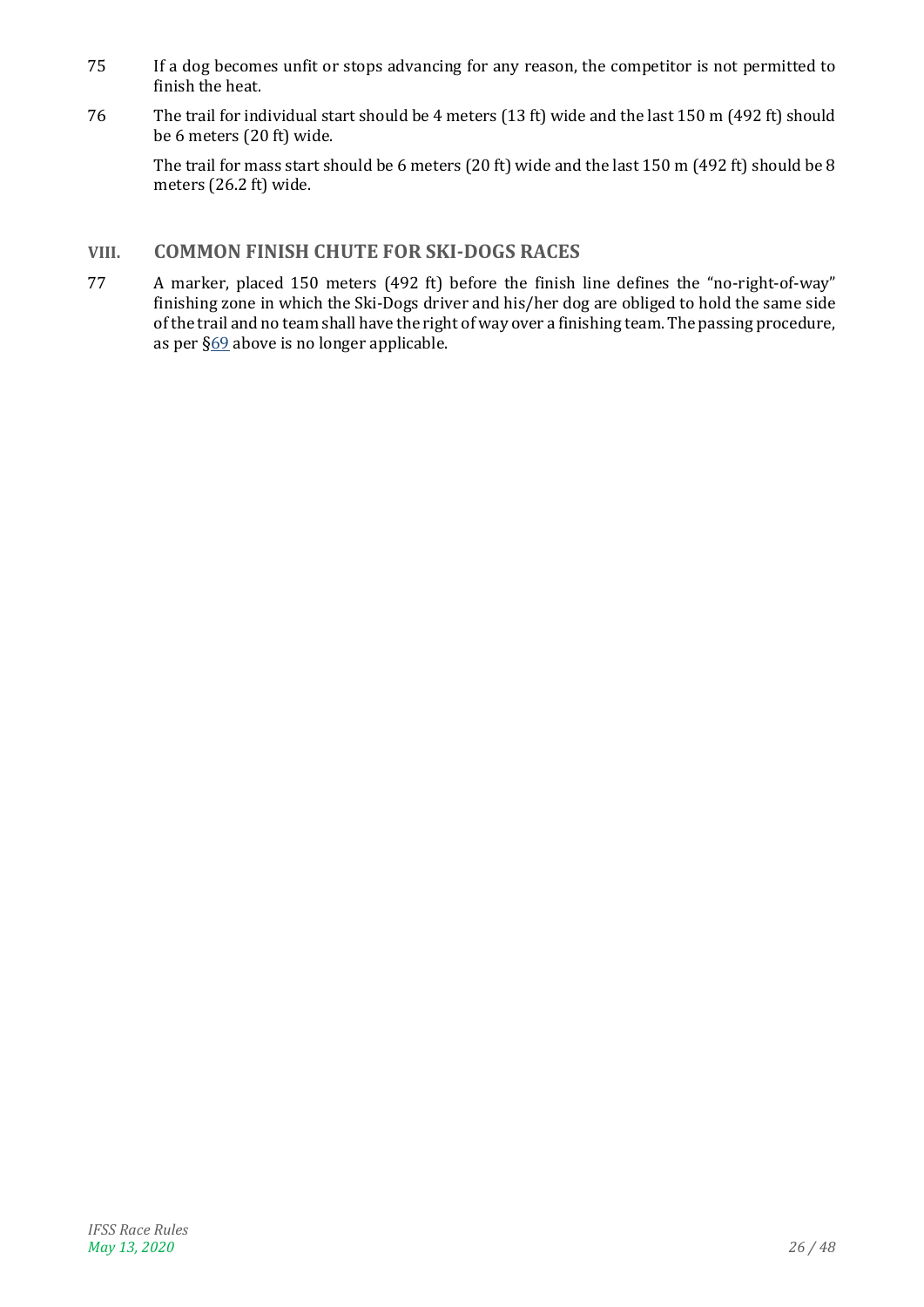# <span id="page-26-0"></span>**CHAPTER FOUR (Special Rules for Dryland Classes)**

### <span id="page-26-1"></span>**I. ENTRY RULES**

- 78 Entry Rules
- 78.1 At the option of the race-giving organization, competitions may be held in the following disciplines:
- 78.1.1 Canicross
- 78.1.2 Bikejoring one dog
- 78.1.3 1 and 2-dog Scooter
- 78.1.4 4-, 6-, 8-dog Rig
- 78.1.5 Relay in Canicross and/or Scooter and/or Bikejoring.
- 78.1.6 Combined in Canicross and One-dog Scooter.
- 78.2 After the first heat and each ensuing heat, a driver may voluntarily reduce the size of the team, subject to class minimums. See also [§ V. RIG CLASSES.](#page-28-1)
- 78.3 The Race Marshal may reduce the size of any team determined to be too large for the designated driver.

#### <span id="page-26-2"></span>**II. CANICROSS**

- <span id="page-26-5"></span>79 Canicross A Canicross team consists of a competitor, racing solely on foot, and one dog.
- 79.1 Classes

For the age of the athletes see Annex  $F \cdot I$ 

- <span id="page-26-3"></span>79.1.1 Canicross Junior Men (DCMJ) and Canicross Junior Women (DCWJ).
- 79.1.2 Canicross elite Men (DCM) and Canicross elite Women (DCW).
- 79.1.3 Canicross Veteran Men (DCMV) and Canicross Veteran Women (DCWV).
- 79.1.4 Relay competitions with women and men teams.
- 79.1.5 Children classes with competitors being younger than per [§79.1.1](#page-26-3) above may also be held but not as Championship classes.
- <span id="page-26-4"></span>79.2 Equipment
- 79.2.1 The dog shall wear a harness and be attached to the driver by a tugline with shock absorber at all time.
- 79.2.2 The tugline shall be attached to the driver by a hip belt or any other harness type equipment at least 7 cm (2 3/4 in) wide over the spine. It is prohibited to have any form of metal hook or ring at the driver's end of the line.
- 79.2.3 The expanded tugline shall not be less than 1.5 meters (4.9 ft) in length and a maximum of 2.5 meters (8.2 ft) in length in the expanded condition, when measured from the rear of the dog to the belt buckle of the runner.
- 79.3 Start, Trail and Finish Rules
- 79.3.1 The competitor and the dog shall wait behind the starting line until the start signal has been given.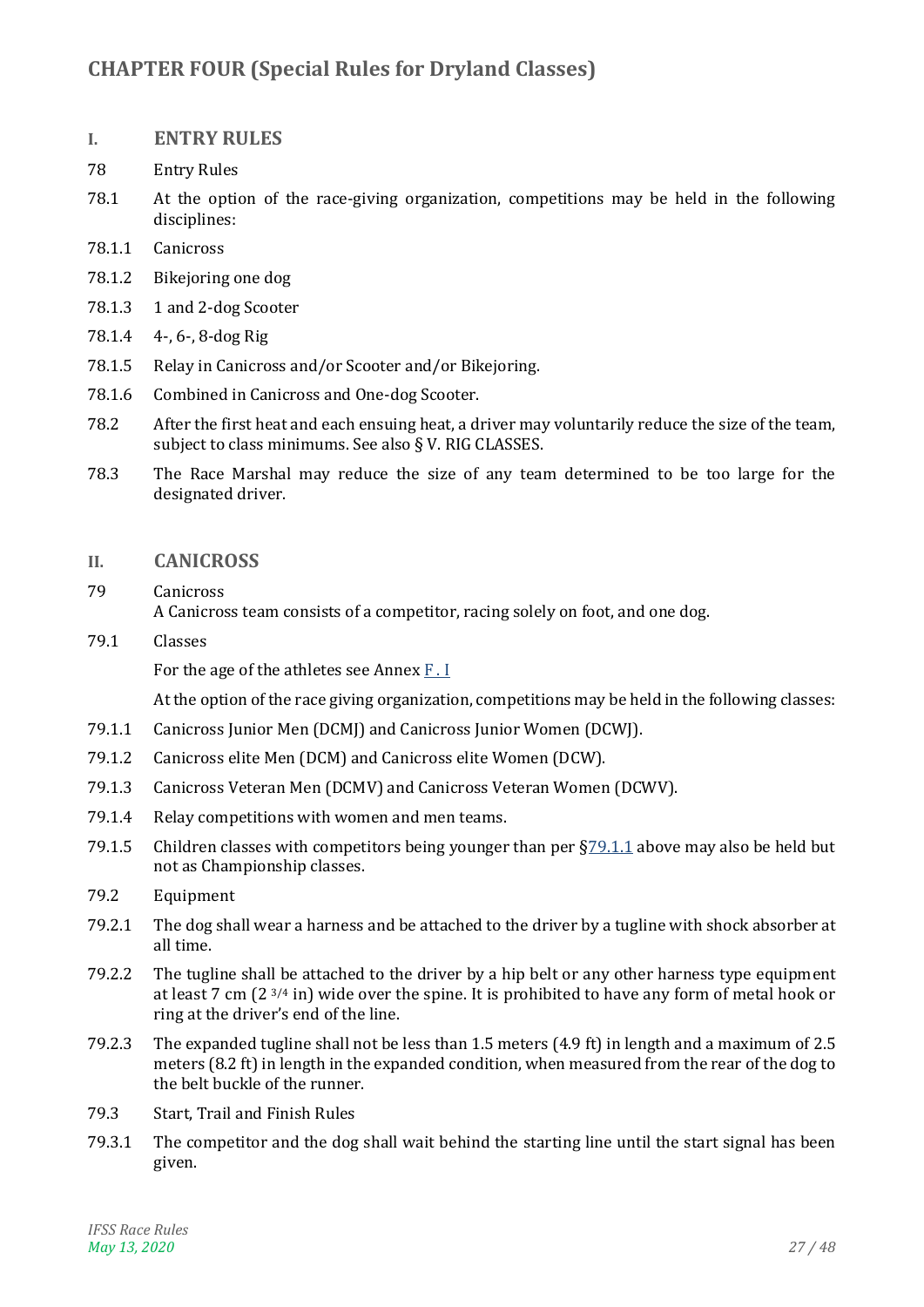- 79.3.2 The driver shall not pace the dog by running ahead of the dog, or force the dog to run in any way.
- 79.3.3 Pulling the dog or forcing the dog to move forward by any means is strictly forbidden.
- 79.3.4 If a dog becomes unfit or refuses to advance for any reason, the competitor is not permitted to finish the heat.
- <span id="page-27-1"></span>79.3.5 During the overtaking procedure, the team being overtaken shall make unimpeded way for the passing team. On the command "TRAIL," the participant and the dog are obliged to hold the same side of the trail and slow down.
- 79.3.6 If a mass start is organized, all the competitors shall wait together behind the starting line holding their dog by the collar or the harness. If they cannot all stay on one line, they shall set more lines as required. Seeded competitors, if any, shall stay on the first line(s) ahead of the non-seeded competitors.
- 79.3.7 Finish rules: See Race Rules, Chapter One, [§18.](#page-9-4)

### <span id="page-27-0"></span>**III. BIKEJORING**

- 80 Bikejoring One Dog
- 80.1 Classes

For the age of the athletes see Annex [F . I](#page-42-1)

- 80.1.1 Bikejoring Junior Men (DBMJ) and Bikejoring Junior Women (DBWJ).
- 80.1.2 Bikejoring elite Men (DBM) and Bikejoring elite Women (DBW).
- 80.1.3 Bikejoring Veteran Men (DBMV) and Bikejoring Veteran Women (DBWV).
- 80.1.4 In all competitions, except championships, there should be classes for young children. Recommended from 11 years.
- 80.2 Equipment
- 80.2.1 The dog shall wear a harness and be attached to the bicycle or to the driver, by a tugline with shock absorber at all time.
- 80.2.2 If the tugline is attached to the driver, it shall be by hip belt at least 7 cm  $(2^{3/4}$  in) wide over the spine or any other harness type equipment. It is prohibited to have any form of metal hook or ring at the driver's end of the line.
- 80.2.3 The expanded tugline shall not be less than 2 meters (6.6 ft) in length and a maximum of 3 meters (9.8 ft) in length in the expanded condition, when measured from the rear of the dog to the front axle of the bike.
- 80.2.4 The bicycle shall be equipped with working brakes on each wheel.
- 80.2.5 All drivers must wear a helmet approved by a national test registry.
- 80.3 Trail and Finish Rules
- 80.3.1 The driver shall not pace the dog by driving ahead.
- 80.3.2 Pulling the dog or forcing the dog to move forward by any means is strictly forbidden.
- 80.3.3 If a dog becomes unfit or refuses to advance for any reason, the driver is not permitted to finish the heat.
- <span id="page-27-2"></span>80.3.4 During the overtaking procedure, the overtaken team shall make unimpeded way for the passing team. On the command "TRAIL," the participant and the dog are obliged to hold the same side of the trail and stop pedalling.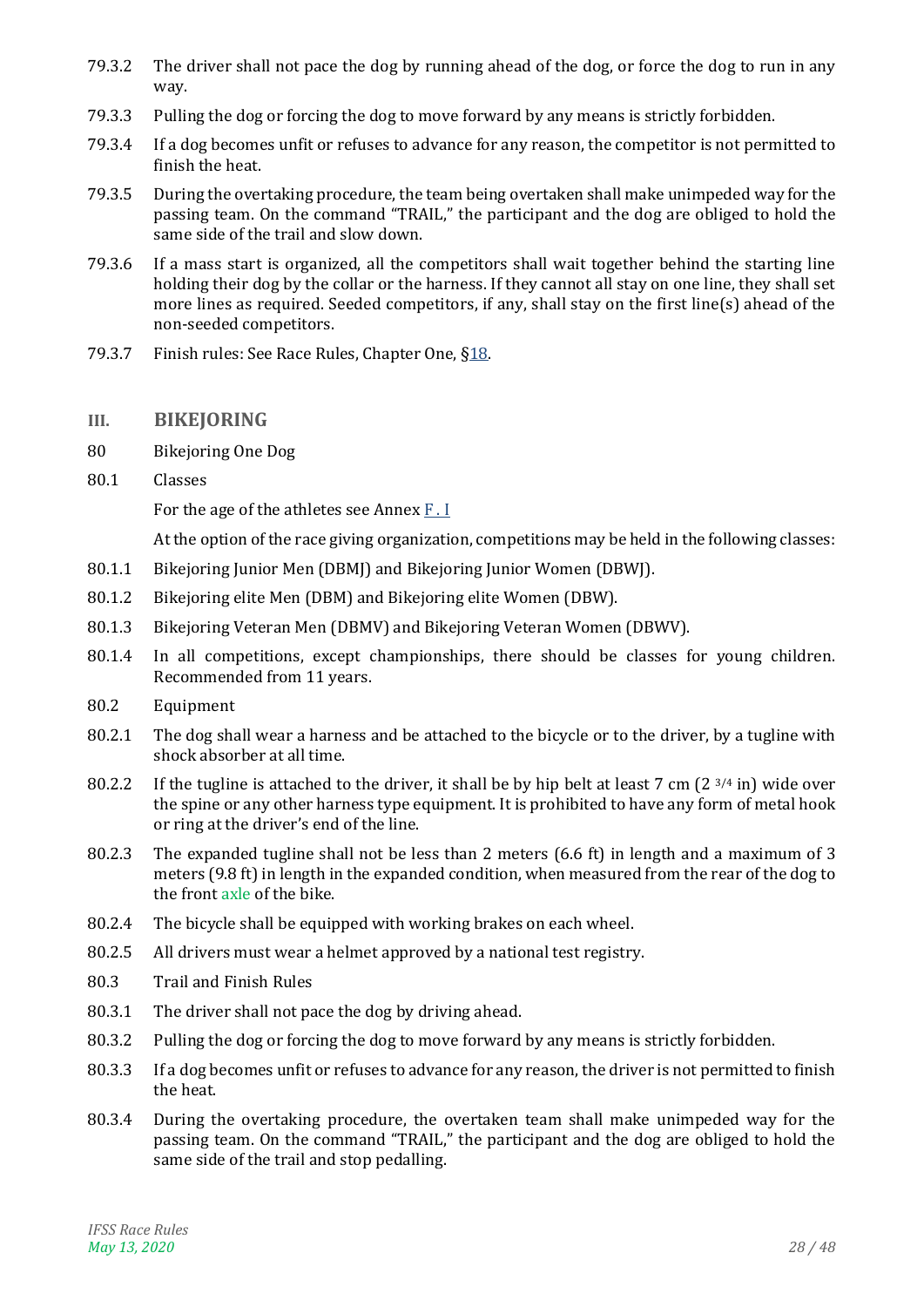- <span id="page-28-0"></span>**IV. SCOOTER**
- <span id="page-28-4"></span>81 Scooter
- 81.1 Classes

For the age of the athletes see Annex [F . I](#page-42-1)

At the option of the race giving organization, competitions may be held in the following classes:

- 81.1.1 Scooter one dog Junior (DS1J) and Scooter one dog elite (DS1). A Scooter one dog team consists of a driver riding a two-wheeled Scooter-type vehicle pulled by one dog.
- 81.1.2 Providing that there are enough competitors for both categories, Scooter one dog class may be divided into men (DSM1) and women (DSW1) categories.
- 81.1.3 Scooter 2-dog (DS2).
- 81.1.4 A Scooter 2-dog team consists of a driver riding a two-wheeled Scooter-type vehicle pulled by one or two dogs.
- 81.1.5 Three-wheeled rigs will be allowed in the Scooter 2-dog class.
- 81.1.6 In all competitions, except World and Continental championships, there should be classes for young children. Recommended from 11 years, maximum 1 dog.
- <span id="page-28-3"></span>81.2 Equipment
- 81.2.1 The dog shall wear a harness and be attached to the Scooter by a tugline with shock absorber at all time.
- 81.2.2 The expanded tugline shall not be less than 2 meters (6.6 ft) in length and a maximum of 3 meters (9.8 ft) in length in the expanded condition, when measured from the rear of the dog to the front axle of the Scooter.
- 81.2.3 A neckline shall be used in two-dog classes.
- 81.2.4 The Scooter shall be equipped with an efficient brake on each wheel.
- 81.2.5 The minimum wheels diameter shall be 30 cm (12 in).
- 81.2.6 All drivers must wear a helmet approved by a national test registry.
- 81.3 Trail and Finish Rules
- 81.3.1 The driver shall ride the Scooter behind his/her dogs.
- 81.3.2 If a dog becomes unfit or refuses to advance for any reason, the driver is not permitted to finish the heat.
- 81.3.3 During the overtaking procedure the overtaken team shall make unimpeded way for the passing team. On the command "TRAIL," the participant and the dog are obliged to hold the same side of the trail and slow down.
- <span id="page-28-2"></span>81.3.4 Finish rules: See Race Rules, Chapter One, II. [§18.](#page-9-4)
- <span id="page-28-1"></span>**V. RIG CLASSES**
- 82 Rig Classes
- 82.1 Classes

For the age of the athletes see Annex [F . I](#page-42-1)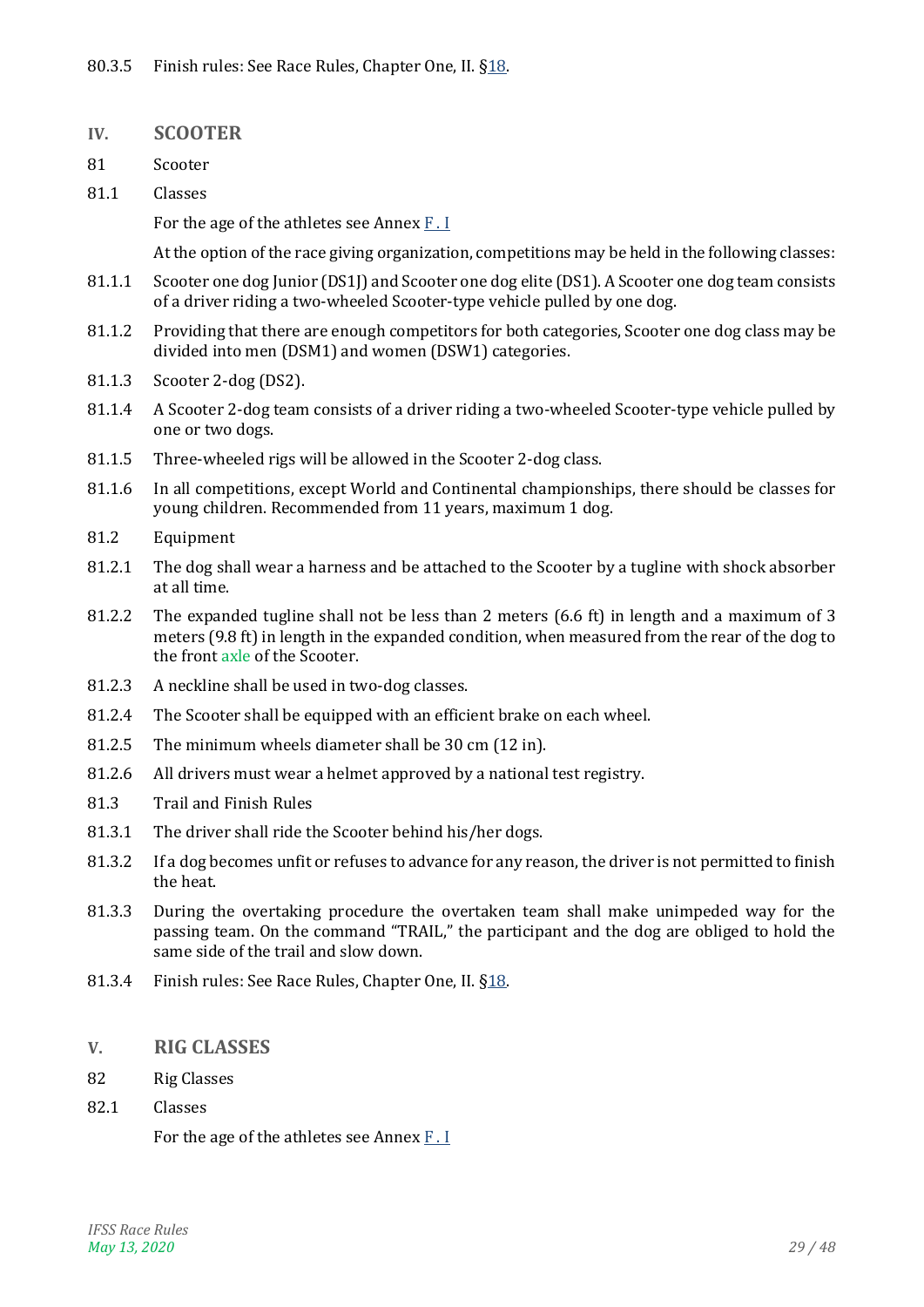- 82.1.1 **4-Dog Rig (DR4):** A Limited Four-Dog rig shall consist of not more than four (4) dogs and not less than three (3) dogs.
- 82.1.2 **4-Dog Rig Junior (DR4J)**: A Limited Four-Dog rig shall consist of not more than four (4) dogs and not less than three (3) dogs.
- 82.1.3 **6-Dog Rig (DR6)**: A Limited Six-Dog rig shall consist of not more than six (6) dogs and not less than four (4) dogs.
- 82.1.4 **8-Dog Rig (DR8)**: A Limited Eight-Dog rig shall consist of not more than eight (8) dogs and not less than five (5) dogs.
- 82.2 Equipment
- 82.2.1 All dogs shall be harnessed in single or double file.
- 82.2.2 All dogs shall be fastened to the towline/central line, which shall be made of non rigid, flexible or expanded line, with a neckline and a tail line, with the exception of the leader(s), who may run without a neckline. Unless the trail has head-on passing, then dual leaders must also be connect together by a neckline.
- 82.2.3 The rig in DR4 shall have minimum three (3) wheels. The rig in DR6 and DR8 shall have minimum four (4) wheels. The minimum diameter on all wheels shall be 30 cm (12 in). The minimum wheel base (the distance between front and rear axle) shall be 110 cm (43 in) and the minimum track (the distance between the wheels on the same axle) shall be 70 cm (27 in).
- 82.2.3.1 All rigs shall be equipped with a working brakes on all wheels.
- 82.2.3.2 A snub line about 3 meter (10 ft) shall be carried on the rig to be used to tie down and hold the rig.
- 82.2.3.3 All drivers must wear a helmet approved by a national test registry.
- 82.3 Trail and Finish Rules
- 82.3.1 The driver shall not pace the dogs by running ahead or force any dog to run in any way.
- 82.3.2 Dog drop checkpoints may be provided at half way point and may be combined with normal checkpoints. They shall be equipped with a stake-out, Drop-chain or Cable and water. Dogs dropped at checkpoints shall not be allowed to start in succeeding heats. If no possibilities are provided to drop dogs and a dog becomes unfit or refuses to advance for any reason, the driver is not permitted to finish the heat. For safety reasons, the transport of a dog on the rig is strictly forbidden in all classes.
- 82.3.3 During the overtaking procedure the overtaken team shall make unimpeded way for the passing team. On the command "TRAIL," the overtaken team is obliged to hold the same side of the trail and slow down.
- 82.3.4 Finish rules: See Race Rules, Chapter One, II. [§18.](#page-9-4)
- <span id="page-29-0"></span>**VI. RELAY**
- 83 Relay
- 83.1 The Dryland Relay is a one-day competition and consists of a minimum of 2 legs.
- 83.2 The Relay may be:
- 83.2.1 Canicross Relay: Each Relay team may consist of men and women, seniors and juniors.
- 83.2.2 Mixed Relay: The Relay legs are Canicross, and Bikejoring and/or Scooter. The Bikejoring must be the last leg, or if no Bikejoring, then Scooter must be the last leg. Each Relay team may consist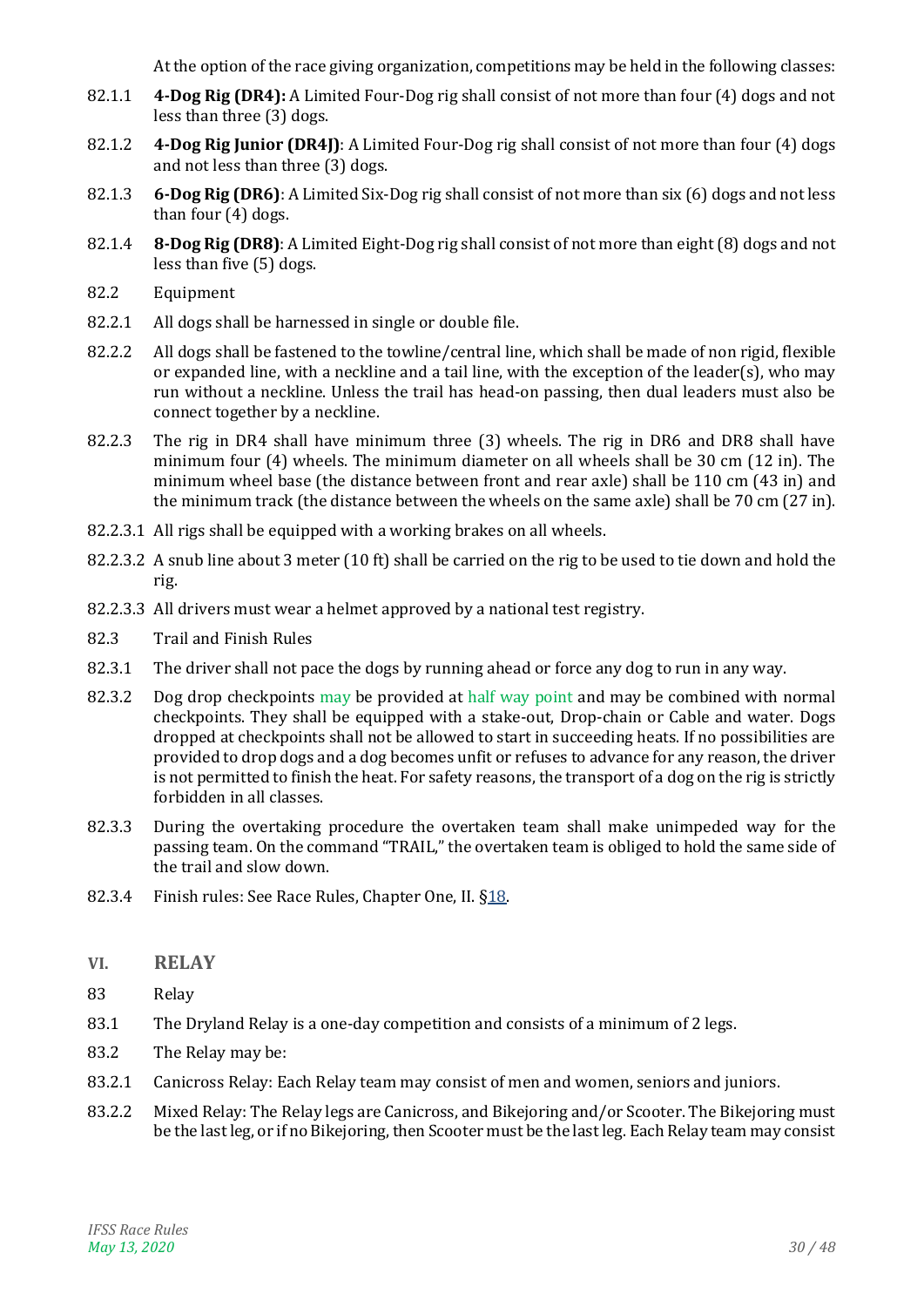of men and women, seniors and juniors. Separate relay competition may be organized for men, women and juniors.

- 83.3 Each participant and each dog shall run the trail only once. After the finish line, the participant changes over to the next participant in the relay team, who may then start.
- 83.4 The relay team that reaches the finish line first after all legs is the winner of the relay competition.
- 83.5 Relay Team
- 83.5.1 The participants in a relay team shall be representatives of the same organization or country. At the option of the race giving organization, a mixed team of organizations or countries may be allowed, but these teams are not part of the official result list.
- 83.5.2 Only one-dog teams are allowed in relay races.
- 83.6 Relay Entries
- 83.6.1 The name of the participants in each relay team and the order in which they start shall be handed over to the race office at least 60 minutes before the start or any other time schedule defined by the organization.
- 83.7 Areas for Start, Change-Over and Finish in Relay Race
- 83.7.1 Starting, change-over and finish area do not have to be the same location.
- 83.7.2 Starting area:
- 83.7.2.1 The starting area will be the same as for a Canicross mass start.
- 83.7.2.2 The length of the starting tracks should be at least 50 meters (164 ft) and shall end at a marked line.
- 83.7.3 Relay Change-Over Area
- 83.7.3.1 The change-over area should be a marked area, length approximately 10-30 meters (33-98 ft), width approximately 10 meters (33 ft). It is an advantage that the change-over area is made at an angle to the incoming trail, to avoid the incoming trail's being in the same direction as the outgoing trail.
- 83.7.3.2 The change-over area begins at the finish line and ends at a marked line across the trail.
- 83.8 Relay Starting Procedure
- 83.8.1 All participants of the first leg start at the same time.
- 83.8.2 The participant and the dog stay behind the starting line.
- <span id="page-30-0"></span>83.8.3 The team assistants shall leave the Starting area by 30 seconds before the start
- 83.8.4 The participant has to hold the dog by the harness until the start signal.
- 83.8.5 Start signal is given by the starter with one flag.
- 83.8.6 The starter stands in front of the starting area so that all starting participants are able to see the starter.
- 83.8.7 Starting order is given as [§14.2.8,](#page-8-3) [§14.2.9](#page-8-4) and [§14.2.10.](#page-9-5)
- 83.9 Relay Change-Over Procedure
- 83.9.1 A race official shall give a signal (e.g. the speaker announcing the starting number) to every team leader when an incoming team is not less than 500 meters (1640 ft) from the changeover area.
- 83.9.2 The signal has to be clear for the team leaders, who shall be located along the change-over area.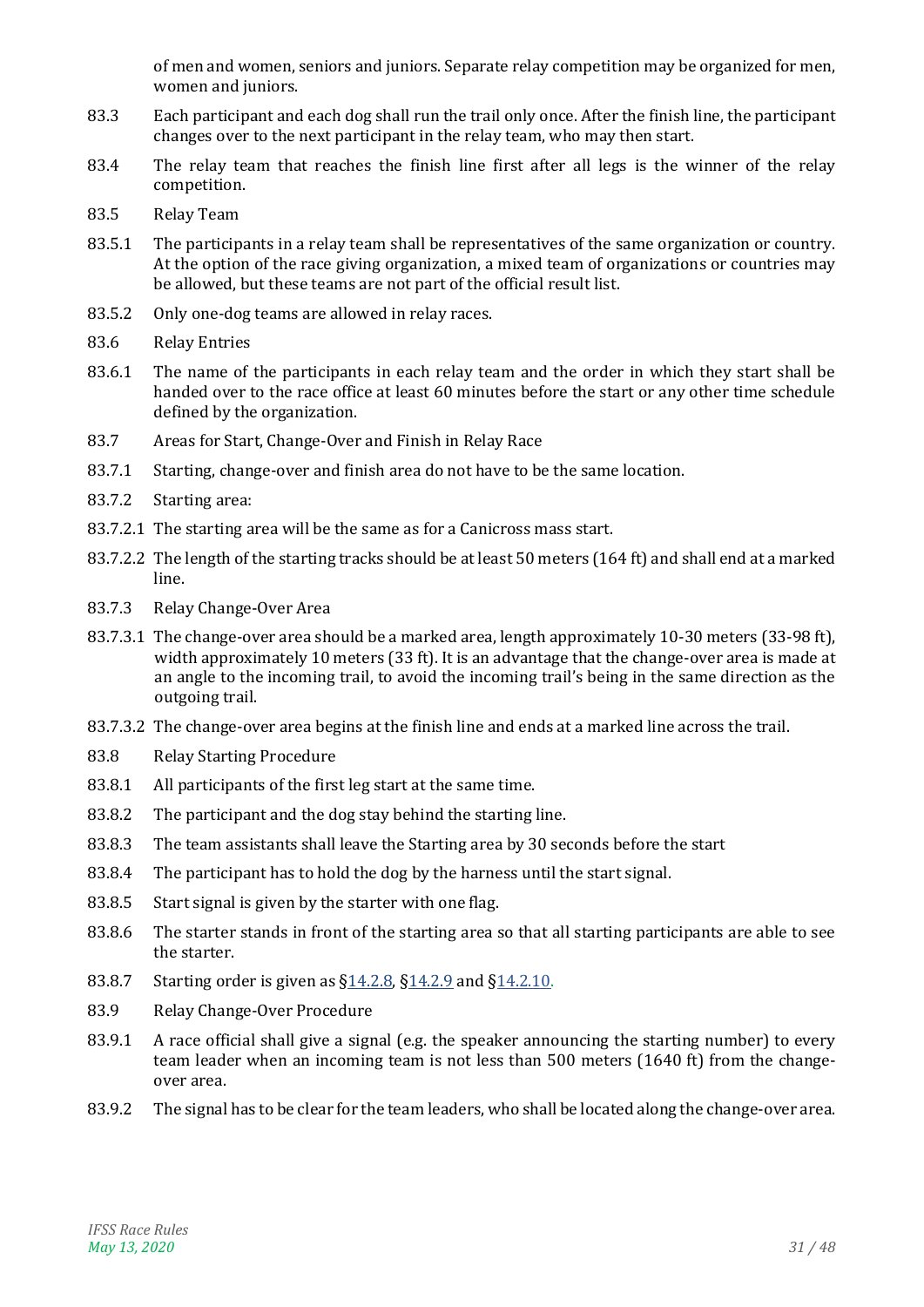- 83.9.3 An incoming participant shall release the dog personally to a team assistant as soon as the dog has passed the finish. The dog shall not be let loose at any time. The team assistant should take care of the dog.
- 83.9.4 The change-over cannot take place until the dog of the incoming team member is held by the assistant.
- 83.9.5 The participant continues into the change-over area and touches the next participant of his/her team with his/her hand.
- 83.9.6 The change-over shall take place within the change-over area. A race official shall control the change-over.
- 83.9.7 An assistant in the change-over area for outgoing participants is allowed only for the Bikejoring and/or Scooter leg. Assistants shall not hamper other outgoing participants.
- 83.10 The Trail of the Relay Race
- 83.10.1 The entire trail should be, and the last 150 meters (492 ft) shall be, sufficiently wide for two Bikejoring participants (minimum 6 meters (20 ft)).
- 83.11 Relay Timing
- 83.11.1 Time is measured from the starting order "Go" until the last participant of the team reaches the finish line.
- 83.11.2 Time is also measured the moment each individual participant passes the finish line.

### <span id="page-31-0"></span>**VII. COMBINED RACE**

- 84 Combined race is a Dryland event, consisting of one heat with Canicross and one heat with Scooter one-dog, run by the same team.
- 85 Classes

For the age of the athletes see Annex [F . I](#page-42-1)

- 85.1 Combined Men (DCbM).
- 85.2 Combined Women (DCbW).
- 85.3 Combined Junior Men (DCbMJ).
- 85.4 Combined Junior Women (DCbWJ).
- 86 Equipment (See the Equipment Rules for Canicross and Scooter,  $\S$ 79.2 and  $\S$ 81.2)
- 87 Start, Trail and Finish rules At the option of the Organizer the combined race may be held in two different variations:
- 87.1 Mass start and pit-stop
- 87.1.1 The start of the first heat is regulated by the Mass start Rules as per [§69.](#page-24-5) After the first heat the competitors go directly into a pit-stop at the change-over area (see  $\S59$ ) and change to onedog Scooter.
- 87.1.2 The total race time is the time from the start of the mass start until the participators cross the finish line after the second heat.
- 87.2 Pursuit race
- 87.2.1 After the first heat, the competitors have a rest. The duration of the rest is determined by the Organizer. Pursuit start Rule [§14.3.2](#page-9-2) defines the start order of the second heat.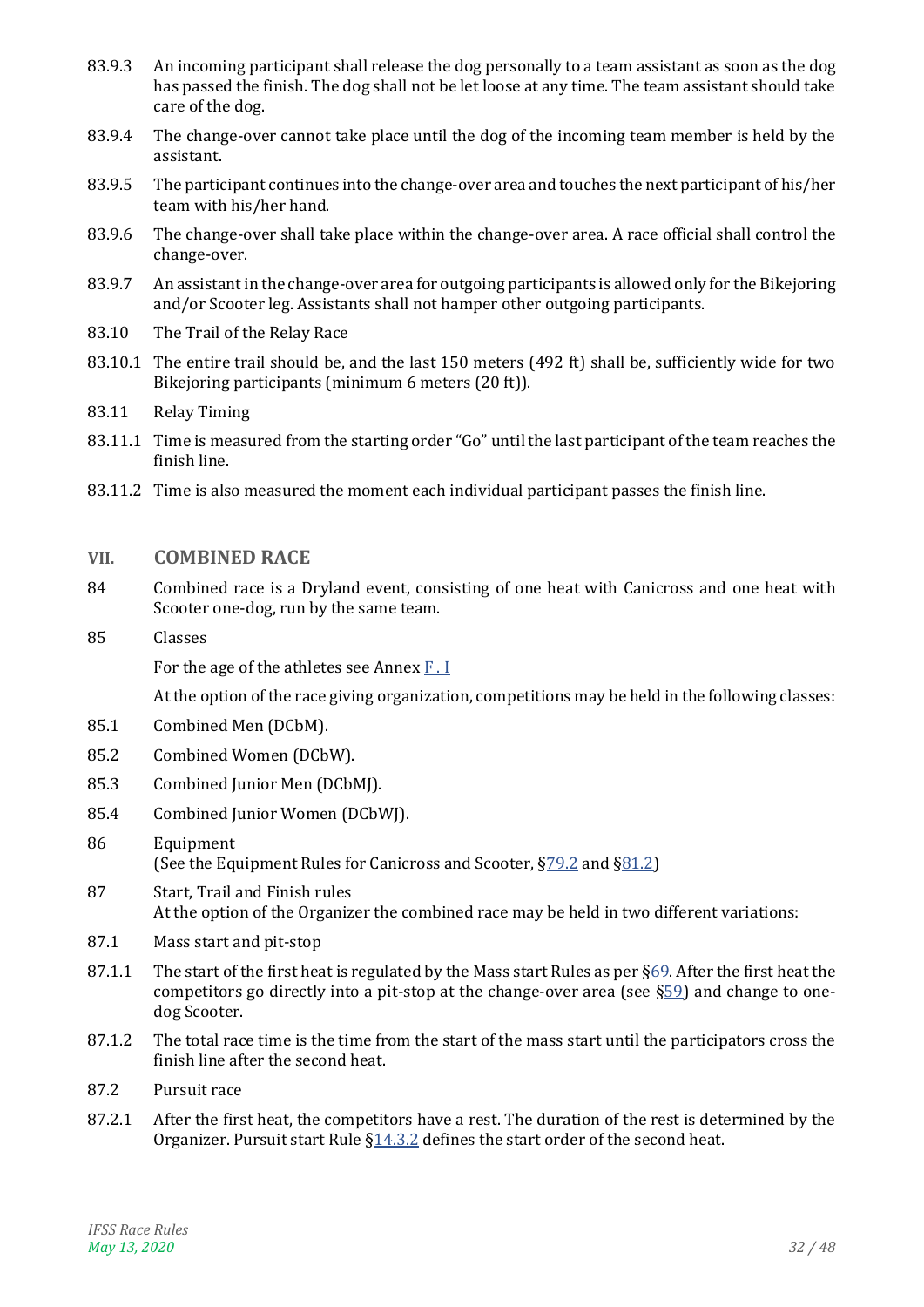- 87.2.2 The total race time is the sum of the results of the two heats.
- 87.3 Common rules for Canicross (see [§79\)](#page-26-5)
- 87.4 Common rules for Scooter one-dog (see [§81\)](#page-28-4)
- 88 Combined Change-over Area (see drawing in the Appendix for example)
- 88.1 The change-over area shall be a marked area, length approximately 20-50 meters (65-164 ft), width approximately 15 meters (49 ft). It begins at the finish line and ends at a marked line across the trail.
- 88.2 The dog is to be held by the harness in the change-over area.
- 88.3 The participant shall change equipment from Canicross to Scooter in his/her designated pit and leave all equipment in that pit.
- 88.4 It is not allowed for the participants to receive any assistance in the change-over area.
- <span id="page-32-0"></span>**VIII. DISTANCES**
- 89 The distances: See Annex D. II
- <span id="page-32-1"></span>**IX. TEMPERATURES**
- 90 Temperatures: See Annex B. III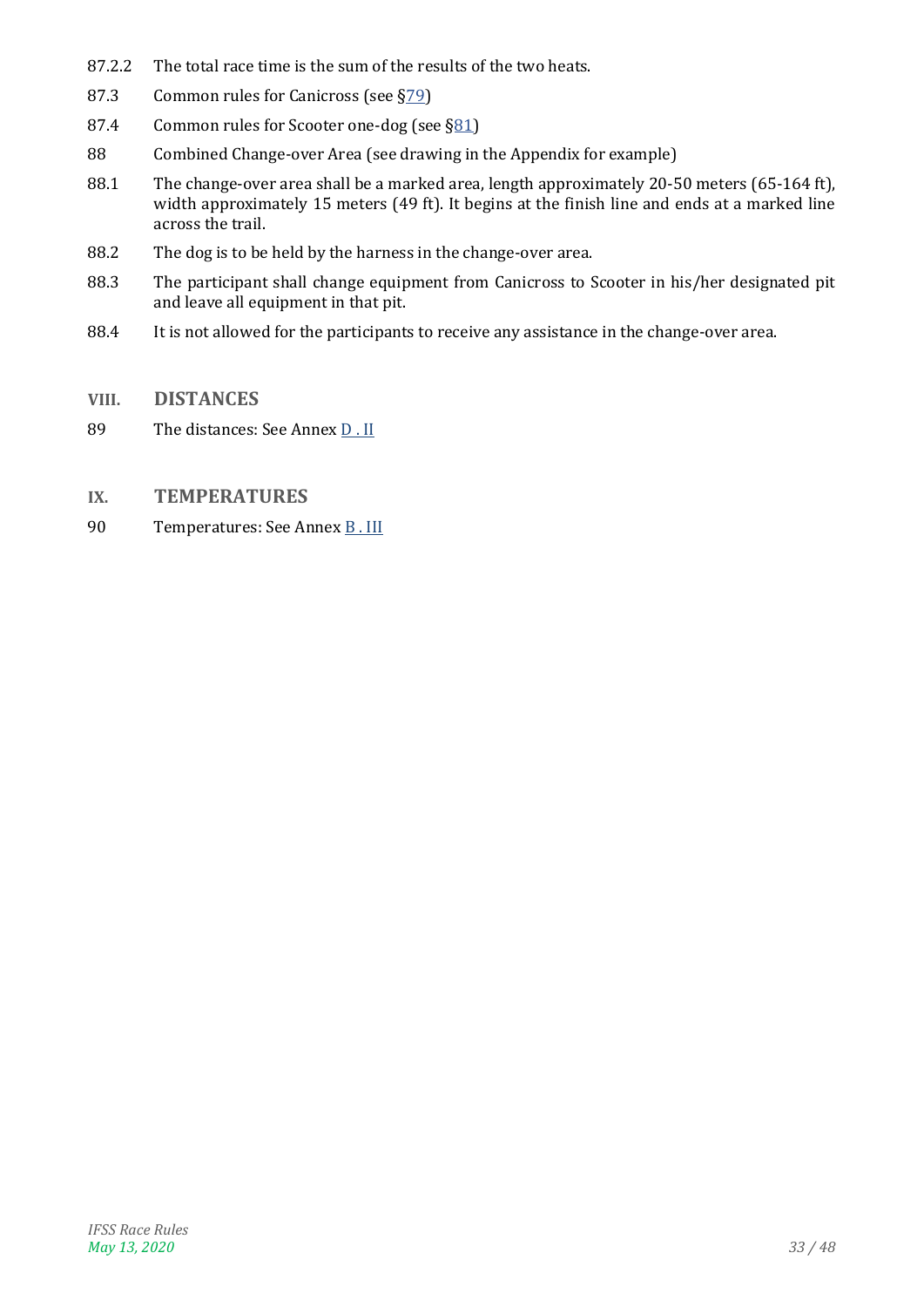# **ANNEX**

#### <span id="page-33-1"></span><span id="page-33-0"></span>**A. RULES ENFORCEMENT**

- **A . I Rules Enforcing Officers**
- 1. Race Judges are the Rules Enforcing Officers at an event. Rules Enforcing Officers shall be appointed and exercise their assignments according to the IFSS Officials Regulations.
- 2. A Race Judge should have an IFSS Race Judge License but shall have at least a Race Judge License from an IFSS recognized body.
- 3. Two of the Race Judges shall be appointed Race Marshal and Chief Judge, respectively. The Race Marshal shall have the ultimate authority, and the ultimate responsibility, at the event. The Race Marshal is the only official who can decide upon a disqualification.
- 4. All Race Judges shall have the full authority to enforce all Race Regulations, within the prescribed limits.
- 5. References to the Race Marshal in IFSS Regulations also apply for Race Judges, when appropriate.
- 6. A Race Judge may delegate parts of his/her authority to designated officials, except the authority to impose penal measures.
- 7. At World Championships and Continental Championships no Rules Enforcing Officer may be a participant of the event. During other events the Race Marshal is not allowed to participate but the other judges may. If so, they shall not judge in the class they entered and also take no part in the deliberations of said class.
- 8. Details on the appointment and the obligations of IFSS judges are available on the IFSS Race Judge Regulations and Licensing Procedures which are also interesting and binding for organizers and member organizations.
- **A . II Race Jury and Appeals Jury** (see also Race Rules [§28](#page-12-3) through [§35\)](#page-14-2)
- 9. The Race Judges shall constitute the Race Jury of the event. The Race Marshal shall be the Race Jury's chairperson.
- 10. The Race Jury shall be summoned by its chairperson
- 10.1. When requested by one of its members,
- 10.2. For a hearing,
- 10.3. For reviewing a rules violation which might lead to a disqualification.
- 11. The Race Jury decides whether its deliberations shall be held in a closed session or not.
- 12. The Race Jury shall decide on the eventual choice of penal measures in all cases laid before it. The Race Jury's chairperson shall have a casting vote in case of a tie. In the question of a disqualification, the chairperson may vote differently with his/her casting vote.
- 12.1. In World and Continental Championships, the Appeals Jury may be appealed to by a team leader when a decision of the Race Marshal is affecting the participation of a contestant in the event.
- 12.2. The Appeals Jury shall consist of three or five members depending on the number of officials assigned to take part (either one or two appointed by the IFSS President) on the Appeals Jury. The other members of the Appeals Jury will be national team leaders elected to serve on the Appeals Jury by the other team leaders.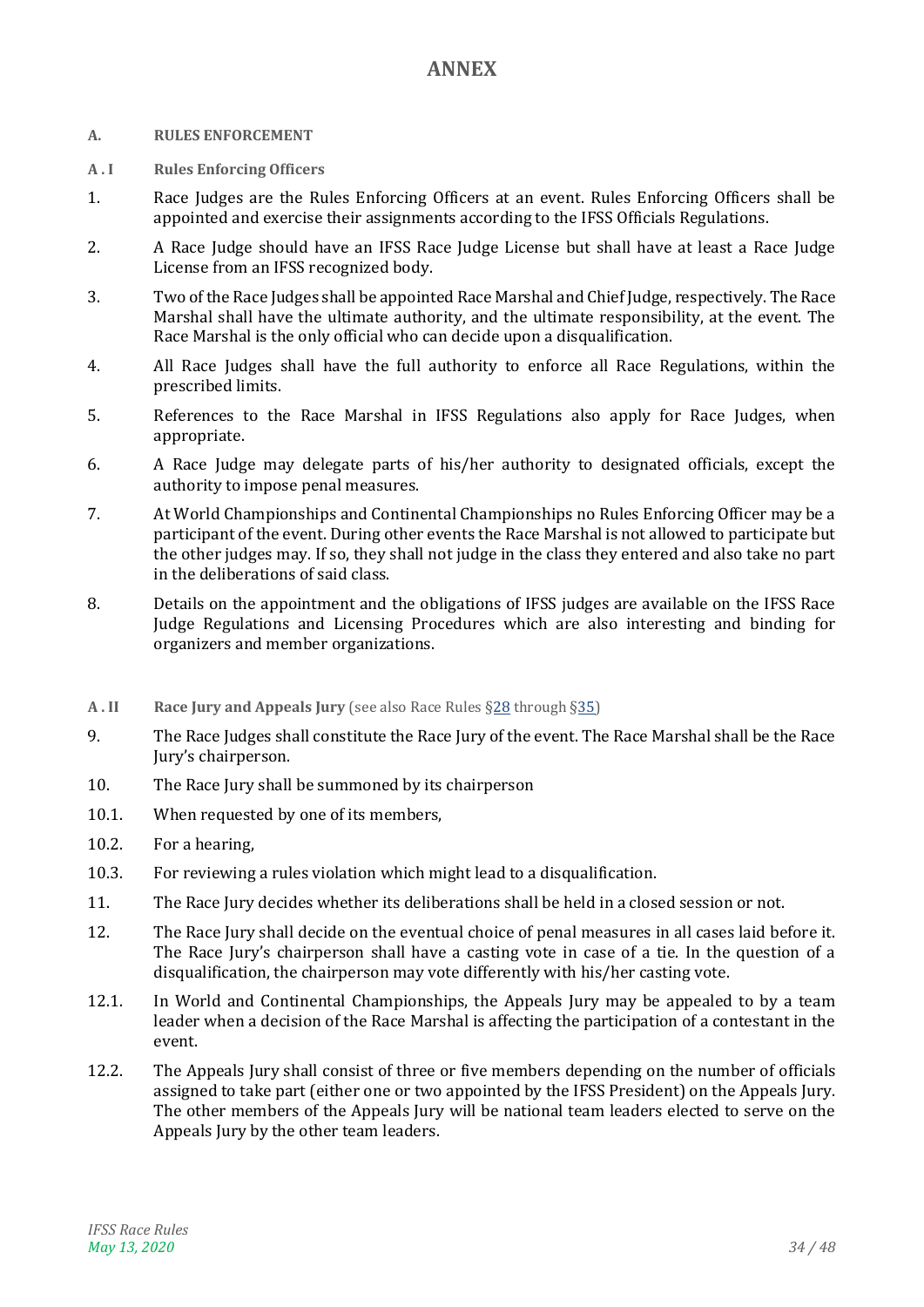- **A . III Penal Measures**
- 13. If the violated race regulation does not mandate any unconditional reaction, the choice of penal measures shall be made according to the following:
- 13.1. Warning: for a minor or negligent infraction of the race regulations, which does not give the contestant any significant advantage and entails no significant disadvantage to his/her fellow contestants, and is not deemed detrimental to the sport.
- 13.2. 15 second penalty: for negligent infraction of race regulations but not as serious as it give rise to a disqualification.
- 13.3. Disqualification:
- 13.3.1. When the contestant intentionally, or by gross negligence, violates the race regulations, and this has given him/her an advantage, or any of his/her fellow contestants a disadvantage,
- 13.3.2. In case of a recurrence, when the contestant has already been given a warning or 15 second penalty for the same or similar offence,
- 13.3.3. In case of repeated offenses, showing that the contestant is not capable of, or willing, to pay heed to the race regulations.
- 13.3.4. In case of dog abuse, with or without implement.
- 13.3.5. Time disqualification: An eventual time disqualification shall be noted on the entry form, or in the invitation, indicating the factor and for which classes it shall apply. If a time disqualification rule applies and the prescribed limit is exceeded, that team shall not be allowed to compete in subsequent heats.
- 14. Other Penal Procedures
- 14.1. The violator shall be given a short written notice if requested. A Warning shall be verbal.
- 14.2. Contestants subject to a penal reaction from any Rules Enforcing Officer may appeal, i.e. request a hearing before the Race Jury.
- <span id="page-34-0"></span>**B. ELIGIBILITY**
- **B . I Entries**
- 15. The race shall be open to entries from members of all IFSS recognized member federations, except those refused by the organizer for just cause. Organizers are entitled to open their races to drivers from non-IFFS member organizations if they feel it to be benefiting the sports and/or IFSS. Participants to the IFSS World Championships shall be nominated by their respective national IFSS member federations.
- 16. An entry for a race shall be submitted prior to the start of the race, subject to entry deadlines as determined by the organizer. See also Race Rule [§1.1.4.](#page-4-3)
- 17. Handicapped drivers shall be encouraged to participate. However their participation shall not hinder or endanger other competitors or dogs, including the dog(s) of the handicapped competitor. The RM shall decide on possible participation of the handicapped driver and, if required, a helper, and always inspect the equipment. The overall safety for the handicapped driver and his/her dog(s) shall prevail. If the RM feels that it would benefit the handicapped driver and the total race to start the handicapped team as last in the class, he/she has the right to do so in all heats of the race, taking into account that the team shall be ranked according to its total results.
- Note: It is also possible to start the handicapped team a certain time before the first team, but then, there is always the risk on hindering overtaking teams in case of problems, and the handicapped driver may feel he/she is more or less racing outside the field. If starting last, he/she has always the chance to overtake one or more teams.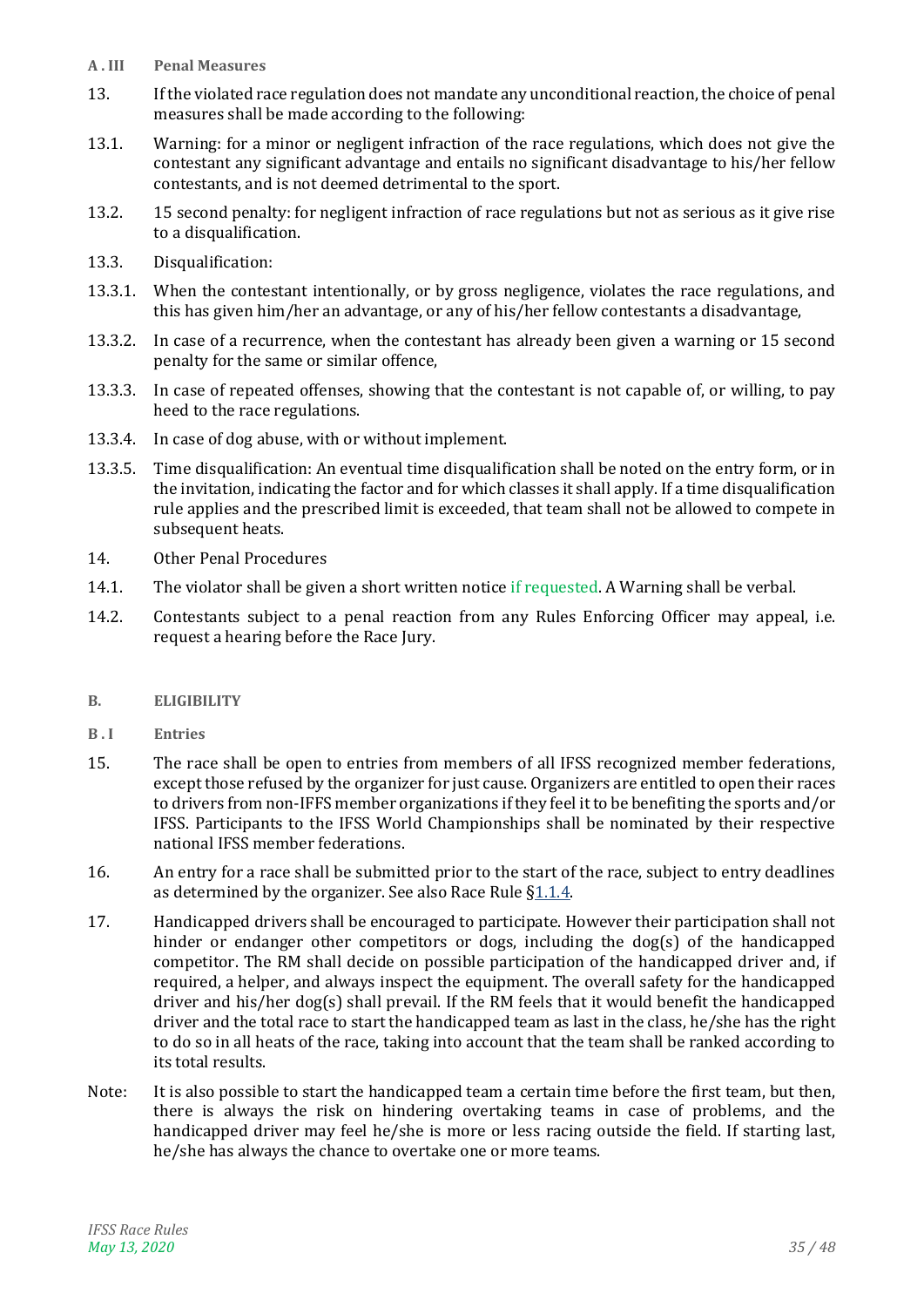- <span id="page-35-0"></span>**B . II Disease**
- 18. Race veterinarians are present throughout the race to monitor the health and welfare of all dogs, advise drivers in caring for their dogs' medical needs, and provide veterinary treatment for dropped dogs, if necessary.
- 19. The race veterinarian, in conjunction with the Race Marshal or Race Judge, may rule any dog is unfit to start or continue in the race, and remove the dog(s) from the race for medical or other reasons. If the Race Veterinarian diagnoses any dog present in the race area to have a contagious disease, that dog shall be disqualified and the competitor shall immediately leave the race site with all his/her dogs.
- 20. All dogs participating in a race shall be vaccinated according to the IFSS Animal Welfare Committee's recommendations. The IFSS Animal Health and Welfare Committee has suggested that the mandatory vaccinations shall be: Rabies Virus, Canine Parvovirus, Distemper and Canine Kennel Cough Complex (bordetella parainflulenza virus, canine adenovirus 2). All dogs should be vaccinated within 12 months in all cases and more than 21 days before the race in the case of prime vaccination. Revaccinations need to be done in accordance with regulations of the host country in which the race is taking place.
- <span id="page-35-1"></span>**B . III Temperatures at Dryland races – Guidelines**
- 21. At dryland races there shall be a thermometer and a hygrometer in the starting area. They shall be readily visible, placed in the shade, at 50 centimeters (20 in) above ground level.
- 22. The minimum and maximum temperatures and humidity shall be noted during the entire race.
- 23. Given the minimum and maximum, trail conditions and local circumstances (e.g. humidity), the following guidelines are available for decisions to be taken by the race giving organization and the Race Marshal for the well-being of the dogs:
- 23.1. Temperatures below 18°C (64°F) for Canicross and 16°C (61°F) for all other classes and with a humidity below 85 %: normal competition

Temperatures above 16<sup>o</sup>C (61<sup>o</sup>F), but below 18<sup>o</sup>C (64<sup>o</sup>F): the distances shall not exceed the minimums given in D.II  $\S49$ . This maximum temperature is set at 25°C (77°F) for Canicross classes.

Temperatures above 18°C (64°F), but below 22°C (72°F): the distance shall not exceed 1.5 kilometers (0.9 mi) for demonstration purpose only except for Canicross (see DII  $\S49$ ).

Temperatures above 22°C (72°F): no team shall be harnessed except for Canicross (see DII [§49\)](#page-38-0).

- 23.2. If the temperature reaches  $18^{\circ}$ C (64 $^{\circ}$ F), the Race Marshal shall call a meeting with the race veterinarian(s) in order to decide upon whether the race shall be delayed or cancelled. The veterinarian's opinion shall be preponderant in case of different opinions. Animal welfare shall always be the major deciding factor.
- 23.3. Depending on the race trail (i.e. large section under the sun) or other facts, the Race Marshal may impose shorter distances or other measures if this is favouring the sport, even if the maximum temperatures above are not reached.
- <span id="page-35-2"></span>**B . IV Extreme low Temperatures at snow races – Guidelines**
- 24. In the event of extreme low temperatures, the jury together with the Organizing Committee and the team leaders shall decide if the race should be cancelled, have a delay on the starting time, or reduce the race distance. Any National Federation standards must be considered in making the final decision.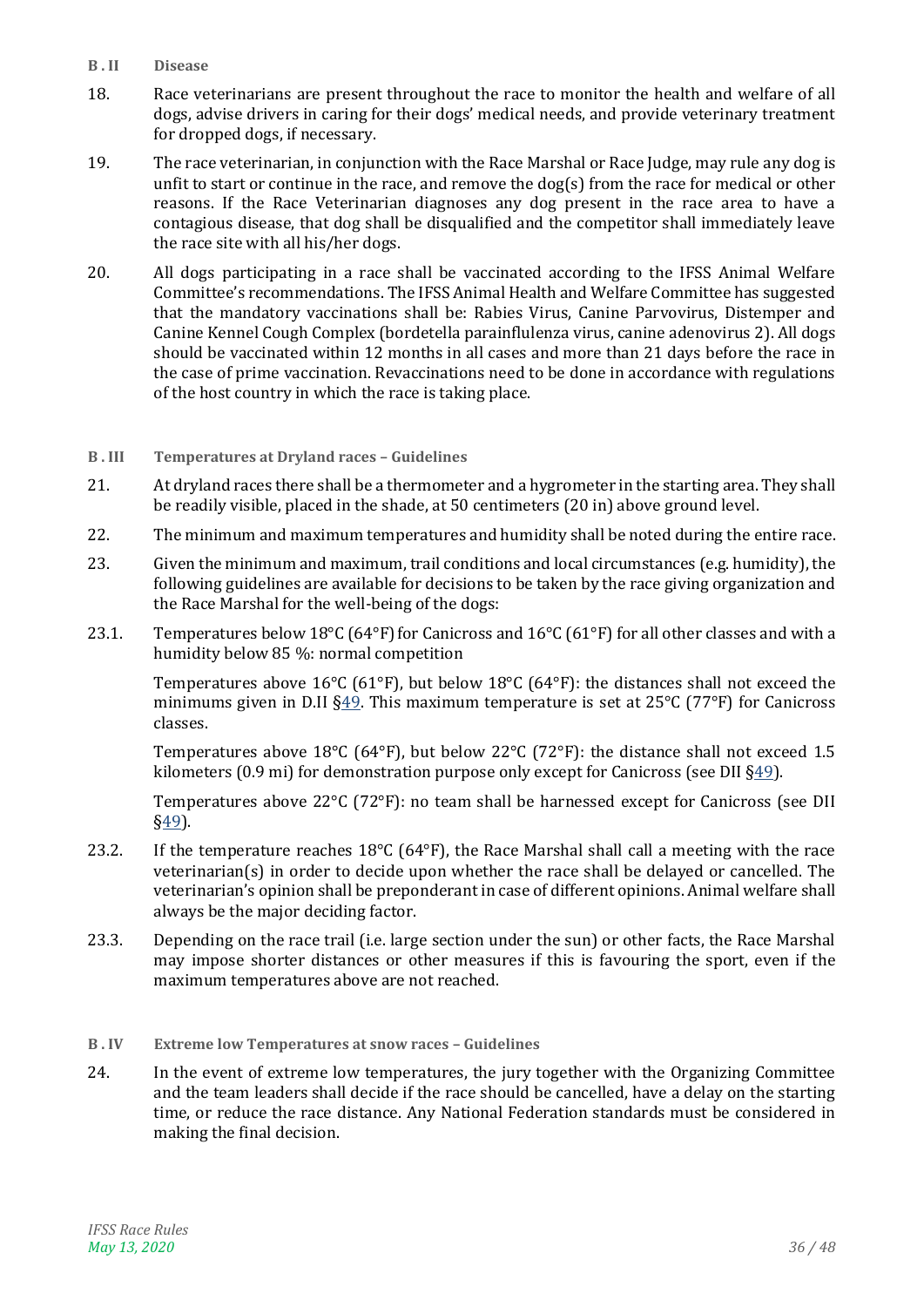- <span id="page-36-0"></span>**C. START AND FINISH**
- **C . I Starting Intervals**
- 25. The starting intervals should be
- 25.1. one half (0.5) or one (1) minute in one dog classes.
- 25.2. one (1) or two (2) minutes in classes with 2-8 dogs.
- 25.3. two (2) or three (3) minutes in classes involving ten dogs or more.
- 26. Interval Options
- 26.1. The organizer may decide to use the longer starting interval in the first heat, and the shorter interval in the ensuing heat(s).
- 26.2. At the option of the race-giving organization, the drivers may all start at the same time (mass start).
- 26.3. At the option of the organizer, the drivers may start the last heat of a race with an interval time corresponding with the actual time difference, rounded upwards to whole seconds between his and the predecessor's team (Chase/pursuit starts).
- **C . II Relays**
- 27. A relay is a competition between relay teams comprised of at least three dog teams running the same trail in sequence. No driver or dog shall complete more than one heat.
- 28. The relay start shall be a mass start. The first heat drivers of the relay teams shall start sideby-side on the starting line.
- 29. In relay events, Number 1 shall start in the center position of the Starting Line, Number 2 shall have the position to the right of Number 1, Number 3 shall have the position to the left of Number 1, etc.
- 30. The Starting Chute should preferably be so wide as to allow for all first heat drivers to start side by side. If this is not possible, subsequent starting teams shall start on a secondary Starting Line about 5 meters (16 ft) behind the starting line according to the same system. If seeding is performed, no seeded group shall be larger than the maximum number of teams there is room for side by side.
- 31. The Relay Starting Chute should be as wide as the starting area for a distance of minimum 100 meters (328 ft), (for Canicross relay 30 m (98 ft)), and narrowing to the normal lane width over a distance of a minimum additional 100 (328 ft) meters, (for Canicross relay (30 m (98 ft)).
- 32. The Exchange Chute shall cover a distance from the Finish Line on the outgoing trail of minimum 30 meters (98 ft), and shall, as a minimum, be 10 meters (33 ft) wide. In Pulka Style events, the Exchange Chute should have an angle of 45 to 90 degrees on the Finish Line.
- <span id="page-36-1"></span>**D. THE TRAIL**
- **D . I Trail requirements**
- 33. The trail shall be safe for dogs and drivers. When laying out the trail, special attention shall be shown on turns and downhill stretches. The entire trail shall be constructed with consideration to the fastest and biggest teams expected to participate.
- 34. The trail should not cross itself. Teams may follow the same trail a second time. In that case, the route shall not go through the start or finish area on the repeat traverse. If it is unavoidable that the teams must follow the same trail more than twice, the organizer is responsible to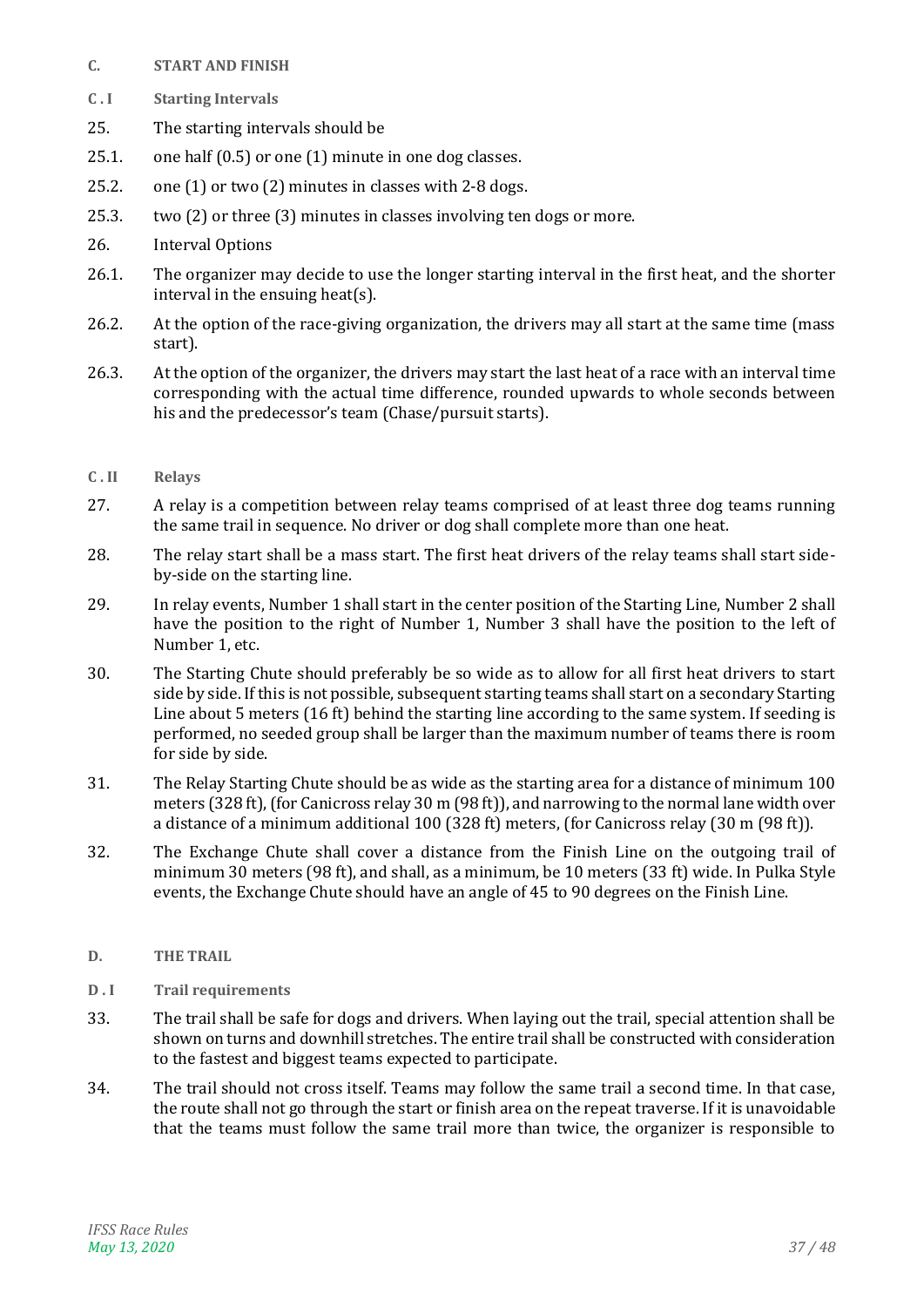announce this prior to the race in the race invitation. The deviation from this rule is allowable only due to unpredictable circumstances.

- 35. Trails shall, to the optimal extent possible, be broadly constructed to facilitate passing.
- 36. There should be sufficient space between the lanes so that teams are unable to distract each other.
- 37. Trails should be shielded from parking lots and parked cars.
- 38. Trails should not cross a traffic laden road on the same level. However, if this cannot be avoided, there shall be a prior permission to block off the road during the competition. Dependable control shall be on hand and the trail should cross the road in a 90 degree angle.
- 39. In Sled Sprint Races, the trail shall be designed so that speed is prioritized and should be wide enough to enable one team to overtake another team.
- 40. The Starting Chute shall be at least 30 meters (98 ft) long and be so organized that a team can be entirely removed from the trail.
- 41. The Finishing Zone shall be at least 800 meters (2625 ft) long (150 m (492 ft) for Ski-Dogs classes and Canicross), wide enough for passing and with no sharp turns.
- 42. The starting and finish lines shall be clearly defined.
- 43. Trails for Ski-Dogs shall, whenever possible, be different from that of Sled.
- 44. Ski-Dogs trails should be laid out in hilly terrain with special attention so that the trail also shall be a test of the contestant's skiing skills. It should be wide enough for two skiers to skate side by side in the Finishing Zone and for a skating skier to overtake a competitor on parallel skis on the rest of the trail.
- 45. In Dryland races, watering points shall be provided at least every 3 km (1.9 mi) along the trails, so that the dogs may be watered and cooled.

#### **46. Distance races**

- <span id="page-37-1"></span>46.1. If weather conditions, in the opinion of the RM or the organizer, dictate that the race cannot be run according to the basic criteria for the sport, the race may be postponed. If conditions as mentioned occur after the start, the race may be temporarily "frozen". This shall be done at a check-point or ahead of the location of the first driver. All drivers shall be held back for an identical period of time.
- 46.2. The organizer and the RM shall, without unnecessary delay, inform all drivers of decisions, and reason for same, made according to [§46.1.](#page-37-1)
- 46.3. Mandatory stops
- 46.3.1. Races with a total distance of 300 to 600 km (186-373 mi) shall at least have a total of 8 hrs mandatory rests, to be distributed at the local organizer's discretion.
- 46.3.2. Races with a total distance of more than 600 km (373 mi) shall at least have a total of 12 hrs mandatory rests, to be distributed at the local organizer's discretion.

#### <span id="page-37-0"></span>**D . II Trail distances**

#### **47. Sprint and Ski-Dogs Races**

47.1. Heat distances need not be identical each day of an event, but the shortest trails shall be run first. Subsequent days' heat distances shall not exceed one hundred and fifty (150)% of the first day's trail length. The shortest and longest possible distances for each heat will be indicated on the invitation.

#### 47.2. **Minimum/Maximum Trail Distances**: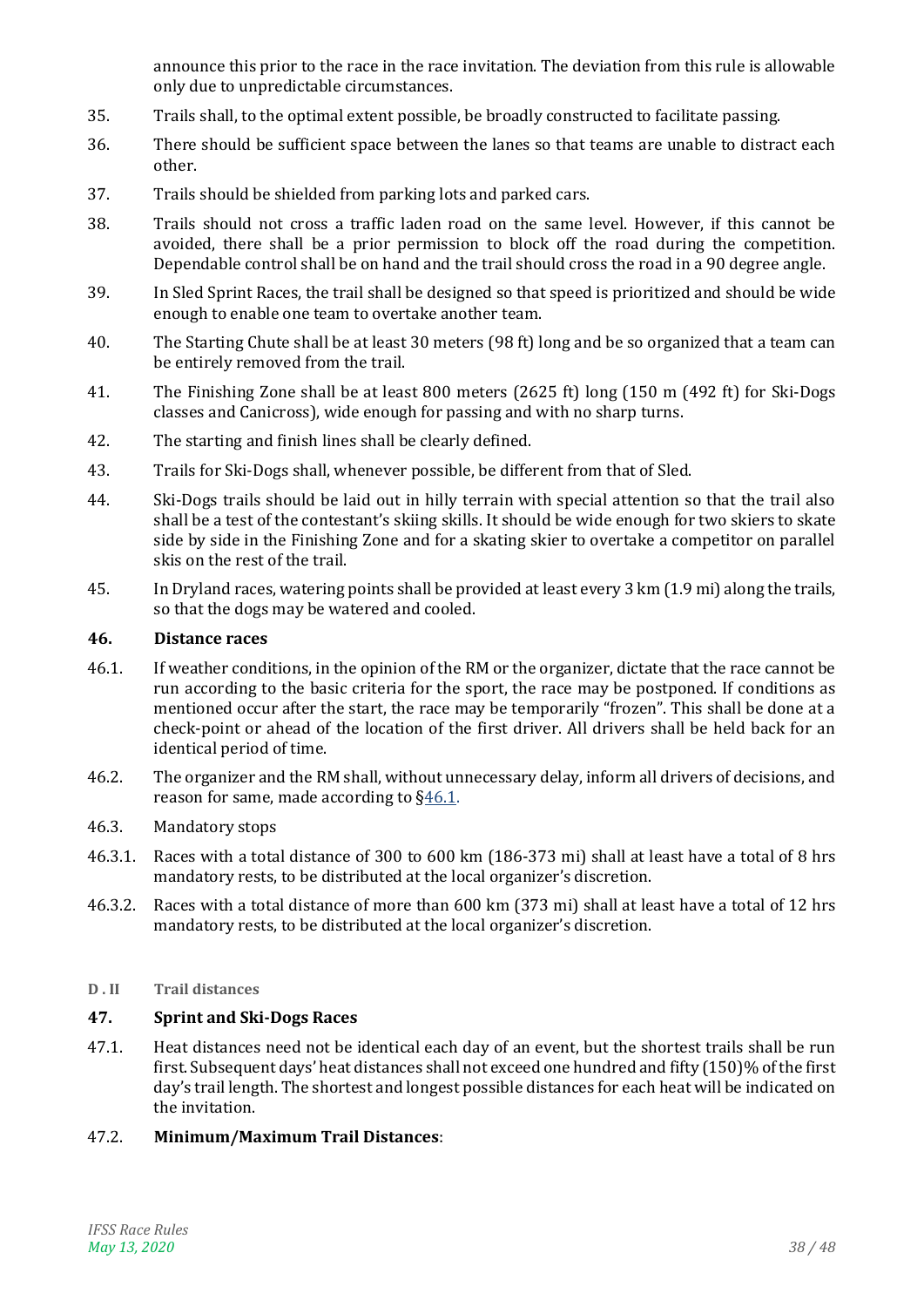# 47.2.1. **Sled Dogs**:

**Unlimited Class**: 20 – 30 km (12.5 – 18.6 miles) **Eight/Ten-Dog Class**: 14 – 18 km (9 – 11.2 miles) **Six-Dog Class**: 10 – 14 km (6.2 – 8.7 miles) **Four-Dog Class**: 6 – 10 km (4 – 6.23 miles) **Two-dog Class**: 4 – 6 km (2.5 – 3.7 miles).

#### 47.2.2. **Ski-Dogs**:

#### **One Dog classes**

Juniors 5 – 10 km (3.1 – 6.2 miles) Elite and Veterans  $5 - 20$  km  $(3.1 - 12.5$  miles)

#### **Two to four Dog classes**

Elite and Veterans  $10 - 30$  km  $(6.2 - 18.6$  miles)

**Relay** 5 – 10 km (3.1 – 6.2 miles)

#### 47.2.3. **Special circumstances**:

If special circumstances dictate that the length of the trail be decreased or increased, the decrease or increase shall never be more than 25% in any class of the announced trail length.

#### **48. Distance Races**

#### **For all classes**:

**Mid-Distance**: Between 80 and 250 km (50 and 156 miles) with, in principle, an average of at least 40 km (25 miles)/stage for multi-stage races.

**Long-Distance**: More than 250 km (156 miles) with, in principle, an average of at least 80 km (50 miles)/stage for multi-stage races.

### <span id="page-38-0"></span>**49. Dryland races: Distances (per heat or stage)**

| 49.1.  | Canicross elite and veterans: | minimum of 2 km,                               | maximum of 8 km  | $(1.2 \text{ to } 5 \text{ miles})$   |
|--------|-------------------------------|------------------------------------------------|------------------|---------------------------------------|
| 49.2.  | Canicross juniors:            | minimum of 1 km,                               | maximum of 5 km  | $(0.6 \text{ to } 3.1 \text{ miles})$ |
| 49.3.  | Relay (each leg):             | minimum of 0.5 km, maximum of 6 km             |                  | $(0.3$ to 3.7 miles)                  |
| 49.4.  | Combined elite:               | minimum of 5 km,                               | maximum of 8 km  | $(3.1 \text{ to } 5 \text{ miles})$   |
| 49.5.  | Combined juniors:             | minimum of 2.5 km, maximum of $\frac{1}{5}$ km |                  | $(1.6 \text{ to } 3.1 \text{ miles})$ |
| 49.6.  | 1-dog Bikejoring class:       | minimum of 2 km,                               | maximum of 8 km  | $(1.2 \text{ to } 5 \text{ miles})$   |
| 49.7.  | 1-dog Scooter class:          | minimum of 2 km,                               | maximum of 8 km  | $(1.2 \text{ to } 5 \text{ miles})$   |
| 49.8.  | 2-dog Scooter class:          | minimum of 2 km,                               | maximum of 8 km  | $(1.2 \text{ to } 5 \text{ miles})$   |
| 49.9.  | 4-dog Rig class:              | minimum of 4 km,                               | maximum of 8 km  | $(2.5 \text{ to } 5 \text{ miles})$   |
| 49.10. | 6-dog Rig class:              | minimum of 4 km,                               | maximum of 10 km | $(2.5 \text{ to } 6.2 \text{ miles})$ |
| 49.11. | 8-dog Rig class:              | minimum of 5 km,                               | maximum of 12 km | $(3.1 \text{ to } 7.5 \text{ miles})$ |

- **D . III Checkpoints and rest stops**
- 50. Camps and rest stops
- 50.1. Litter shall not be left on or along the trail, but be carried to the finish, checkpoint or a deposit along the trail as determined by the organizer.
- 50.2. Camps and rest stops shall be established well off the trail. Dogs and equipment shall not be left on the trail and the driver shall not stay on the trail more than necessary.
- 50.3. Checkpoints, camps and rest stops shall be cleared and tidied up before departure.
- 51. Checkpoints
- 51.1. Drivers shall report at checkpoints before proceeding.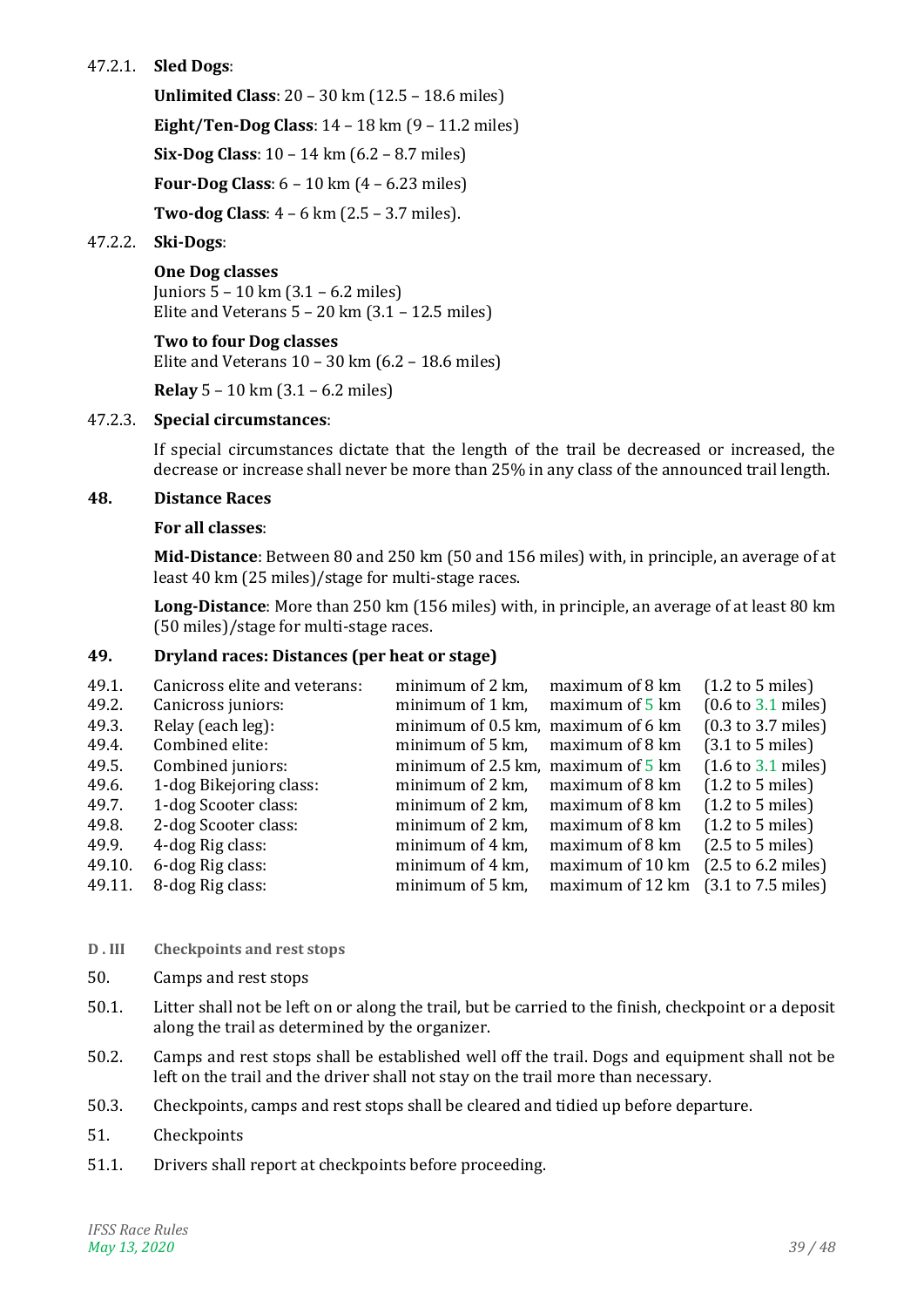- 51.2. In the event of an unmanned checkpoint, and if the organizer has given no advise as to such an event, the driver, if possible, shall see to it that it may later be established that he/she has been at the checkpoint and advise officials at the next manned checkpoint of his/her action.
- 51.3. Dropped dogs
- 51.3.1. Dogs taken out of a team shall only be dropped at designated checkpoints.
- 51.3.2. Dropped dogs shall be tagged with: - The driver's name and bib number - The reason for dropping the dog
- 51.3.3. Dropped dogs shall be leashed with a chain or similar until they are picked up.

51.4.

- 51.4.1. The Race Marshal, an authorized official or the race veterinarian, may detain a team in order to repair or replace equipment deemed unsafe for the driver and/or the dogs.
- 51.4.2. The Race Marshal, an authorized official or the race veterinarian, may detain a team deemed temporarily unfit to proceed.
- 51.4.3. The Race Marshal, an authorized official or the race veterinarian, may remove a team or dogs deemed unfit to complete the competition.
- 51.5. When a driver arrives at a checkpoint with less than the required number of dogs in the team, that team shall be disqualified. The Race Marshal, an authorized official or race veterinarian, shall determine if, and to what extend the team may proceed to a location where the team will be picked up.
- 51.6. Offers for accommodation, etcetera, for dogs and drivers at checkpoints shall be identical for all participants.
- 51.7. Supplies and equipment
- 51.7.1. At the option of the organizer, participants may, before the race, leave supplies and equipment at checkpoints.
- 51.7.2. The organizer determines at which checkpoints supplies may be deposited and the routine for same.
- 51.7.3. The above provisions do not have any effects on the requirements for mandatory equipment to be carried on the sled.
- 51.7.4. A race may require different mandatory equipment. This shall be listed in special rules for the race.

#### <span id="page-39-0"></span>**E. TRAIL MARKING**

- **E . I General**
- 52. The trail shall be marked with a sufficient number of clearly visible markers, so placed that there will be no doubt for the driver where to go.
- 53. All Trail Markers shall be at least 25 cm (10 in) in diameter or length per side.
- 54. Only one side of the sign shall be colored to indicate the proper direction of travel.
- 55. Trail markers shall be placed about one (1) meter (3.3 ft) beyond the edge of the trail, and from 60 to 120 cm (2-4 ft) above the surface of the trail.
- 56. All markers shall be visible as far ahead as possible and at least 50 m (164 ft).
- 57. Markers applicable for a certain class, or certain classes, only, shall be marked with the class(es)' identification or with the trail distance of the concerned class(es) by white letters in the centre of the marker. Information on elapsed distance shall be indicated by a black number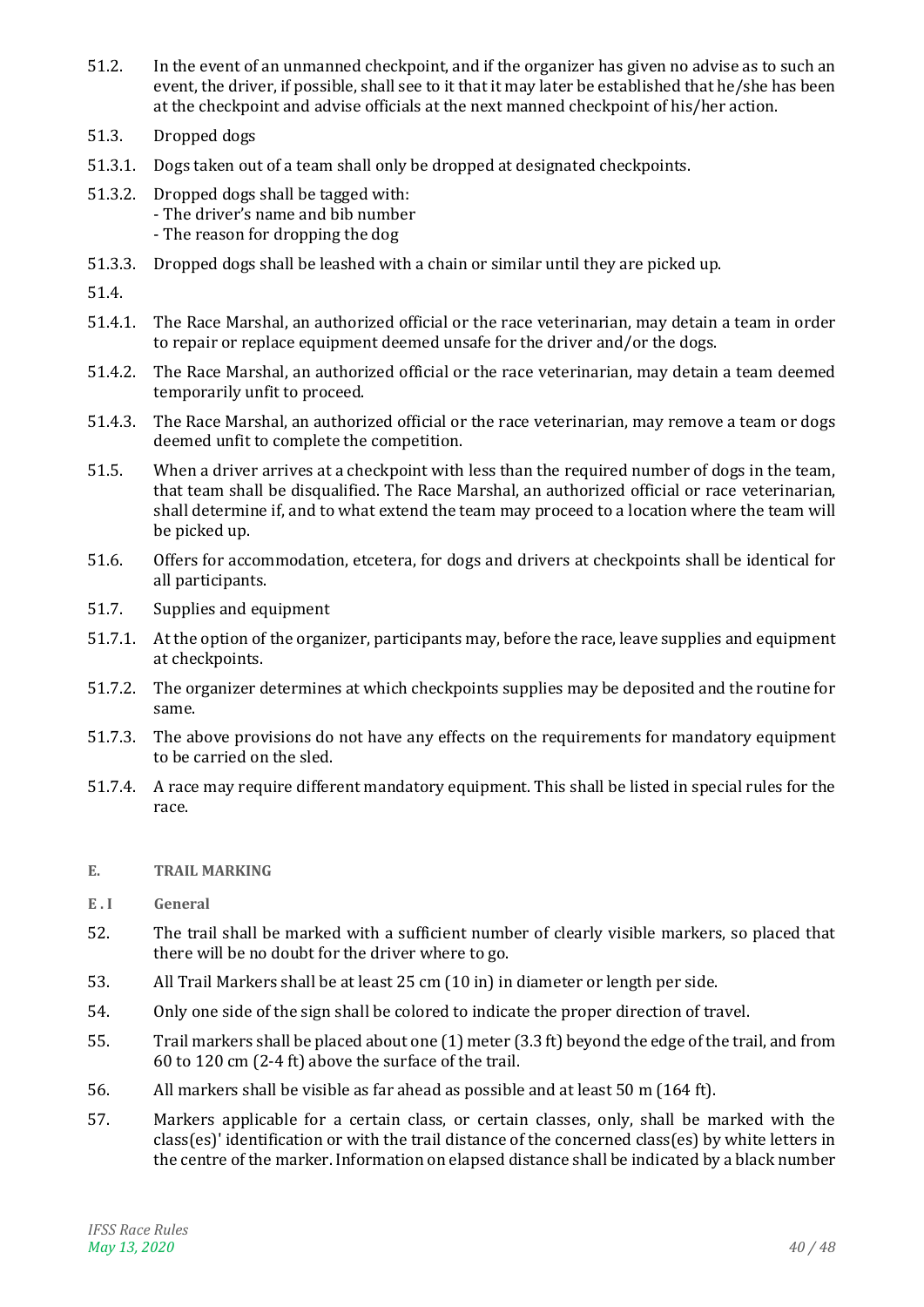on a white sign directly above a blue marker on the same stake. The class identifications shall be easily seen and read by the sportsmen/women. The identification shall be explained at the musher meeting prior the race.

- 58. Information on remaining distance shall be indicated by a black negative number on a white sign directly below a blue marker on the same stake.
- 59. Markers shall not be so placed, or made of such a material, that they might constitute a danger for dogs or drivers.
- **E . II Red Markers** (Turn markers, of round shape)
- <span id="page-40-0"></span>60. Red Markers shall be used at all intersections and crossings involving turns. The markers shall be placed about 20 meters (65 ft) ahead of the point in question at the same side of the trail as to which the teams shall turn.
- 61. The same procedure shall also be applied for all blind turns on the trail.
- **E . III Blue Markers** (Straight ahead or Confirmation markers of square shape)
- 62. Blue markers may be placed on either side of the trail.
- 63. Blue markers used to indicate the correct trail after a crossing or turn shall be placed about 20 meters (65 ft) beyond, and should be visible when approaching, the point in question.
- 64. Blue markers shall be used:
- 64.1. At intersections or crossings when the trail is going straight through. The sign shall be placed about 20 meters (65 ft) ahead of the intersection.
- 64.2. Beyond turns, which apply only to a certain class, or certain classes. Such blue markers shall have the same class identification as the red turn marker.
- 65. Blue markers should be used:
- 65.1. Beyond all intersections, turns or blind corners, which are marked with a red marker.
- 65.2. Every full kilometer along the entire trail. At least every five (5) kilometres (3 mi) they should be marked with the elapsed or remaining distance.
- **E . IV Yellow Markers** (Caution markers of triangle shape)
- 66. Yellow markers may be placed on either side of the trail. Yellow markers indicate portions of the trail, where slow, cautious passage is recommended, e.g. steep downhill, really sharp turns, icy spots. Yellow markers shall be placed about 20 meters (65 ft) ahead of the caution area.
- 67. If the caution area covers a length of the trail, two yellow markers shall be placed on the same stake at the beginning of the caution area. The end of the caution area shall be indicated with one yellow marker with a diagonal red or black cross.
- 68. All yellow markers shall be presented and explained at the Team Captain and/or drivers Meeting and they shall be indicated on the trail map.
- **E . V Checkpoint Markers**
- 69. Checkpoints shall be indicated with rectangular white signs with black letters.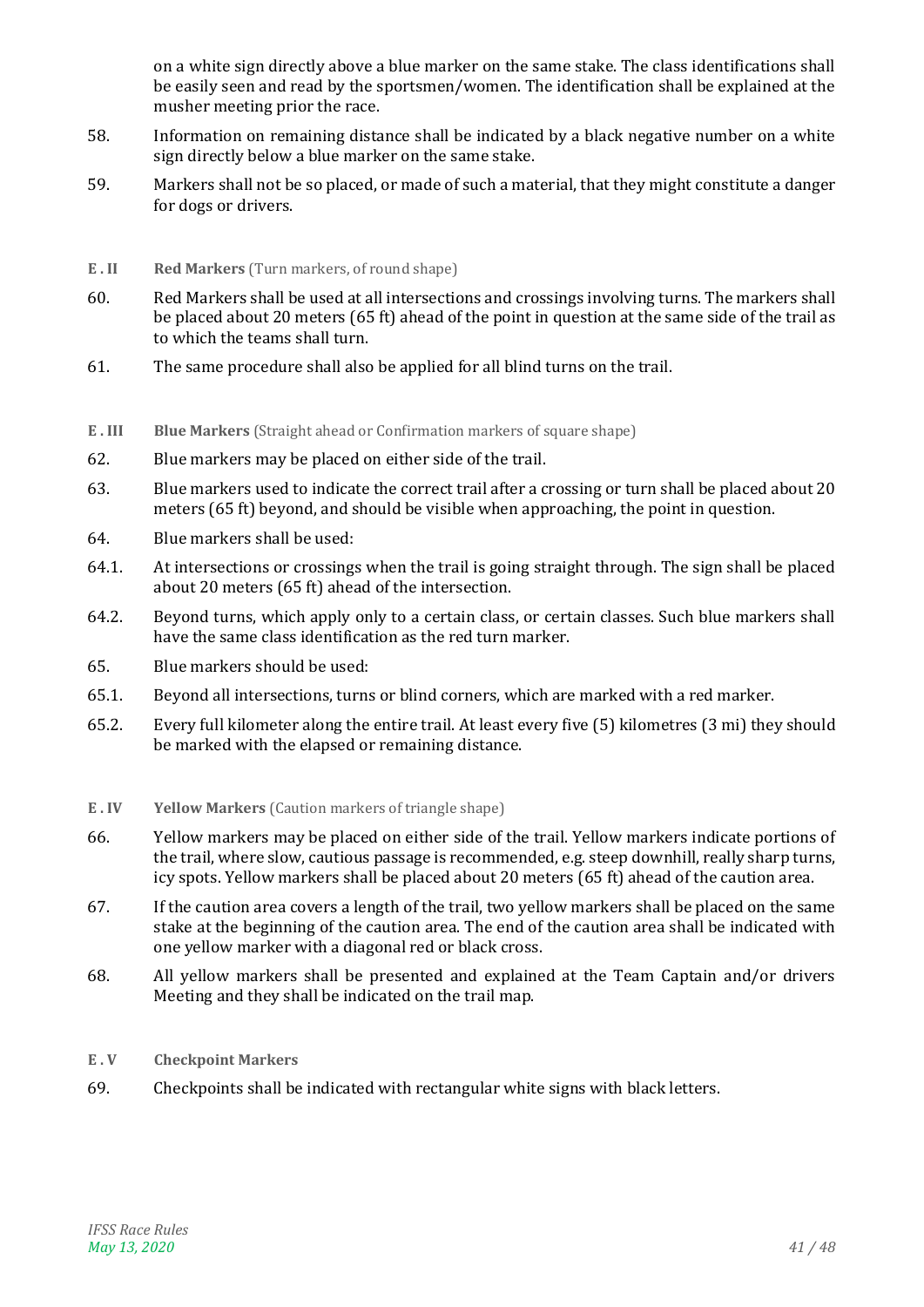- **E . VI Other Markers**
- 70. The end of the Starting Chute shall be indicated by markers on both sides of the trail.
- <span id="page-41-0"></span>71. A white marker shall be placed at the start of the Finishing Chute with the distance remaining (usually 150 m (492 ft) for Ski-Dogs classes and Canicross and 800 m (2625 ft) for all other classes before the finish line) to indicate the beginning of the "No-right-of-way" zone.
- 72. Portions of the trail, where the correct trail is not clearly visible, may be marked with additional markings. Such additional marking shall never be considered a replacement for ordinary marking according to this Rule.
- 73. Marking for night heats. In addition to the trail marking described above, each marker should be equipped with light-reflecting material (minimum  $25 \text{ cm}^2 (4 \text{ in}^2)$ ).
- 74. Other markers as prescribed in [§60](#page-40-0) up to and including [§71](#page-41-0) above are only allowed if all drivers have been informed before the first start. At IFSS events the technical organizer shall obtain IFSS permission to use different markers.

#### **E . VII Trail Blocking**

- 75. At trail crossings considered so difficult that even good teams may have problems, blockings shall be used in addition to marking.
- 76. A blocking shall appear as a physical hindrance for the dogs but shall not constitute any danger for dogs, drivers or equipment.
- 77. At trail crossings where different classes shall follow different trails, there shall be a Trail Steward, performing the necessary changes of the blockings after each class and, as necessary, directing/assisting teams to the correct trail.
- 78. The presence of a blocking or a Trail Steward does not allow for ordinary marking to be omitted.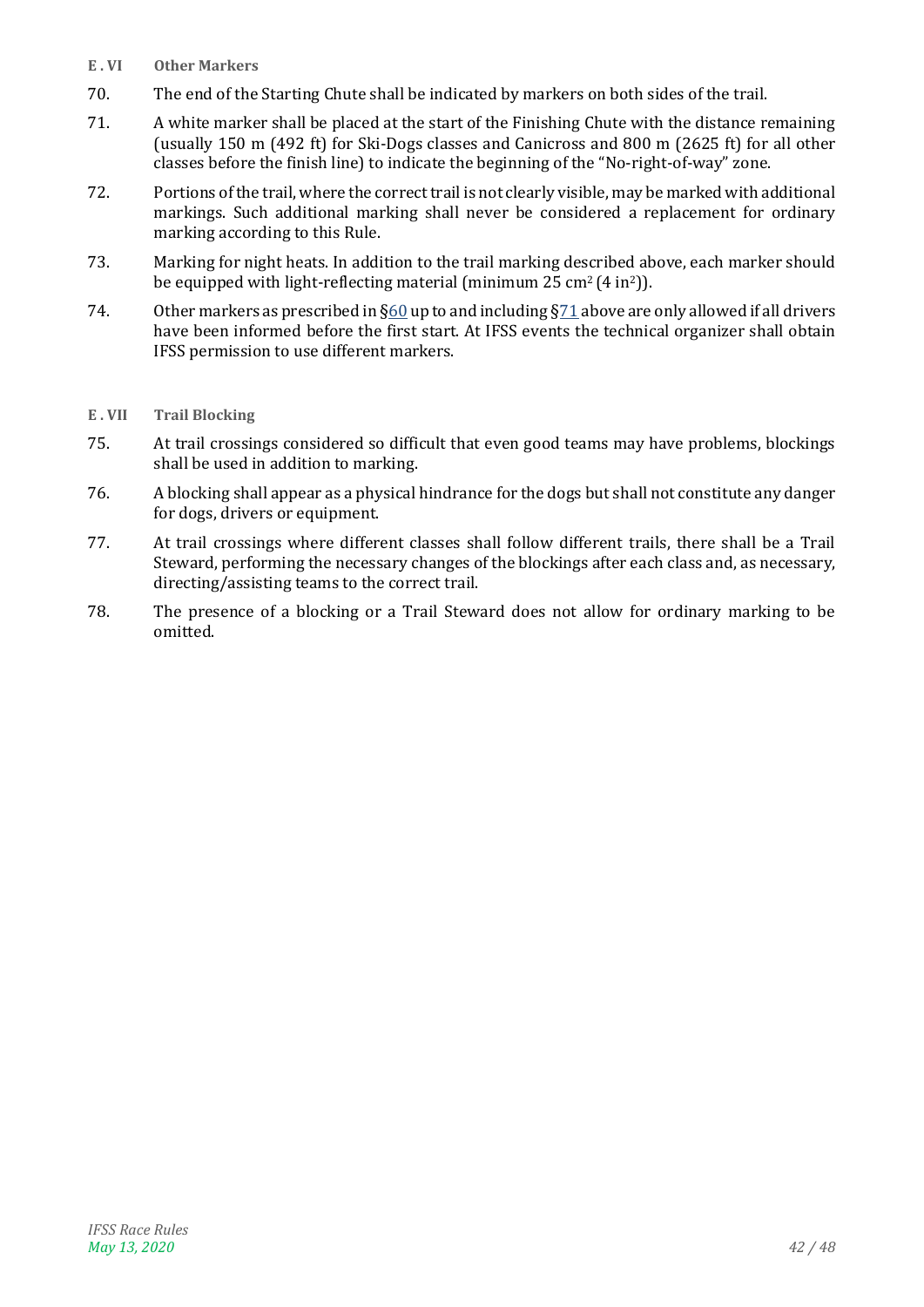#### <span id="page-42-0"></span>**F. AGE OF ATHLETES**

#### <span id="page-42-1"></span>**F . I Age of the athletes for each class**

| Classes and age in On-Snow competition for season 2020 - 2021 |     |     |           |                   |     |     |                            |  |  |
|---------------------------------------------------------------|-----|-----|-----------|-------------------|-----|-----|----------------------------|--|--|
|                                                               |     | age | year of   |                   |     | age | year of                    |  |  |
| <b>Class</b>                                                  | min | max | birth     | <b>Class</b>      | min | max | birth                      |  |  |
| Sp2Y                                                          | 11  | 13  | 2010/2008 | SM1J              | 17  | 20  | 2004/2001                  |  |  |
| Sp2                                                           | 14  | 99  | 2007      | SW1J              | 17  | 20  | 2004/2001                  |  |  |
| Sp4Y                                                          | 11  | 13  | 2010/2008 | SM <sub>1</sub>   | 19  | 99  | 2002                       |  |  |
| Sp4J                                                          | 14  | 16  | 2007/2005 | SW <sub>1</sub>   | 19  | 99  | 2002                       |  |  |
| Sp4                                                           | 16  | 99  | 2005      | SM <sub>2</sub>   | 19  | 99  | 2002                       |  |  |
| Sp4 MS                                                        | 16  | 99  | 2005      | SW <sub>2</sub>   | 19  | 99  | 2002                       |  |  |
| Sp6                                                           | 16  | 99  | 2005      | SM <sub>1</sub> V | 40  | 99  | 1981                       |  |  |
| Sp8                                                           | 16  | 99  | 2005      | SW1V              | 40  | 99  | 1981                       |  |  |
| SpU                                                           | 18  | 99  | 2003      | SM <sub>2</sub> V | 40  | 99  | 1981                       |  |  |
| MD <sub>6</sub>                                               | 18  | 99  | 2003      | SW <sub>2</sub> V | 40  | 99  | 1981                       |  |  |
| MD12                                                          | 18  | 99  | 2003      | CMI               | 17  | 20  | 2004/2001                  |  |  |
| <b>MDSM</b>                                                   | 18  | 99  | 2003      | CWJ               | 17  | 20  | 2004/2001                  |  |  |
| <b>MDSW</b>                                                   | 18  | 99  | 2003      | <b>CM</b>         | 19  | 99  | 2002                       |  |  |
| <b>MDPM</b>                                                   | 18  | 99  | 2003      | CW                | 19  | 99  | 2002                       |  |  |
| <b>MDPW</b>                                                   | 18  | 99  | 2003      | PM1J              | 17  | 20  | 2004/2001                  |  |  |
| LD <sub>8</sub>                                               | 18  | 99  | 2003      | PW1J              | 17  | 20  | 2003/2001                  |  |  |
| LDU                                                           | 18  | 99  | 2003      | PM <sub>1</sub>   | 19  | 99  | 2002                       |  |  |
|                                                               |     |     |           | PW1               | 19  | 99  | 2002                       |  |  |
|                                                               |     |     |           | PM4               | 19  | 99  | 2002                       |  |  |
|                                                               |     |     |           | PW4               | 19  | 99  | 2002                       |  |  |
|                                                               |     |     |           | <b>RELAY</b>      |     |     | see §79, §80 and §81 below |  |  |

| Classes and age in Dryland competition for season 2020 - 2021 |     |     |             |              |     |           |           |  |  |  |
|---------------------------------------------------------------|-----|-----|-------------|--------------|-----|-----------|-----------|--|--|--|
|                                                               |     | age | year of     |              |     | age       | year of   |  |  |  |
| <b>Class</b>                                                  | min | max | birth       | <b>Class</b> | min | max       | birth     |  |  |  |
| DR4I                                                          | 14  | 18  | 2007/2003   | <b>DBM</b>   | 19  | 99        | 2002      |  |  |  |
| DR4                                                           | 19  | 99  | 2002        | <b>DBW</b>   | 19  | 99        | 2002      |  |  |  |
| DR6                                                           | 19  | 99  | 2002        | <b>DBMV</b>  | 40  | 99        | 1981      |  |  |  |
| DR8                                                           | 19  | 99  | 2002        | <b>DBWV</b>  | 40  | 99        | 1981      |  |  |  |
| DS <sub>2</sub>                                               | 19  | 99  | 2002        | <b>DBMI</b>  | 16  | 18        | 2005/2003 |  |  |  |
| DS1                                                           | 19  | 99  | 2002        | <b>DBWI</b>  | 16  | 18        | 2005/2003 |  |  |  |
| DS1J                                                          | 14  | 18  | 2007/2003   | <b>DCMV</b>  | 40  | 99        | 1981      |  |  |  |
| DS1Y                                                          | 11  | 13  | 2010/2008   | <b>DCWV</b>  | 40  | 99        | 1981      |  |  |  |
| <b>DCbM</b>                                                   | 19  | 99  | 2002        | <b>DCM</b>   | 19  | 99        | 2002      |  |  |  |
| <b>DCbW</b>                                                   | 19  | 99  | 2002        | <b>DCW</b>   | 19  | 99        | 2002      |  |  |  |
| <b>DCbMJ</b>                                                  | 14  | 18  | 2007/2003   | <b>DCMJ</b>  | 14  | 18        | 2007/2003 |  |  |  |
| <b>DCbWJ</b>                                                  | 14  | 18  | 2007/2003   | <b>DCWI</b>  | 14  | 18        | 2007/2003 |  |  |  |
| see §79, §80 and §81 below<br><b>RELAY</b>                    |     |     | <b>DCMY</b> | 11           | 13  | 2010/2008 |           |  |  |  |
|                                                               |     |     |             | <b>DCWY</b>  | 11  | 13        | 2010/2008 |  |  |  |

- 79. The age of a competitor is considered the same during a racing season. It is the age the competitor reaches on the 31st of December following the end of the racing season.
- 80. The age of a dog is the age it reaches on the first day of the competition.
- 81. In all relay competitions, the minimum age of athletes and dogs stated in each individual category will apply for each leg of the relay.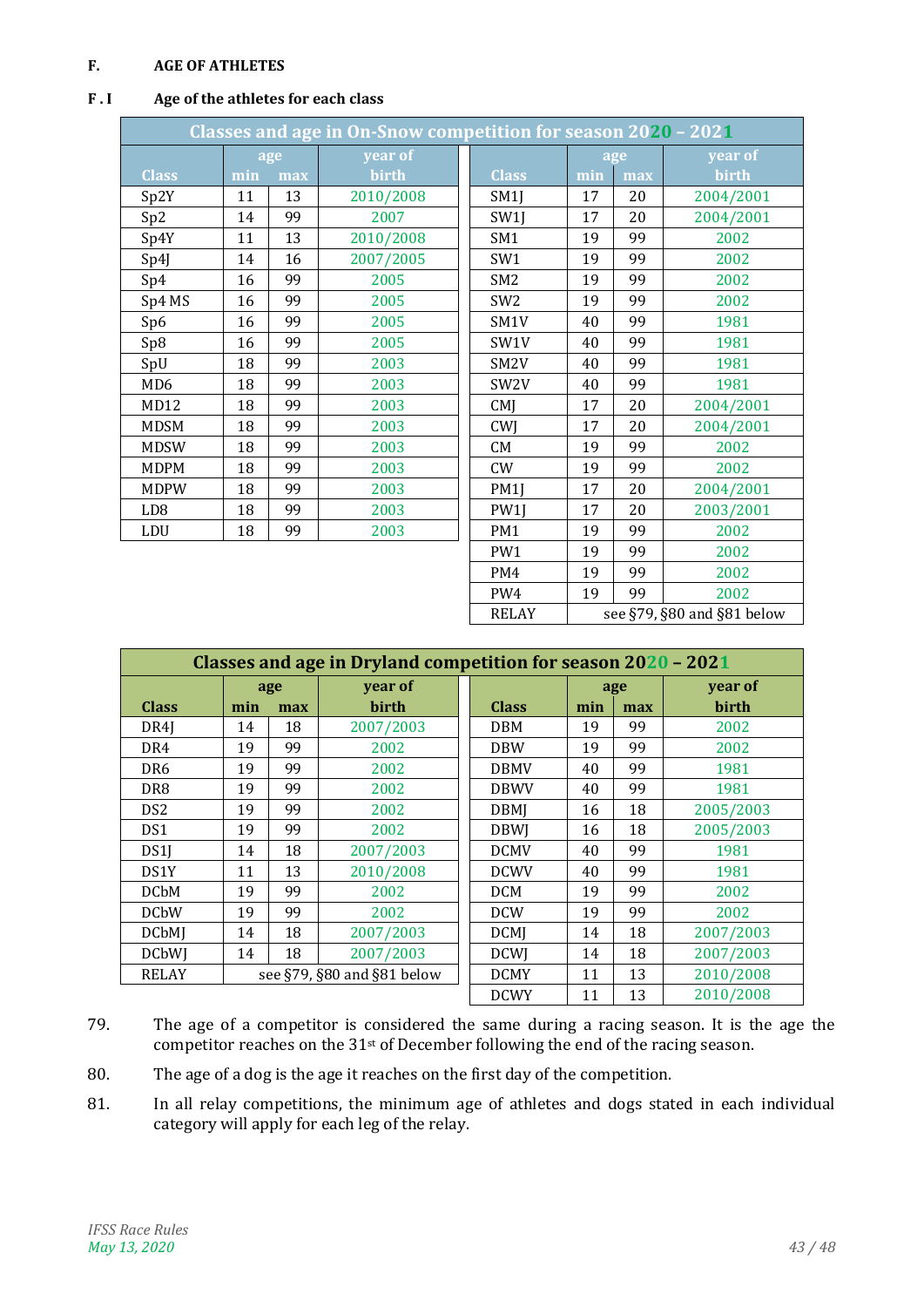# **APPENDIX**

# <span id="page-43-1"></span><span id="page-43-0"></span>**I. Ski-Dogs Combined Change-Over Area**

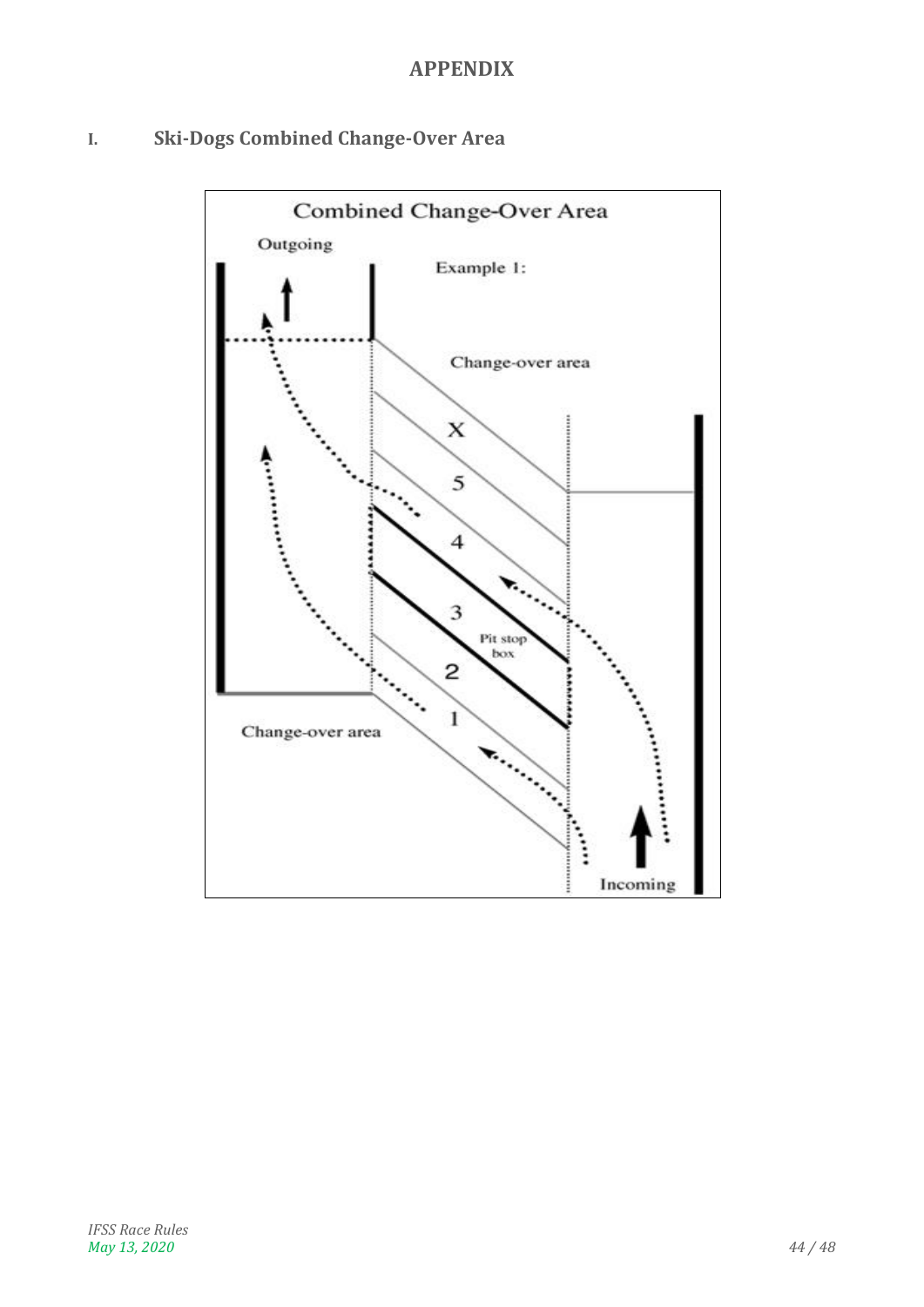<span id="page-44-0"></span>

<span id="page-44-1"></span>**III. Ski-Dogs Relay Change-Over Area, Example 2**

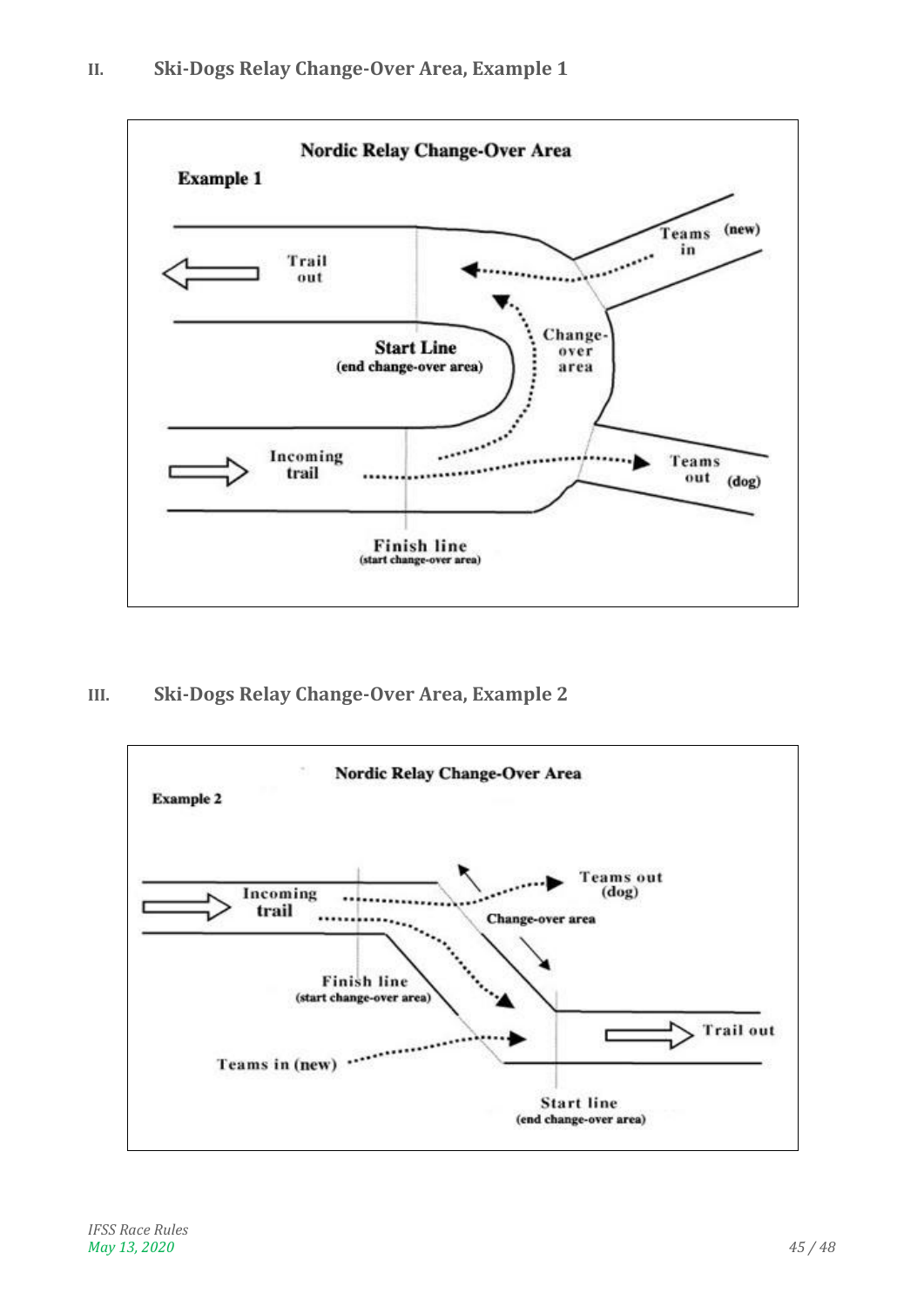<span id="page-45-0"></span>WEIGHT = Pulka + load + shafts + harness(es) + lines Weight of dog(s) rounded upward to a full kilo Pulka weight adjusted upward to the nearest half kilo

|        |       |        |       | $1 + 2$ dog team |       |        |              |
|--------|-------|--------|-------|------------------|-------|--------|--------------|
| dog(s) | pulka | dog(s) | pulka | dog(s)           | pulka | dog(s) | <b>Pulka</b> |
| 14     | 10,0  | 31     | 22,0  | 48               | 34,0  | 65     | 45,5         |
| 15     | 10,5  | 32     | 22,5  | 49               | 34,5  | 66     | 46,5         |
| 16     | 11,5  | 33     | 23,5  | 50               | 35,0  | 67     | 47,0         |
| 17     | 12,0  | 34     | 24,0  | 51               | 36,0  | 68     | 48,0         |
| 18     | 13,0  | 35     | 24,5  | 52               | 36,5  | 69     | 48,5         |
| 19     | 13,5  | 36     | 25,0  | 53               | 37,5  | 70     | 49,0         |
| 20     | 14,0  | 37     | 26,0  | 54               | 38,0  | 71     | 50,0         |
| 21     | 15,0  | 38     | 27,0  | 55               | 38,5  | 72     | 50,5         |
| 22     | 15,5  | 39     | 27,5  | 56               | 39,5  | 73     | 51,5         |
| 23     | 16,5  | 40     | 28,0  | 57               | 40,0  | 74     | 52,0         |
| 24     | 17,0  | 41     | 29,0  | 58               | 41,0  | 75     | 52,5         |
| 25     | 17,5  | 42     | 29,5  | 59               | 41,5  | 76     | 53,5         |
| 26     | 18,5  | 43     | 30,5  | 60               | 42,0  | 77     | 54,0         |
| 27     | 19,0  | 44     | 31,0  | 61               | 43,0  | 78     | 55,0         |
| 28     | 20,0  | 45     | 31,5  | 62               | 43,5  | 79     | 55,5         |
| 29     | 20,5  | 46     | 32,5  | 63               | 44,5  | 80     | 56,0         |
| 30     | 21,0  | 47     | 33,0  | 64               | 45,0  | 81     | 57,0         |

| 3 dog team |       |      |       |      |       |      |              |  |  |  |  |
|------------|-------|------|-------|------|-------|------|--------------|--|--|--|--|
| dogs       | pulka | dogs | pulka | dogs | pulka | dogs | <b>Pulka</b> |  |  |  |  |
| 45         | 27,0  | 65   | 39,0  | 85   | 51,0  | 105  | 63,0         |  |  |  |  |
| 46         | 28,0  | 66   | 40,0  | 86   | 52,0  | 106  | 64,0         |  |  |  |  |
| 47         | 28,5  | 67   | 40,5  | 87   | 52,5  | 107  | 64,5         |  |  |  |  |
| 48         | 29,0  | 68   | 41,0  | 88   | 53,0  | 108  | 65,0         |  |  |  |  |
| 49         | 29,5  | 69   | 41,5  | 89   | 53,5  | 109  | 65,5         |  |  |  |  |
| 50         | 30,0  | 70   | 42,0  | 90   | 54,0  | 110  | 66,0         |  |  |  |  |
| 51         | 31,0  | 71   | 43,0  | 91   | 55,0  | 111  | 67,0         |  |  |  |  |
| 52         | 31,5  | 72   | 43,5  | 92   | 55,5  | 112  | 67,5         |  |  |  |  |
| 53         | 32,0  | 73   | 44,0  | 93   | 56,0  | 113  | 68,0         |  |  |  |  |
| 54         | 32,5  | 74   | 44,5  | 94   | 56,5  | 114  | 68,5         |  |  |  |  |
| 55         | 33,0  | 75   | 45,0  | 95   | 57,0  | 115  | 69,0         |  |  |  |  |
| 56         | 34,0  | 76   | 46,0  | 96   | 58,0  | 116  | 70,0         |  |  |  |  |
| 57         | 34,5  | 77   | 46,5  | 97   | 58,5  | 117  | 70,5         |  |  |  |  |
| 58         | 35,0  | 78   | 47,0  | 98   | 59,0  | 118  | 71,0         |  |  |  |  |
| 59         | 35,5  | 79   | 47,5  | 99   | 59,5  | 119  | 71,5         |  |  |  |  |
| 60         | 36,0  | 80   | 48,0  | 100  | 60,0  | 120  | 72,0         |  |  |  |  |
| 61         | 37,0  | 81   | 49,0  | 101  | 61,0  | 121  | 73,0         |  |  |  |  |
| 62         | 37,5  | 82   | 49,5  | 102  | 61,5  | 122  | 73,5         |  |  |  |  |
| 63         | 38,0  | 83   | 50,0  | 103  | 62,0  | 123  | 74,0         |  |  |  |  |
| 64         | 38,5  | 84   | 50,5  | 104  | 62,5  | 124  | 74,5         |  |  |  |  |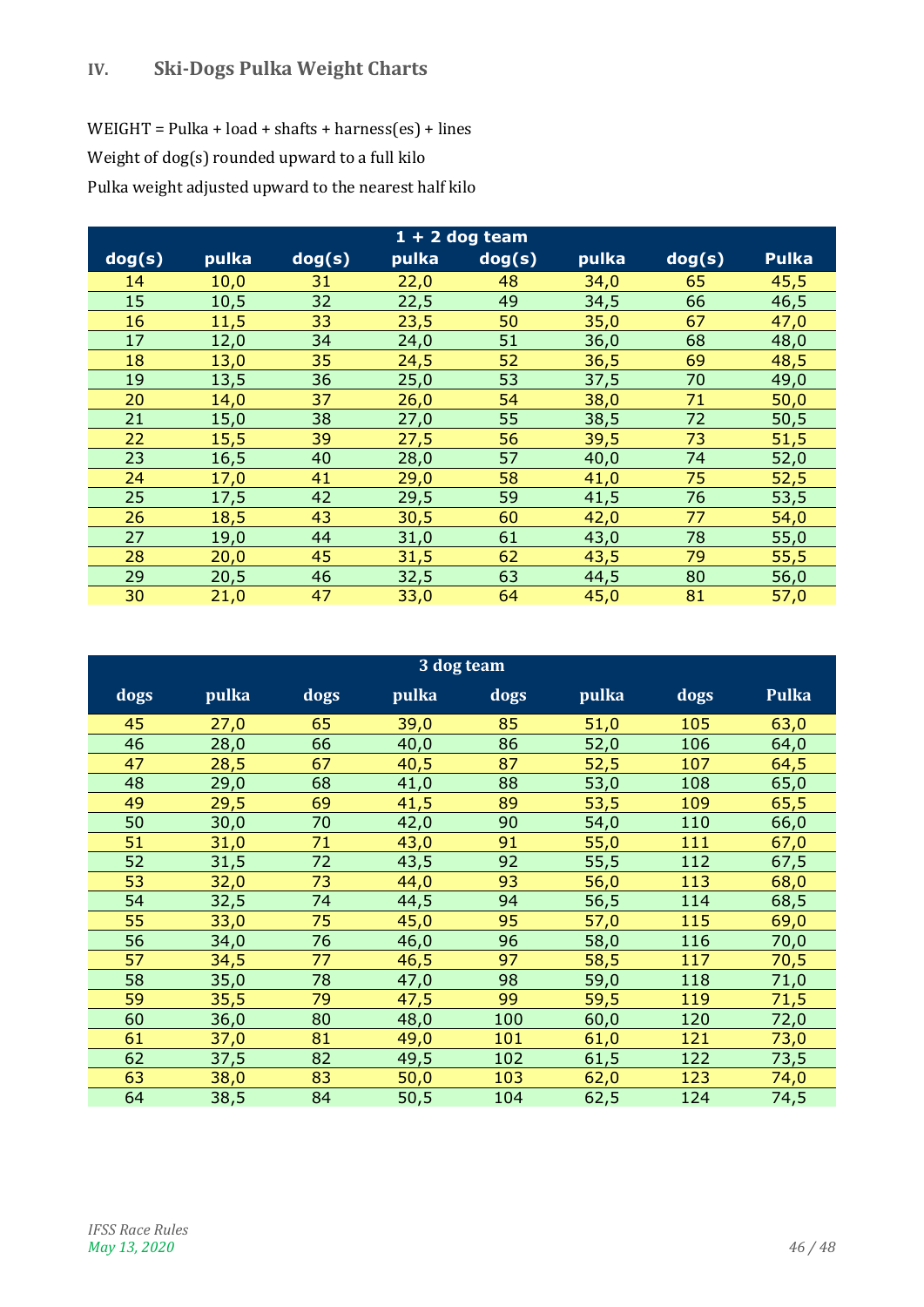| 4 dog team |       |        |       |      |       |      |       |      |       |      |              |
|------------|-------|--------|-------|------|-------|------|-------|------|-------|------|--------------|
| dogs       | pulka | $dogs$ | pulka | dogs | pulka | dogs | pulka | dogs | pulka | dogs | <b>Pulka</b> |
| 61         | 30,5  | 81     | 40,5  | 101  | 50,5  | 121  | 60,5  | 141  | 70,5  | 161  | 80,5         |
| 62         | 31,0  | 82     | 41,0  | 102  | 51,0  | 122  | 61,0  | 142  | 71,0  | 162  | 81,0         |
| 63         | 31,5  | 83     | 41,5  | 103  | 51,5  | 123  | 61,5  | 143  | 71,5  | 163  | 81,5         |
| 64         | 32,0  | 84     | 42,0  | 104  | 52,0  | 124  | 62,0  | 144  | 72,0  | 164  | 82,0         |
| 65         | 32,5  | 85     | 42,5  | 105  | 52,5  | 125  | 62,5  | 145  | 72,5  | 165  | 82,5         |
| 66         | 33,0  | 86     | 43,0  | 106  | 53,0  | 126  | 63,0  | 146  | 73,0  | 166  | 83,0         |
| 67         | 33,5  | 87     | 43,5  | 107  | 53,5  | 127  | 63,5  | 147  | 73,5  | 167  | 83,5         |
| 68         | 34,0  | 88     | 44,0  | 108  | 54,0  | 128  | 64,0  | 148  | 74,0  | 168  | 84,0         |
| 69         | 34,5  | 89     | 44,5  | 109  | 54,5  | 129  | 64,5  | 149  | 74,5  | 169  | 84,5         |
| 70         | 35,0  | 90     | 45,0  | 110  | 55,0  | 130  | 65,0  | 150  | 75,0  | 170  | 85,0         |
| 71         | 35,5  | 91     | 45,5  | 111  | 55,5  | 131  | 65,5  | 151  | 75,5  | 171  | 85,5         |
| 72         | 36,0  | 92     | 46,0  | 112  | 56,0  | 132  | 66,0  | 152  | 76,0  | 172  | 86,0         |
| 73         | 36,5  | 93     | 46,5  | 113  | 56,5  | 133  | 66,5  | 153  | 76,5  | 173  | 86,5         |
| 74         | 37,0  | 94     | 47,0  | 114  | 57,0  | 134  | 67,0  | 154  | 77,0  | 174  | 87,0         |
| 75         | 37,5  | 95     | 47,5  | 115  | 57,5  | 135  | 67,5  | 155  | 77,5  | 175  | 87,5         |
| 76         | 38,0  | 96     | 48,0  | 116  | 58,0  | 136  | 68,0  | 156  | 78,0  | 176  | 88,0         |
| 77         | 38,5  | 97     | 48,5  | 117  | 58,5  | 137  | 68,5  | 157  | 78,5  | 177  | 88,5         |
| 78         | 39,0  | 98     | 49,0  | 118  | 59,0  | 138  | 69,0  | 158  | 79,0  | 178  | 89,0         |
| 79         | 39,5  | 99     | 49,5  | 119  | 59,5  | 139  | 69,5  | 159  | 79,5  | 179  | 89,5         |
| 80         | 40,0  | 100    | 50,0  | 120  | 60,0  | 140  | 70,0  | 160  | 80,0  | 180  | 90,0         |